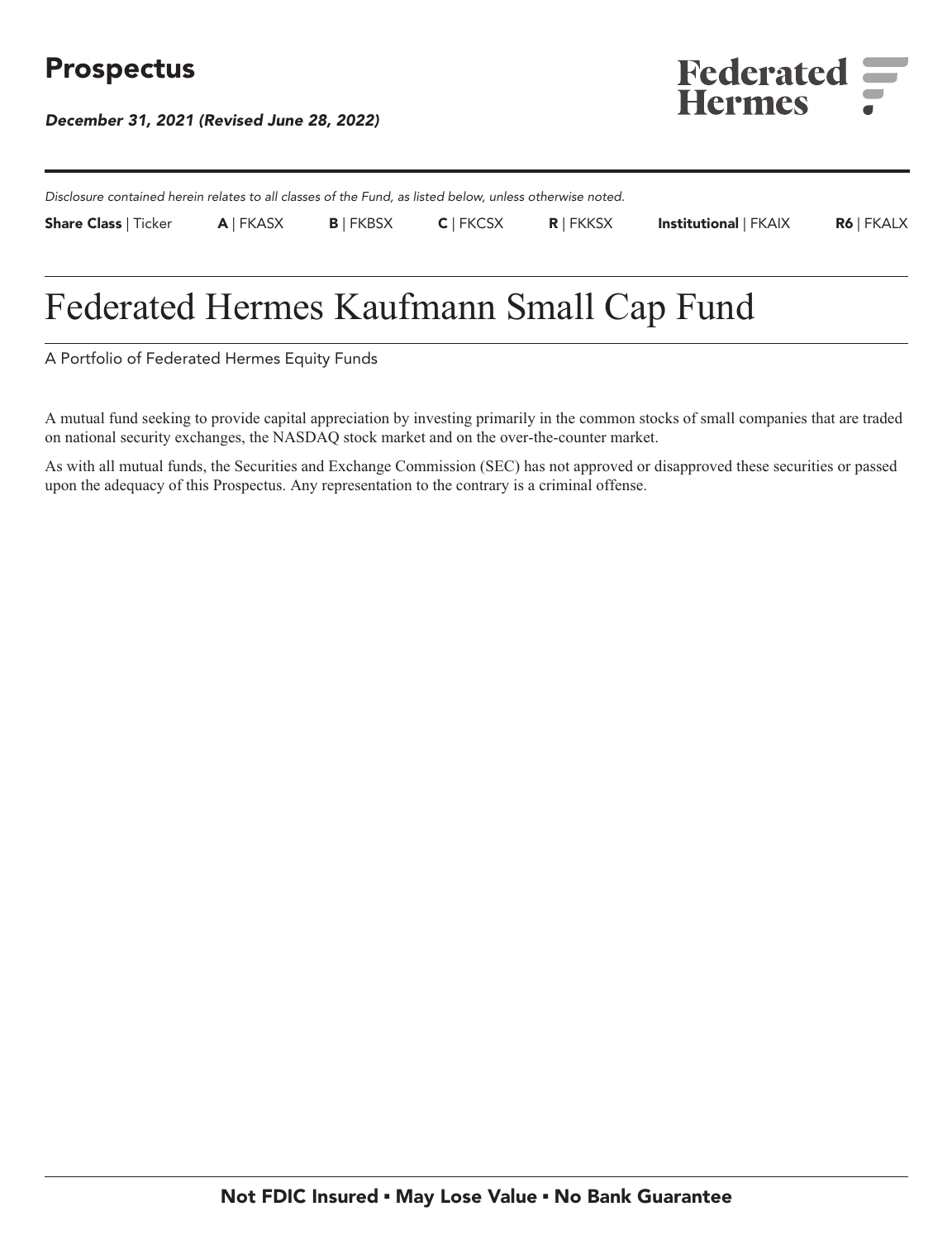# **CONTENTS**

|                                                                                                    | 7   |
|----------------------------------------------------------------------------------------------------|-----|
|                                                                                                    | 9   |
|                                                                                                    | -13 |
|                                                                                                    | 18  |
|                                                                                                    | -24 |
|                                                                                                    | 27  |
|                                                                                                    | 29  |
|                                                                                                    | -31 |
|                                                                                                    | 35  |
|                                                                                                    | -35 |
|                                                                                                    | 38  |
|                                                                                                    | 39  |
|                                                                                                    | 46  |
| Appendix B: Sales Charge Waivers and Exchange Features for Shareholders Purchasing Through Certain |     |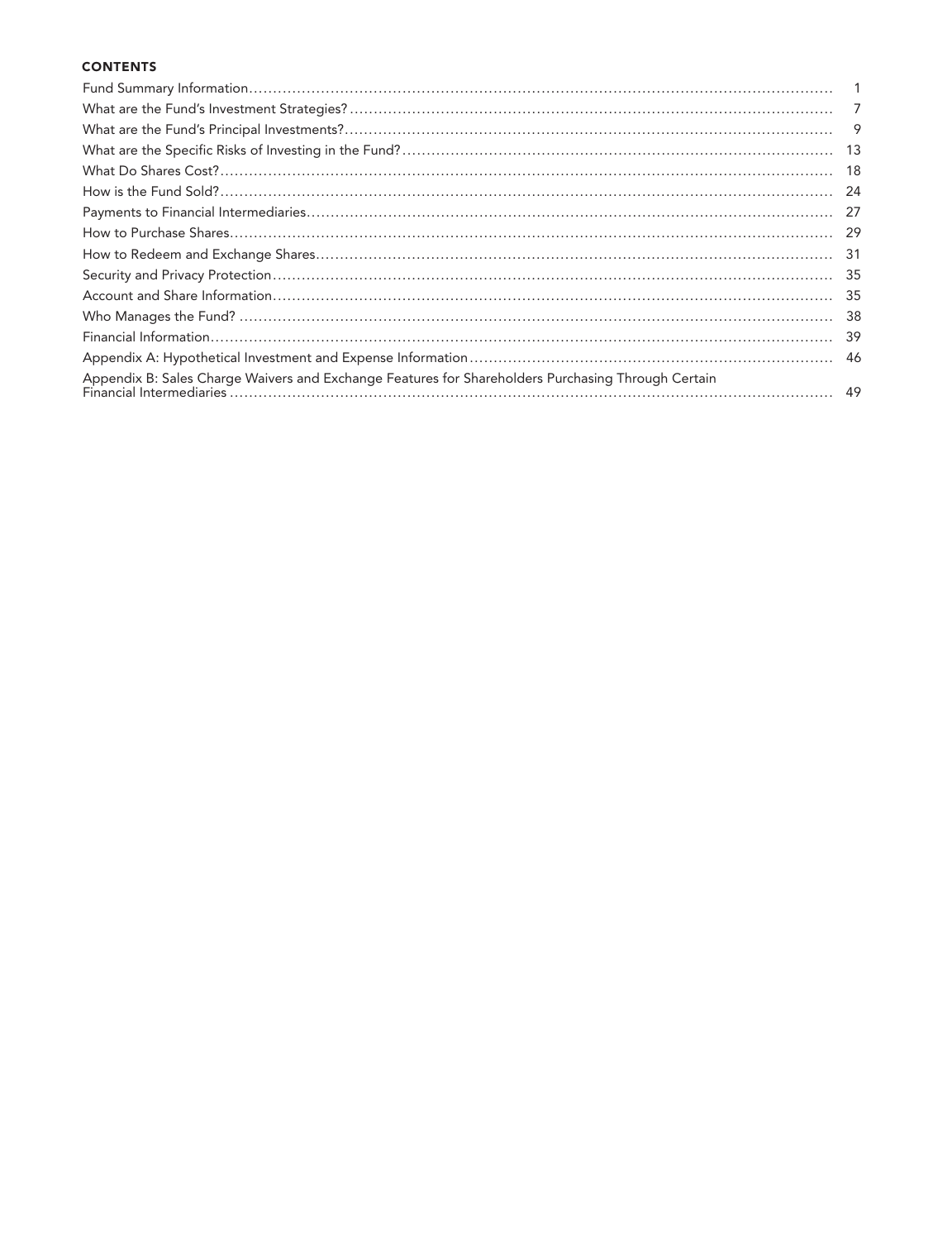# **Fund Summary Information**

# **Federated Hermes Kaufmann Small Cap Fund (the "Fund")**

# **RISK/RETURN SUMMARY: INVESTMENT OBJECTIVE**

**The Fund's investment objective is to provide capital appreciation.**

# **RISK/RETURN SUMMARY: FEES AND EXPENSES**

**This table describes the fees and expenses that you may pay if you buy, hold and sell the Fund's Class A Shares (A), Class B Shares (B), Class C Shares (C), Class R Shares (R), Institutional Shares (IS) and Class R6 Shares (R6). You may pay other fees, such as brokerage commissions and other fees to financial intermediaries, which are not reflected in the tables and examples below. You may qualify for sales charge discounts if you and your family invest, or agree to invest in the future, at least \$50,000 in certain classes (e.g., A class) of Federated Hermes funds. More information about these and other discounts is available from your financial professional in the "What Do Shares Cost?" section of the Prospectus on page 18 and in "Appendix B" to this Prospectus.**

# **Shareholder Fees (fees paid directly from your investment)**

|                                                                                                |      | B     |       | $\mathbb{R}$ |           | R6   |
|------------------------------------------------------------------------------------------------|------|-------|-------|--------------|-----------|------|
|                                                                                                |      | None  | None  | None         | None None |      |
| Maximum Deferred Sales Charge (Load) (as a percentage of original purchase price or redemption |      | 5.50% | 1.00% | None         | None None |      |
| Maximum Sales Charge (Load) Imposed on Reinvested Dividends (and other Distributions)          |      | None  | None  | None         | None      | None |
|                                                                                                |      |       | None  | None         | None      | None |
|                                                                                                | None | None  | None  | None         | None      | None |

# **Annual Fund Operating Expenses (expenses that you pay each year as a percentage of the value of your investment)**

|                                                                                                                          |       |  | A B C R IS                          |      | R6       |
|--------------------------------------------------------------------------------------------------------------------------|-------|--|-------------------------------------|------|----------|
|                                                                                                                          | 0.80% |  | $0.80\%$ $0.80\%$ $0.80\%$ $0.80\%$ |      | $0.80\%$ |
|                                                                                                                          |       |  |                                     | None | None     |
|                                                                                                                          |       |  |                                     |      |          |
|                                                                                                                          |       |  |                                     |      |          |
|                                                                                                                          |       |  |                                     |      |          |
| Total Annual Fund Operating Expenses After Fee Waivers and/or Expense Reimbursements 1.36% 1.99% 2.00% 1.36% 0.90% 0.89% |       |  |                                     |      |          |

**1 The Adviser and certain of its affiliates on their own initiative have agreed to waive certain amounts of their respective fees and/or reimburse expenses. Total annual fund operating expenses (excluding acquired fund fees and expenses, dividends and other expenses related to short sales, extraordinary expenses and proxy-related expenses paid by the Fund, if any) paid by the Fund's A, R, IS and R6 classes (after the voluntary waivers and/or reimbursements) will not exceed 1.35%, 1.35%, 0.89% and 0.88% (the "Fee Limit"), respectively, up to but not including the later of (the "Termination Date"): (a) January 1, 2023; or (b) the date of the Fund's next effective Prospectus. While the Adviser and its affiliates currently do not anticipate terminating or increasing these arrangements prior to the Termination Date, these arrangements may only be terminated or the Fee Limit increased prior to the Termination Date with the agreement of the Fund's Board of Trustees.**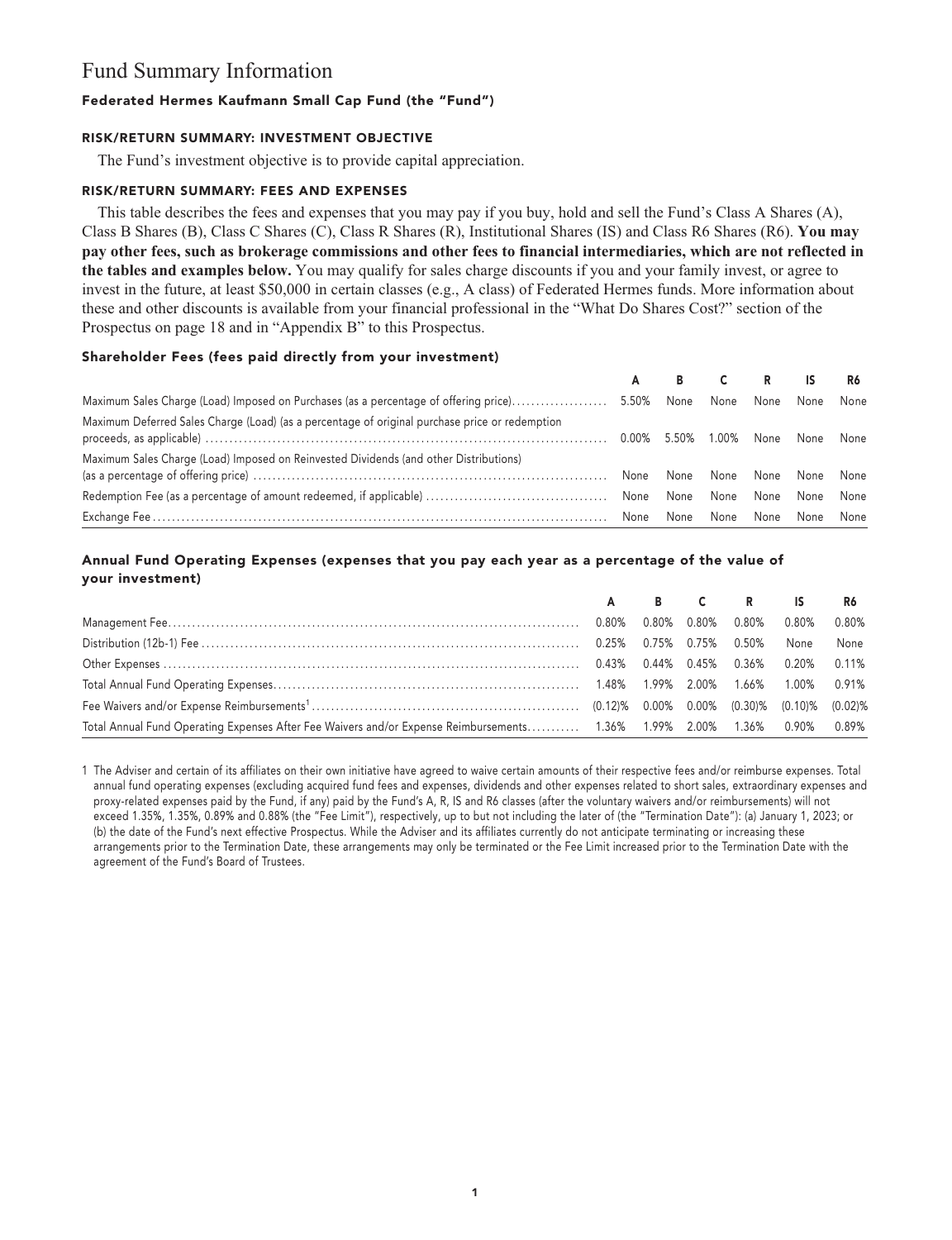# **Example**

**This Example is intended to help you compare the cost of investing in the Fund with the cost of investing in other mutual funds.**

**The Example assumes that you invest \$10,000 for the time periods indicated and then redeem all of your Shares at the end of those periods. Expenses assuming no redemption are also shown. The Example also assumes that your investment has a 5% return each year and that operating expenses (excluding any sales loads on reinvested dividends, fee waivers and/or expense reimbursements) are as shown in the table above and remain the same. The expenses used to calculate the Fund's examples do not include fee waivers or expense reimbursements. Although your actual costs and returns may be higher or lower, based on these assumptions your costs would be:**

| <b>Share Class</b>              | 1 Year | 3 Years | 5 Years | 10 Years |
|---------------------------------|--------|---------|---------|----------|
| А:                              |        |         |         |          |
| Expenses assuming redemption    | \$692  | \$992   | \$1,313 | \$2,221  |
| Expenses assuming no redemption | \$692  | \$992   | \$1,313 | \$2,221  |
| B:                              |        |         |         |          |
| Expenses assuming redemption    | \$752  | \$1,024 | \$1,273 | \$2,185  |
| Expenses assuming no redemption | \$202  | \$624   | \$1,073 | \$2,185  |
| $\mathsf{C}$                    |        |         |         |          |
| Expenses assuming redemption    | \$303  | \$627   | \$1,078 | \$2,193  |
| Expenses assuming no redemption | \$203  | \$627   | \$1,078 | \$2,193  |
| R:                              |        |         |         |          |
| Expenses assuming redemption    | \$169  | \$523   | \$902   | \$1,965  |
| Expenses assuming no redemption | \$169  | \$523   | \$902   | \$1,965  |
| IS:                             |        |         |         |          |
| Expenses assuming redemption    | \$102  | \$318   | \$552   | \$1,225  |
| Expenses assuming no redemption | \$102  | \$318   | \$552   | \$1,225  |
| R6:                             |        |         |         |          |
| Expenses assuming redemption    | \$93   | \$290   | \$504   | \$1,120  |
| Expenses assuming no redemption | \$93   | \$290   | \$504   | \$1,120  |

#### **Portfolio Turnover**

**The Fund pays transaction costs, such as commissions, when it buys and sells securities (or "turns over" its portfolio). A higher portfolio turnover rate may indicate higher transaction costs and may result in higher taxes when Fund Shares are held in a taxable account. These costs, which are not reflected in Annual Fund Operating Expenses or in the Example, affect the Fund's performance. During the most recent fiscal year, the Fund's portfolio turnover rate was 34% of the average value of its portfolio.**

#### **RISK/RETURN SUMMARY: INVESTMENTS, RISKS AND PERFORMANCE**

#### **What are the Fund's Main Investment Strategies?**

**The Fund pursues its investment objective by investing primarily in the common stocks of small companies that are traded on national security exchanges, the NASDAQ stock market and on the over-the-counter market. Small companies will be defined as companies with market capitalizations that are between the lowest and highest market capitalizations, as measured on a rolling basis over the most recent 36-month period, in either the Russell 2000 Index (which had a rolling 36-month market capitalization range of \$2.4 million to \$17.3 billion as of October 31, 2020), the Standard & Poor's Small Cap 600 Index (which had a rolling 36-month market capitalization range of \$17.3 million to \$13.8 billion as of October 31, 2020), or the MSCI USA Small Cap Index (which had a rolling 36-month market capitalization range of \$26.52 million to \$33.3 billion as of October 31, 2020).The Fund will normally invest at least 80% of its net assets (which include the amount of any borrowings for investment purposes) in investments in small companies and will notify shareholders at least 60 days in advance of any change in its investment policies that would permit the Fund to normally invest less than 80% of its net assets in investments in small companies. Such definition will be applied at the time of investment and the Fund will not be required to sell a stock because a company has grown outside the market capitalization range of small capitalization stocks.**

**Up to 30% of the Fund's net assets may be invested in foreign securities. When investing in foreign securities, the Fund's Adviser and Sub-Adviser (collectively, "Adviser") may emphasize investment in a particular country or group of countries which may subject the Fund to the risks of investing in such country or group of countries to a greater extent than if the Fund's foreign security exposure was diversified over a greater number of countries. The Adviser's process for**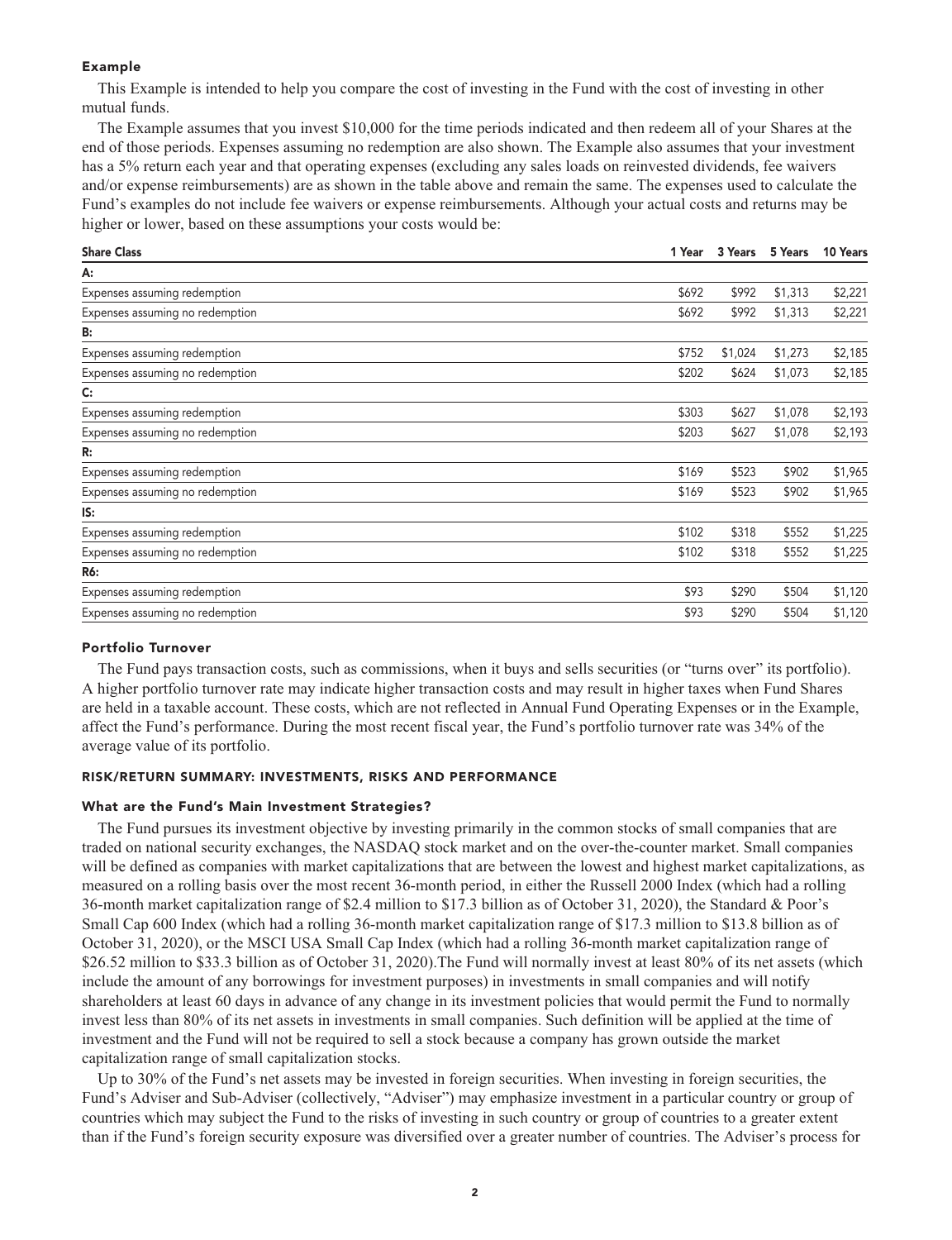**selecting investments is bottom-up and growth-oriented. The Fund may loan up to 30% of its total assets in the form of its portfolio securities to unaffiliated broker/dealers, banks or other recognized institutional borrowers to generate additional income. The Fund receives cash, U.S. Treasury obligations and/or other liquid securities as collateral. The Fund also may invest up to 15% of its net assets in illiquid securities.**

**The Fund may invest in fixed-income securities, American Depositary Receipts and use derivative contracts (such as, for example, options, swaps and futures contracts) and/or hybrid instruments to implement elements of its investment strategy. For example, the Fund may use derivative contracts or hybrid instruments to increase or decrease the portfolio's exposure to the investment(s) underlying the derivative or hybrid instruments in an attempt to benefit from changes in the value of the underlying investment(s), to realize gains from trading a derivative contract or to hedge against potential losses. There can be no assurances the Fund's use of derivative contracts and/or hybrid instruments will work as intended. Derivative investments made by the Fund are included within the Fund's 80% policy and are calculated at market value.**

# **What are the Main Risks of Investing in the Fund?**

**All mutual funds take investment risks. Therefore, it is possible to lose money by investing in the Fund. The primary factors that may reduce the Fund's returns include:**

- **■ Stock Market Risk. The value of equity securities in the Fund's portfolio will fluctuate and, as a result, the Fund's Share price may decline suddenly or over a sustained period of time. Information publicly available about a company, whether from the company's financial statements or other disclosures or from third parties, or information available to some but not all market participants, can affect the price of a company's shares in the market. Among other factors, equity securities may decline in value because of an increase in interest rates or changes in the stock market. Recent and potential future changes in industry and/or economic trends, as well as changes in monetary policy made by central banks and/or their governments, also can affect the level of interest rates and contribute to the development of or increase in volatility, illiquidity, shareholder redemptions and other adverse effects (such as a decline in a company's stock price), which could negatively impact the Fund's performance.**
- Risk Related to Investing for Growth. Due to their relatively high valuations, growth stocks are typically more **volatile than value stocks. For instance, the price of a growth stock may experience a larger decline on a forecast of lower earnings, a negative fundamental development, or an adverse market development. Further, growth stocks may not pay dividends or may pay lower dividends than value stocks. This means they depend more on price changes for returns and may be more adversely affected in a down market compared to value stocks that pay higher dividends.**
- **■ Small-Cap Company Risk. The Fund may invest in small capitalization (or "small-cap") companies. Small-cap companies may have less liquid stock, a more volatile share price, unproven track records, a limited product or service base, and limited access to capital. The above factors could make small-cap companies more likely to fail than larger companies, and increase the volatility of the Fund's portfolio, performance and Share price. The Adviser and its affiliated investment advisers also can manage other funds and accounts that use small-cap or similar investment strategies, and investments in small-cap securities by multiple funds and accounts, including those managed by the Adviser and its affiliates, could impact the availability of suitable small-cap securities and cause a capacity constraint associated with the Fund's small-cap investment strategy**
- **■ Focused Investment Risk. To the extent that the Fund focuses its investments in the securities of a particular issuer or companies in a particular country, group of countries, region, market, industry, group of industries, sector, or asset class, the Fund's exposure to various risks may be heightened, including price volatility and adverse economic, market, political, or regulatory occurrences affecting that issuer, country, group of countries, region, market, industry, group of industries, sector, or asset class.**
- **■ Liquidity Risk. Liquidity risk refers to the possibility that the Fund may not be able to sell a security or close out a derivative contract when it wants to. If this happens, the Fund will be required to continue to hold the security or keep the position open, and the Fund could incur losses. OTC derivative contracts generally carry greater liquidity risk than exchange-traded contracts.**
- **Risk of Foreign Investing.** Because the Fund invests in securities issued by foreign companies and national **governments, the Fund's Share price may be more affected by foreign economic and political conditions, taxation policies and accounting and auditing standards than could otherwise be the case.**
- **■ Risk of Investing in ADRs and Domestically Traded Securities of Foreign Issuers. Because the Fund may invest in American Depositary Receipts and other domestically traded securities of foreign companies, the Fund's Share price may be more affected by foreign economic and political conditions, taxation policies and accounting and auditing standards than would otherwise be the case.**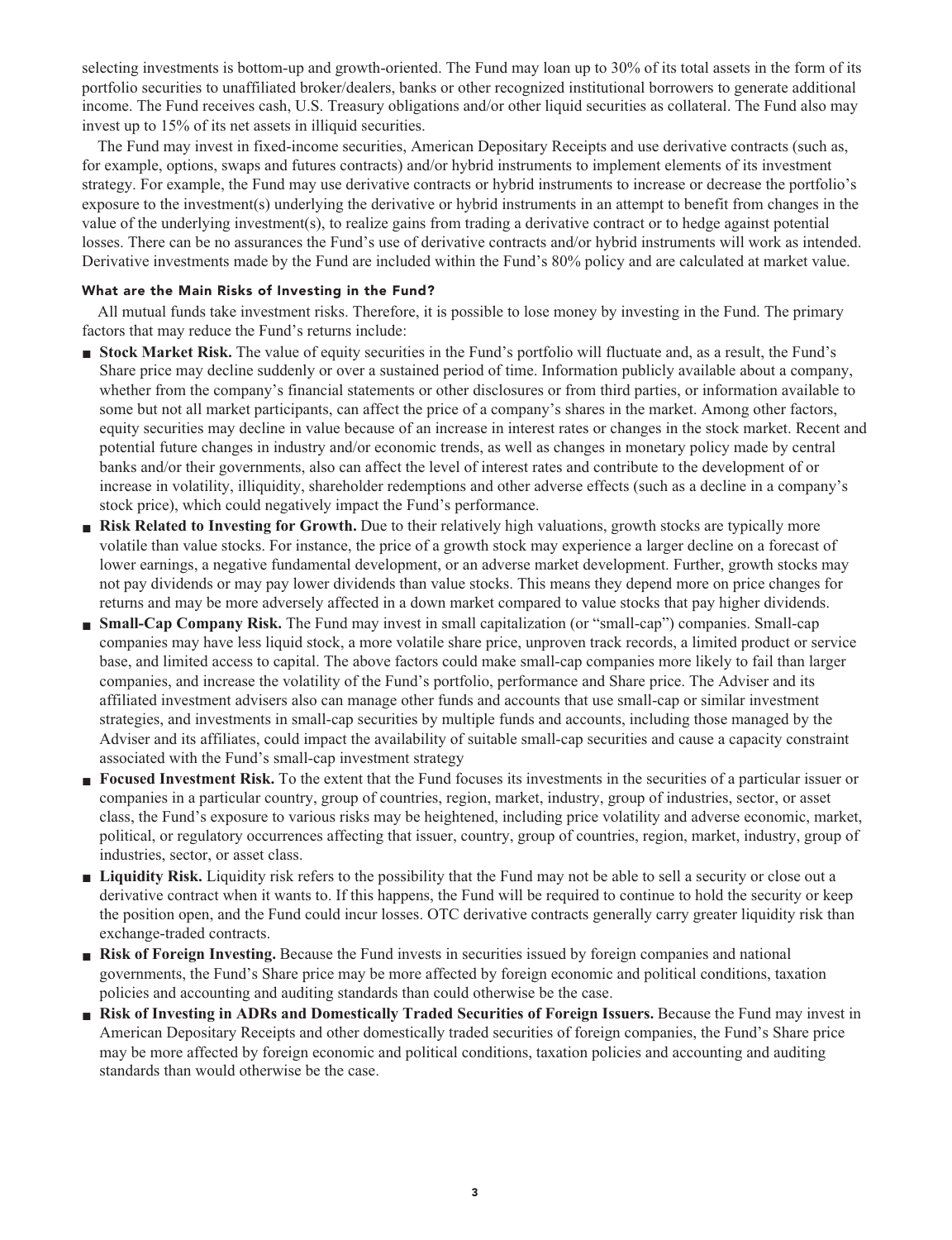- **■ Custodial Services and Related Investment Costs. Custodial services and other costs relating to investment in international securities markets generally are more expensive due to differing settlement and clearance procedures than those of the United States. The inability of the Fund to make intended securities purchases due to settlement problems could cause the Fund to miss attractive investment opportunities. In addition, security settlement and clearance procedures in some emerging market countries may not fully protect the Fund against loss of its assets.**
- **■ Currency Risk. Exchange rates for currencies fluctuate daily. Foreign securities are normally denominated and traded in foreign currencies. As a result, the value of the Fund's foreign investments and the value of the shares may be affected favorably or unfavorably by changes in currency exchange rates relative to the U.S. dollar.**
- **■ European Union and Eurozone Related Risk. A number of countries in the European Union (EU), including certain countries within the EU that have adopted the euro (Eurozone), have experienced, and may continue to experience, severe economic and financial difficulties. Additional countries within the EU may also fall subject to such difficulties. These events could negatively affect the value and liquidity of the Fund's investments in euro-denominated securities and derivatives contracts, securities of issuers located in the EU or with significant exposure to EU issuers or countries.**
- **■ Risk of Investing in Derivative Contracts and Hybrid Instruments. Derivative contracts and hybrid instruments involve risks different from, or possibly greater than, risks associated with investing directly in securities and other traditional investments. Specific risk issues related to the use of such contracts and instruments include valuation and tax issues, increased potential for losses and/or costs to the Fund and a potential reduction in gains to the Fund. Each of these issues is described in greater detail in this Prospectus. Derivative contracts and hybrid instruments may also involve other risks described in this Prospectus such as stock market, credit, currency, liquidity and leverage risks.**
- **Credit Risk.** Credit risk includes the possibility that a party to a transaction (such as a derivative transaction) involving **the Fund will fail to meet its obligations. This could cause the Fund to lose money or to lose the benefit of the transaction or prevent the Fund from selling or buying other securities to implement its investment strategy.**
- **■ Initial Public Offerings Risk. IPOs are initial public offerings of equity securities. Securities issued in IPOs have no trading history, and there may only be limited information about the companies. In addition, the prices of securities sold in IPOs may be highly volatile and may rise or fall shortly after an IPO.**
- **■ Leverage Risk. Leverage risk is created when an investment (such as a derivative transaction) exposes the Fund to a level of risk that exceeds the amount invested. Changes in the value of such an investment magnify the Fund's risk of loss and potential for gain.**
- **■ Interest Rate Risk. Prices of fixed-income securities generally fall when interest rates rise. The longer the duration of a fixed-income security, the more susceptible it is to interest-rate risk. Recent and potential future changes in monetary policy made by central banks and/or their governments are likely to affect the level of interest rates.**
- **■ Risk Related to the Economy. The value of the Fund's portfolio may decline in tandem with a drop in the overall value of the markets in which the Fund invests and/or other markets. Economic, political and financial conditions, industry or economic trends and developments or public health risks, such as epidemics or pandemics, may, from time to time, and for varying periods of time, cause the Fund to experience volatility, illiquidity, shareholder redemptions, or other potentially adverse effects.**
- **■ Technology Risk. The Adviser uses various technologies in managing the Fund, consistent with its investment objective and strategy described in this prospectus. For example, proprietary and third-party data and systems are utilized to support decision making for the Fund. Data imprecision, software or other technology malfunctions, programming inaccuracies and similar circumstances may impair the performance of these systems, which may negatively affect Fund performance.**

**The Shares offered by this Prospectus are not deposits or obligations of any bank, are not endorsed or guaranteed by any bank and are not insured or guaranteed by the U.S. government, the Federal Deposit Insurance Corporation, the Federal Reserve Board or any other government agency.**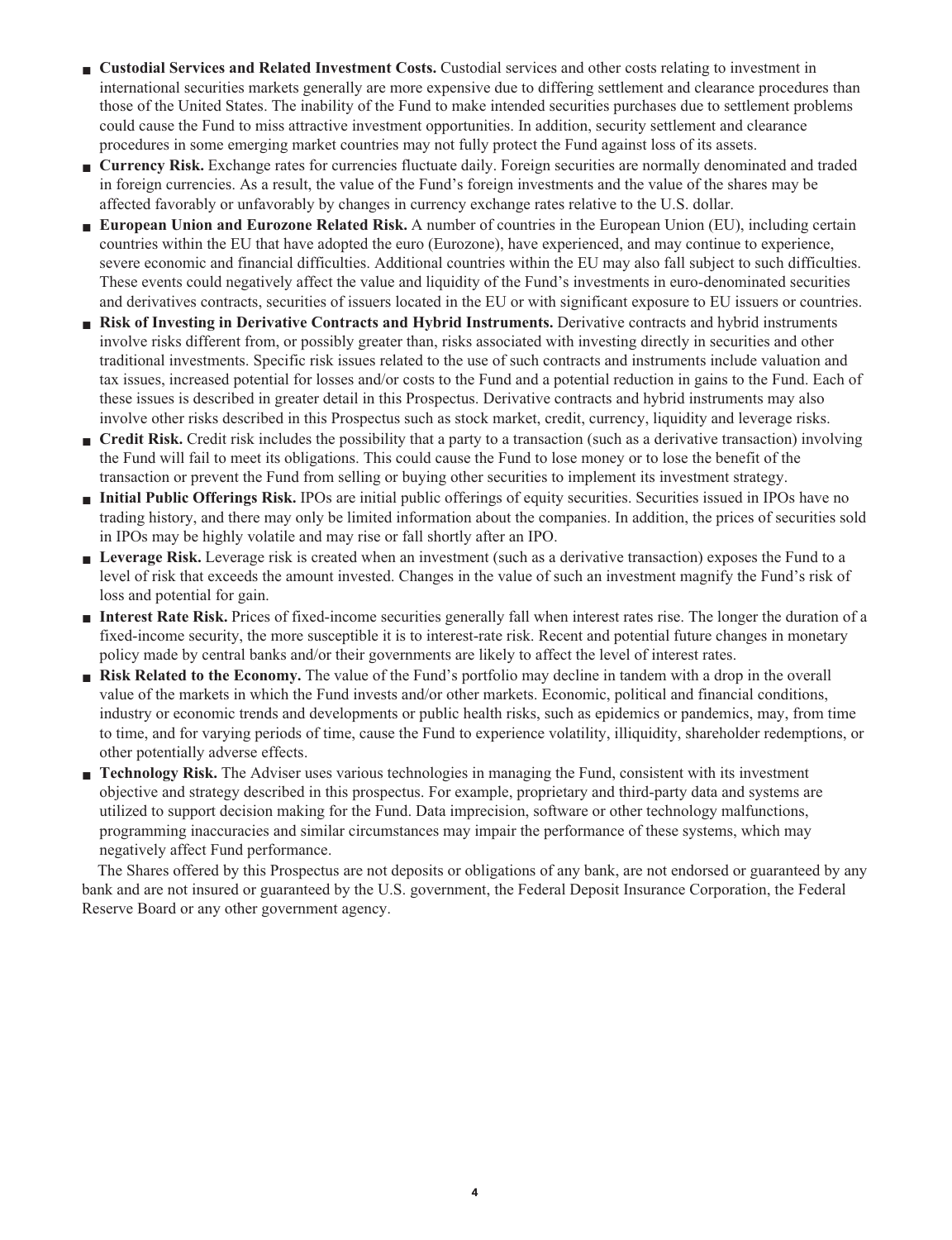### **PERFORMANCE: BAR CHART AND TABLE**

#### **Risk/Return Bar Chart**

**The bar chart and performance table below reflect historical performance data for the Fund and are intended to help you analyze the Fund's investment risks in light of its historical returns. The bar chart shows the variability of the Fund's A class total returns on a calendar year-by-year basis. The Average Annual Total Return table shows returns for each class** *averaged* **over the stated periods, and includes comparative performance information.** *The Fund's performance will fluctuate, and past performance (before and after taxes) is not necessarily an indication of future results.* **Updated performance information for the Fund is available under the "Products" section at [FederatedInvestors.com](https://www.federatedinvestors.com/home.do) or by calling 1-800-341-7400.**



**The total returns shown in the bar chart do not reflect the payment of any sales charges or recurring shareholder account fees. If these charges or fees had been included, the returns shown would have been lower.**

**The Fund's A class total return for the three-month period from January 1, 2022 to March 31, 2022, was (16.00)%.**

Within the periods shown in the bar chart, the Fund's A class highest quarterly return was 32.46% (quarter ended June 30, 2020). Its lowest quarterly return **was (17.98)% (quarter ended March 31, 2020).**

#### **Average Annual Total Return Table**

**The Fund's Institutional Shares commenced operations on December 30, 2015. The Fund's R6 class commenced operations on September 1, 2017. For the periods prior to commencement of operations of the Fund's Institutional Shares and R6 class, the performance information shown below is for the Fund's A class. The performance of the A class has not been adjusted to reflect the expenses applicable to the Institutional Shares and the R6 class since the Institutional Shares and the R6 class have a lower expense ratio than the expense ratio of the A class. The performance of the A class has been adjusted to reflect the absence of sales charges, as well as the removal of any voluntary waivers/reimbursements of fund expenses that may have occurred during the periods prior to the commencement of operations of the Institutional Shares and the R6 class.**

**In addition to Return Before Taxes, Return After Taxes is shown for the Fund's A class to illustrate the effect of federal taxes on Fund returns. After-tax returns are shown only for the A class, and after-tax returns for the B, C, R, IS and R6 classes will differ from those shown for the A class.** *Actual after-tax returns depend on each investor's personal tax situation, and are likely to differ from those shown.* **After-tax returns are calculated using a standard set of assumptions. The stated returns assume the highest historical federal income and capital gains tax rates. These after-tax returns do not reflect the effect of any applicable state and local taxes. After-tax returns are not relevant to investors holding Shares through a 401(k) plan, an Individual Retirement Account or other tax-advantaged investment plan.**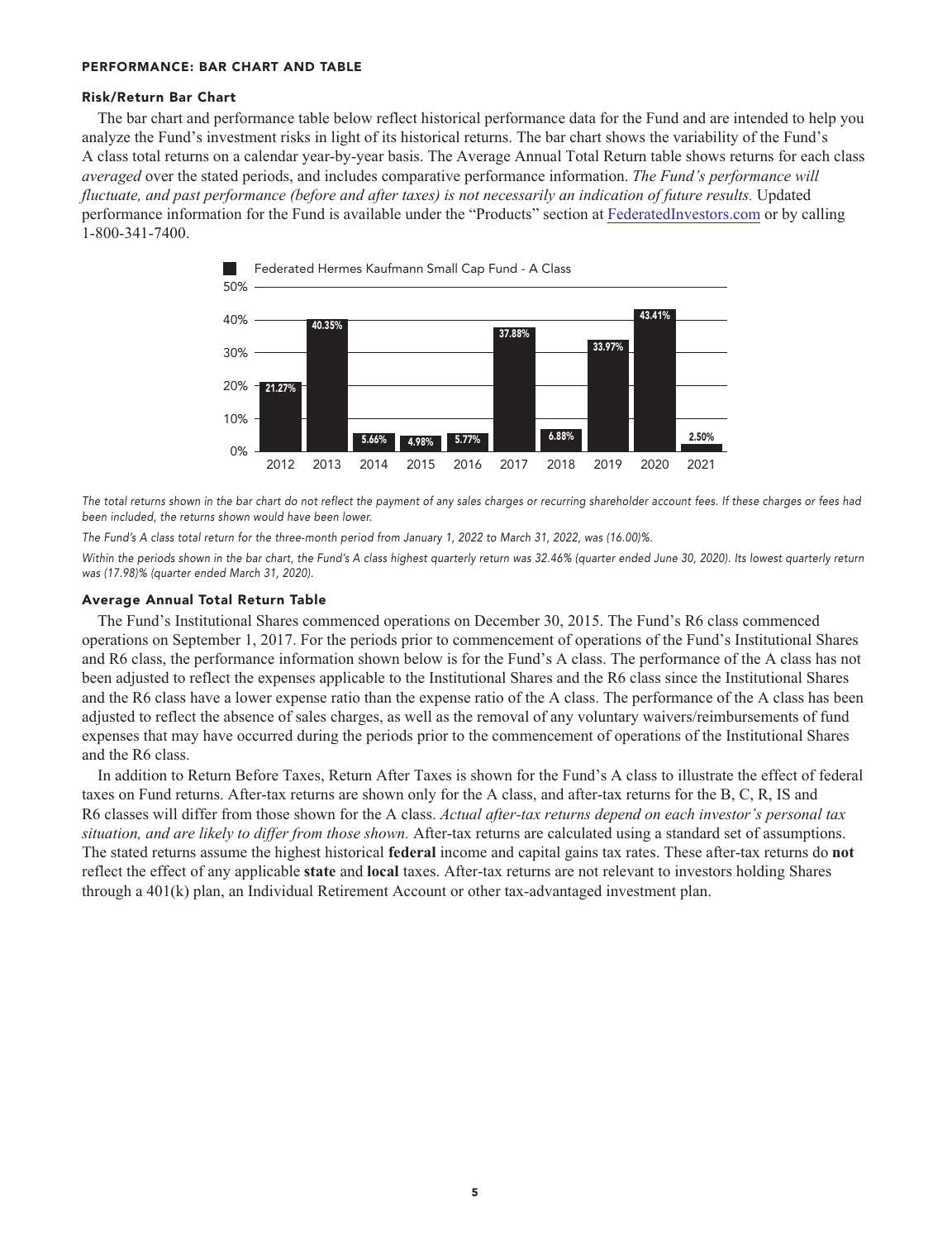| <b>Share Class</b>                                                                                         | 1 Year     | 5 Years | 10 Years |
|------------------------------------------------------------------------------------------------------------|------------|---------|----------|
| А:                                                                                                         |            |         |          |
| Return Before Taxes                                                                                        | (3.14)%    | 22.36%  | 18.53%   |
| Return After Taxes on Distributions                                                                        | $(5.25)\%$ | 20.97%  | 16.35%   |
| Return After Taxes on Distributions and Sale of Fund Shares                                                | (0.89)%    | 17.87%  | 14.70%   |
| B:                                                                                                         |            |         |          |
| Return Before Taxes                                                                                        | $(3.18)\%$ | 22.82%  | 18.66%   |
| $\mathsf{C}$ :                                                                                             |            |         |          |
| Return Before Taxes                                                                                        | 0.95%      | 22.99%  | 18.66%   |
| R:                                                                                                         |            |         |          |
| Return Before Taxes                                                                                        | 2.52%      | 23.79%  | 19.26%   |
| IS:                                                                                                        |            |         |          |
| Return Before Taxes                                                                                        | 2.97%      | 24.31%  | 19.53%   |
| R6:                                                                                                        |            |         |          |
| Return Before Taxes                                                                                        | 2.99%      | 24.25%  | 19.45%   |
| Russell 2000 <sup>®</sup> Growth Index <sup>1</sup><br>(reflects no deduction for fees, expenses or taxes) | 2.83%      | 14.53%  | 14.14%   |
| Morningstar Small Growth Funds Average <sup>2</sup>                                                        | 11.14%     | 17.34%  | 14.69%   |

**1 The Russell 2000® Growth Index measures the performance of the small-cap growth segment of the U.S. equity universe.**

**2 Morningstar figures represent the average of the total returns reported by all the mutual funds designated by Morningstar as falling into the respective category indicated. They do not reflect sales charges.**

#### **FUND MANAGEMENT**

**The Fund's Investment Adviser ("Adviser") is Federated Equity Management Company of Pennsylvania. The Fund's Sub-Adviser is Federated Global Investment Management Corp. The Fund is managed by an investment team under the leadership of Hans P. Utsch and John Ettinger, Co-Heads of the Federated Hermes Kaufmann Growth Equity Team. The following individuals are currently responsible for the day-to-day management of the Fund's portfolio:**

**Hans P. Utsch, Senior Portfolio Manager, has been the Fund's portfolio manager since December 2002.**

**John Ettinger, Senior Investment Analyst & Senior Portfolio Manager, has been the Fund's portfolio manager since October 2003 and has been a member of the Fund's investment management team since December 2002.**

**Stephen DeNichilo, Senior Investment Analyst & Portfolio Manager, has been the Fund's portfolio manager since December 2014 and has been a member of the Fund's investment management team since February 2012.**

**Barbara Miller, Senior Investment Analyst & Portfolio Manager, has been the Fund's portfolio manager since December 2011 and has been a member of the Fund's investment management team since December 2002.**

**Tom M. Brakel, Senior Investment Analyst & Senior Portfolio Manager, has been the Fund's portfolio manager since July 2012 and has been a member of the Fund's investment management team since October 2003.**

**Mark Bauknight, Senior Investment Analyst & Senior Portfolio Manager, has been the Fund's portfolio manager since December 2013 and has been a member of the Fund's investment management team since December 2002.**

**Steven Abrahamson, Senior Investment Analyst & Portfolio Manager, has been the Fund's portfolio manager since March 2018 and has been a member of the Fund's investment management team since December 2002.**

#### **PURCHASE AND SALE OF FUND SHARES**

**Class B Shares are closed to new investments by new investors and existing shareholders (excluding reinvestment of dividends and capital gains). Reinvestment of dividends and capital gains will continue uninterrupted. Class B Shares of the Fund may be exchanged for Class B Shares of any other Federated Hermes fund.**

**Please disregard any further references to purchases of Class B Shares with the exception of Class B Share exchanges.**

**You may purchase, redeem or exchange Shares of the Fund on any day the New York Stock Exchange is open. Shares may be purchased through a financial intermediary firm that has entered into a Fund selling and/or servicing agreement with the Distributor or an affiliate ("Financial Intermediary") or directly from the Fund, by wire or by check. Please note that certain purchase restrictions may apply. Redeem or exchange Shares through a financial intermediary or directly from the Fund by telephone at 1-800-341-7400 or by mail.**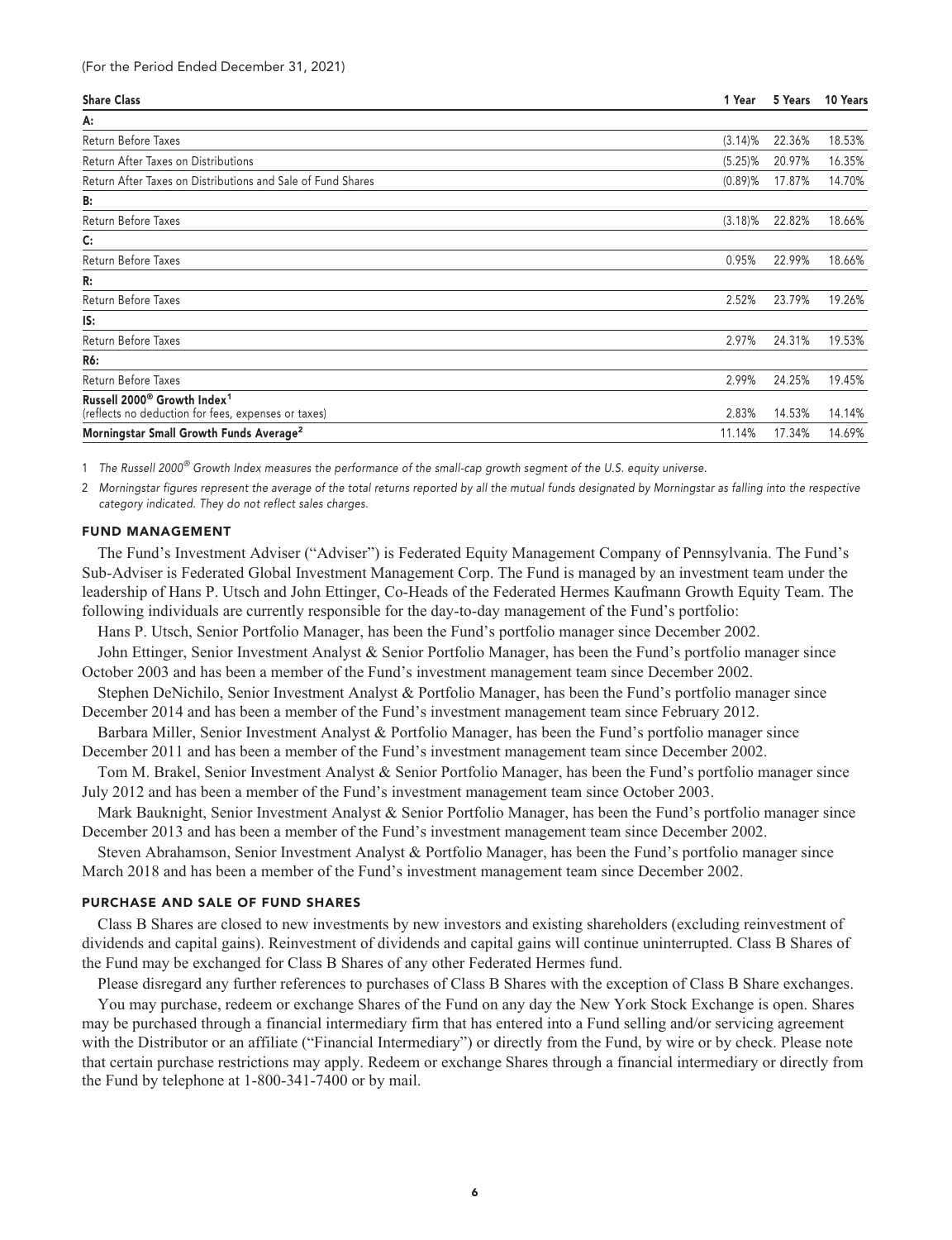# **A, B & C Classes**

**The minimum investment amount for the Fund's A, B and C classes is generally \$1,500 for initial investments and \$100 for subsequent investments. The minimum initial and subsequent investment amounts for Individual Retirement Accounts are generally \$250 and \$100, respectively. There is no minimum initial or subsequent investment amount for employer-sponsored retirement plans. Certain types of accounts are eligible for lower minimum investments. The minimum investment for Systematic Investment Programs is \$50.**

# **R Class**

**The minimum initial and subsequent investment amounts for Individual Retirement Account rollovers into the Fund's R class are generally \$250 and \$100, respectively. There is no minimum initial or subsequent amount for employer-sponsored retirement plans. Certain types of accounts are eligible for lower minimum investments. The minimum investment amount for Systematic Investment Programs is \$50.**

# **IS Class**

**The minimum initial investment amount for the Fund's IS class is generally \$1,000,000 and there is no minimum subsequent investment amount. Certain types of accounts are eligible for lower minimum investments. The minimum investment amount for Systematic Investment Programs is \$50.**

#### **R6 Class**

**There are no minimum initial or subsequent investment amounts required. The minimum investment amount for Systematic Investment Programs is \$50.**

#### **TAX INFORMATION**

# **A, B, C, R & IS Classes**

**The Fund's distributions are taxable as ordinary income or capital gains except when your investment is through a 401(k) plan, an Individual Retirement Account or other tax-advantaged investment plan.**

#### **R6 Class**

**The Fund's distributions are taxable as ordinary income or capital gains except when your investment is through a tax-advantaged investment plan.**

# **PAYMENTS TO BROKER-DEALERS AND OTHER FINANCIAL INTERMEDIARIES**

# **A, B, C, R & IS Classes**

**If you purchase the Fund through a broker-dealer or other financial intermediary (such as a bank), the Fund and/or its related companies may pay the intermediary for the sale of Fund Shares and related services. These payments may create a conflict of interest by influencing the broker-dealer or other intermediary and your salesperson to recommend the Fund over another investment. Ask your salesperson or visit your financial intermediary's website for more information.**

#### **R6 Class**

**Class R6 Shares do not make any payments to financial intermediaries, either from Fund assets or from the investment adviser and its affiliates.**

# **What are the Fund's Investment Strategies?**

**The Fund's investment objective is to provide capital appreciation. While there is no assurance that the Fund will achieve its investment objective, it endeavors to do so by following the principal strategies and policies described in this Prospectus. The Fund's Statement of Additional Information (SAI) provides information about the Fund's non-principal strategies and may provide additional information about the Fund's principal investments.**

**In seeking to meet its investment objective, the Fund invests primarily in the common stocks of small companies that are traded on national security exchanges, the NASDAQ stock market and on the over-the-counter market. Up to 30% of the Fund's net assets may be invested in foreign securities. Solely for purposes of complying with this policy an issuer's security will be considered to be a foreign security if the security is denominated in a foreign currency or purchased on a securities exchange outside the United States. Certain securities not included in this definition of foreign securities may still be subject to risks of foreign investing that are described in this Prospectus. For example, an issuer that is organized in an offshore jurisdiction but who has its principal place of business or whose securities are traded principally on a securities exchange in the United States will not be considered a foreign security for purposes of this policy but may still be subject to risks associated with foreign securities. When investing in foreign securities, the Fund's Adviser may emphasize**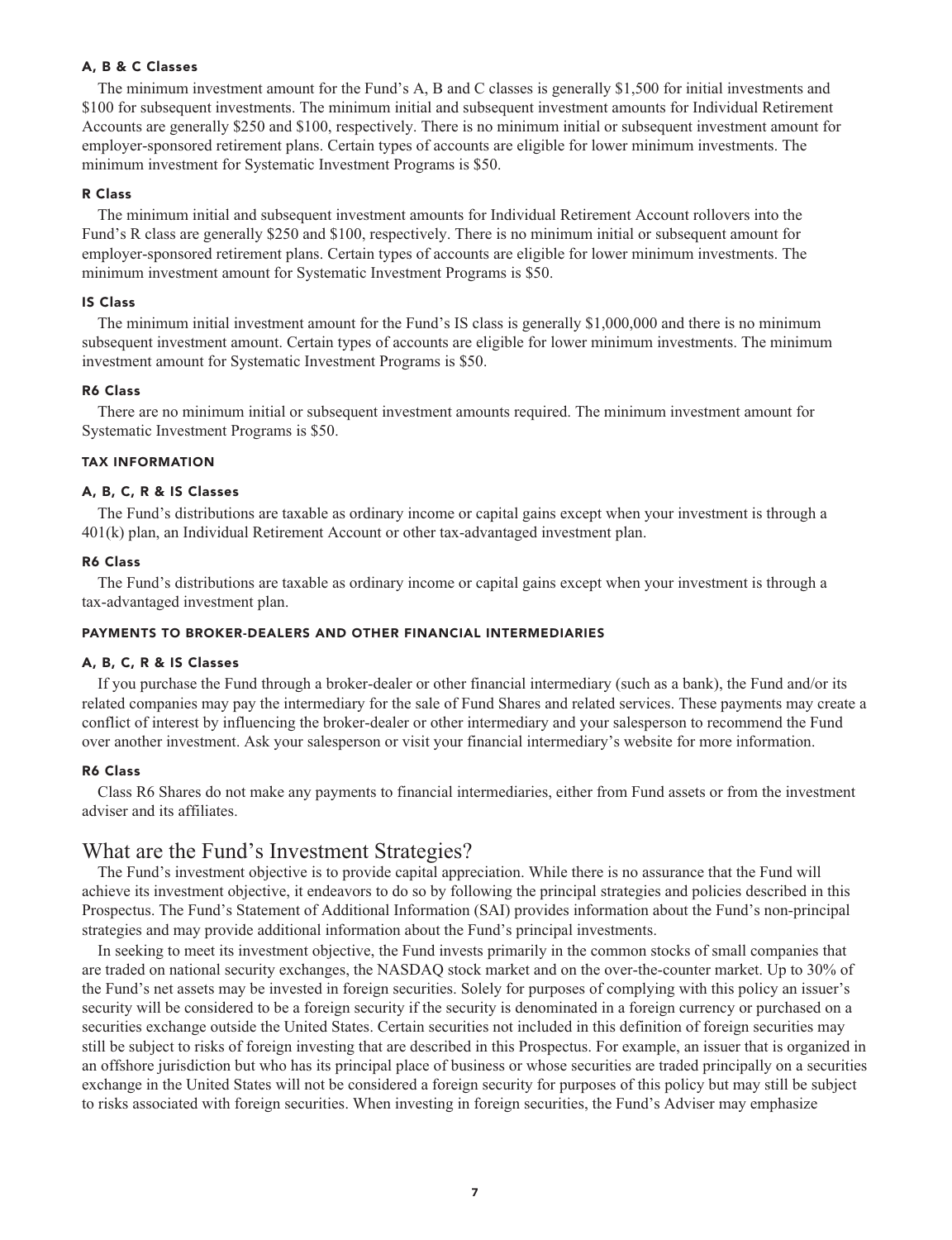**investment in a particular country or group of countries which may subject the Fund to the risks of investing in such country or group of countries to a greater extent than if the Fund's foreign security exposure was diversified over a greater number of countries. The Adviser's process for selecting investments is bottom-up and growth-oriented. When deciding which securities to buy the Fund considers:**

- **the growth prospects of existing products and new product development;**
- **the economic outlook of the industry;**
- **■ the price of the security and its estimated fundamental value; and**
- **■ relevant market, economic and political environments.**

**The Fund's Adviser uses a bottom-up approach to portfolio management. There is an emphasis on individual stock selection rather than trying to time the highs and lows of the market or concentrating in certain industries or sectors. This hands-on approach means that in addition to sophisticated computer analysis, the Adviser may conduct in-depth meetings with management, industry analysts and consultants. Through this interaction with companies, the Adviser seeks to develop a thorough knowledge of the dynamics of the businesses in which the Fund invests.**

**The Fund assesses individual companies from the perspective of a long-term investor. The Adviser seeks to purchase stocks of companies that it believes:**

- **■ are profitable and leaders in the industry;**
- have distinct products and services which address substantial markets;
- **can rapidly grow annual earnings over the next three to five years; and/or**
- have superior proven management and solid balance sheets.

**Typically, the Fund sells an individual security when the company fails to meet expectations, there is a deterioration of underlying fundamentals or the intermediate- and long-term prospects become poor.**

**The Fund may also seek capital appreciation by buying securities in initial public offerings. The Fund will participate in such offerings without regard to the issuer's market capitalization. The Adviser may select initial public offerings based on its fundamental analysis of the issuer.**

**The Fund may loan up to 30% of its total assets in the form of its portfolio securities to unaffiliated broker/dealers, banks or other recognized institutional borrowers to generate additional income. The Fund receives cash, U.S. Treasury obligations and/or other liquid securities as collateral. The Fund also may invest up to 15% of its net assets in illiquid securities.**

**The Fund may use derivative contracts and/or hybrid instruments to implement elements of its investment strategy. The types of derivatives that the Fund may use include, among others, futures, options and swaps. For example, the Fund may use derivative contracts or hybrid instruments to increase or decrease the portfolio's exposure to the investment(s) underlying the derivative or hybrid instruments in an attempt to benefit from changes in the value of the underlying investment(s). Additionally, by way of example, the Fund may use derivative contracts in an attempt to:**

- **■ obtain premiums from the sale of derivative contracts;**
- **realize gains from trading a derivative contract; or**
- **hedge against potential losses.**

**There can be no assurance that the Fund's use of derivative contracts or hybrid instruments will work as intended. Derivative investments made by the Fund are included within the Fund's 80% policy and are calculated at market value.**

**Because the Fund refers to small capitalization investments in its name, the Fund will notify shareholders at least 60 days in advance of any change in its investment policies that would permit the fund to normally invest less than 80% of its assets (which include the amount of any borrowings for investment purposes) in investments in small companies. For purposes of this limitation, small companies will be defined as companies with market capitalizations that are between the lowest and highest market capitalizations, as measured on a rolling basis over the most recent 36-month period, in either the Russell 2000 Index (which had a rolling 36-month market capitalization range of \$2.4 million to \$17.3 billion as of October 31, 2020), the Standard & Poor's Small Cap 600 Index (which had a rolling 36-month market capitalization range of \$17.3 million to \$13.8 billion as of October 31, 2020), or the MSCI USA Small Cap Index (which had a rolling 36 month market capitalization range of \$26.52 million to \$33.3 billion as of October 31, 2020). Such definition will be applied at the time of investment and the Fund will not be required to sell a stock because a company has grown outside the market capitalization range of small capitalization stocks.**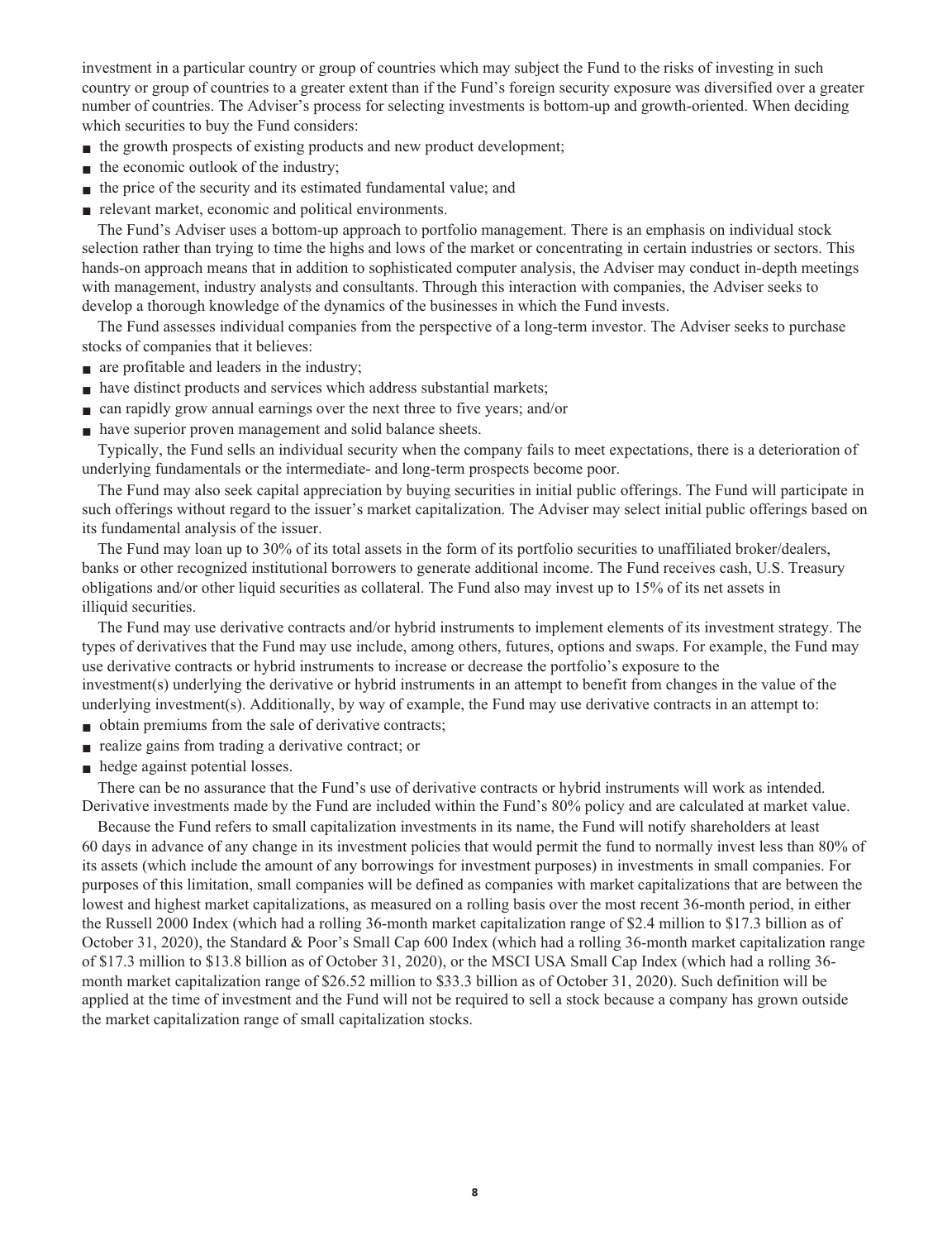#### **PORTFOLIO TURNOVER**

**The Fund actively trades its portfolio securities in an attempt to achieve its investment objective. Active trading will cause the Fund to have an increased portfolio turnover rate and increase the Fund's trading costs, which may have an adverse impact on the Fund's performance. An active trading strategy will likely result in the Fund generating more shortterm capital gains or losses. Short-term gains are generally taxed at a higher rate than long-term gains. Any short-term losses are used first to offset short-term gains.**

#### **TEMPORARY INVESTMENTS**

**The Fund may temporarily depart from its principal investment strategies by investing its assets in shorter-term debt securities and similar obligations or holding cash. It may do this in response to unusual circumstances, such as: adverse market, economic or other conditions (for example, to help avoid potential losses or during periods when there is a shortage of appropriate securities); to maintain liquidity to meet shareholder redemptions; or to accommodate cash inflows. It is possible that such investments could affect the Fund's investment returns and/or the ability to achieve the Fund's investment objectives.**

# **What are the Fund's Principal Investments?**

**The following provides general information on the Fund's principal investments. The Fund's Statement of Additional Information (SAI) provides information about the Fund's non-principal investments and may provide additional information about the Fund's principal investments.**

# **EQUITY SECURITIES**

**Equity securities represent a share of an issuer's earnings and assets, after the issuer pays its liabilities. The Fund cannot predict the income it will receive from equity securities because issuers generally have discretion as to the payment of any dividends or distributions. However, equity securities offer greater potential for appreciation than many other types of securities, because their value increases directly with the value of the issuer's business.**

**The following describes the equity securities in which the Fund principally invests.**

#### **Common Stocks**

**Common stocks are the most prevalent type of equity security. Common stocks receive the issuer's earnings after the issuer pays its creditors and any preferred stockholders. As a result, changes in an issuer's earnings directly influence the value of its common stock.**

#### **Initial Public Offerings**

**The Fund may invest in securities issued in initial public offerings (IPOs). The Fund will participate in such offerings without regard to the issuer's market capitalization and will select IPO securities based on the Adviser's fundamental analysis of the issuer. The Adviser generally will limit its investments in IPO securities to those listed on a U.S. stock exchange. Investments in IPO securities may be speculative in nature, may be volatile and may involve significant gains or losses. Although companies can be any age or size at the time of their IPO, they are often smaller and have a limited operating history, which involves a greater potential for the value of their securities to decline following the IPO. IPO securities are subject to many of the same risks of investing in companies with smaller market capitalizations. The market value of recently issued IPO securities may fluctuate considerably due to factors such as the absence of a prior public market, unseasoned trading and speculation, a potentially small number of securities available for trading, limited information about the issuer and other factors. These fluctuations could impact the Fund's NAV and return earned on the Fund's shares.**

#### **Foreign Securities**

**An issuer's security will be considered to be a foreign security if the security is denominated in a foreign currency or purchased on a securities exchange outside the United States. Certain securities not included in this definition of foreign securities may still be subject to risks of foreign investing that are described in this Prospectus. For example, an issuer that is organized in a non-U.S. jurisdiction but who has its principal place of business or whose securities are traded principally on a securities exchange in the United States will not be considered a foreign security for purposes of this definition but may still be subject to risks associated with foreign securities. Foreign securities are primarily denominated in foreign currencies. Along with the risks normally associated with domestic securities of the same type, foreign securities are subject to currency risks and risks of foreign investing. Trading in certain foreign markets is also subject to liquidity risks.**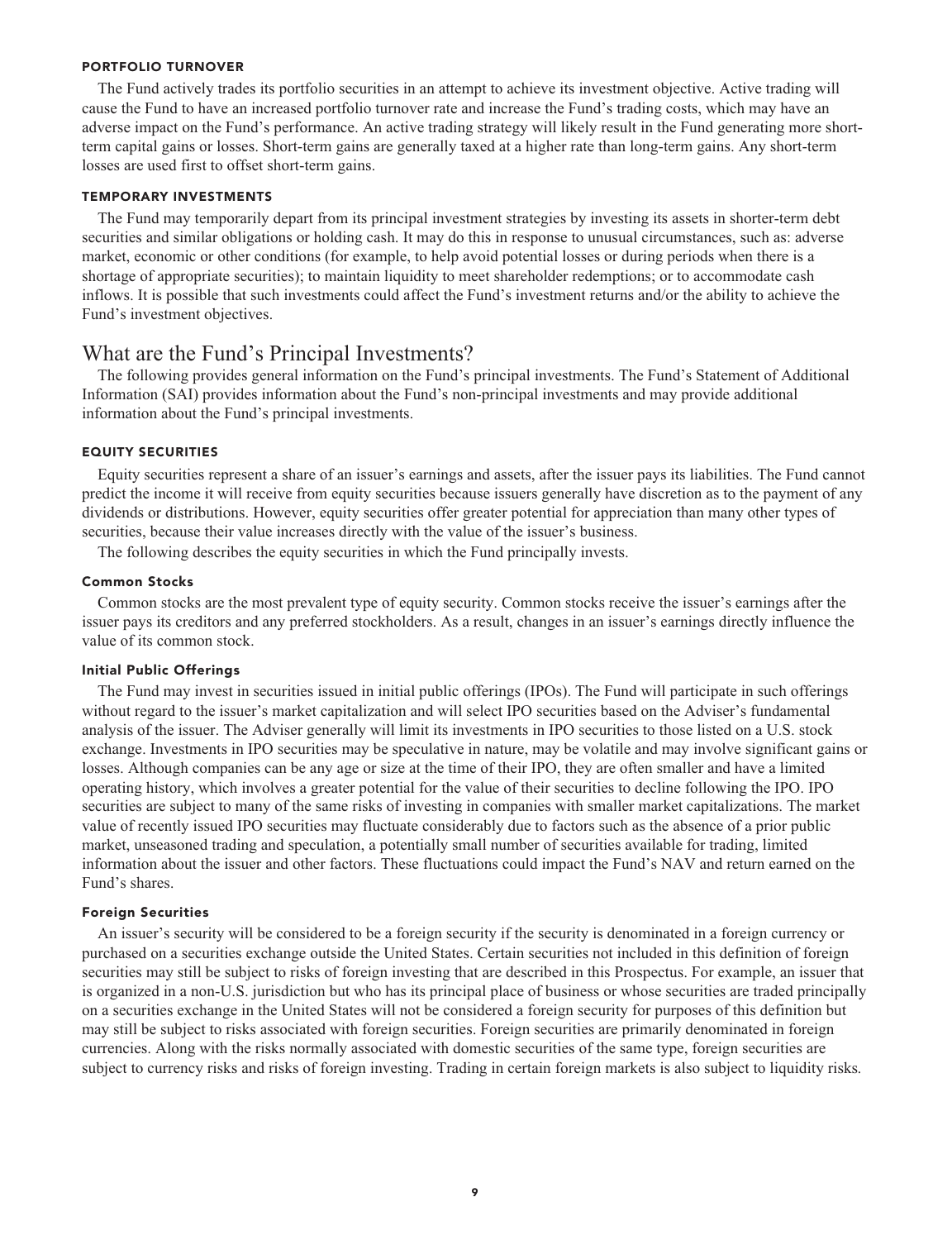# **ADRs and Domestically Traded Securities of Foreign Issuers (Types of Foreign Equity Securities)**

**American Depositary Receipts (ADRs), which are traded in U.S. markets, represent interests in underlying securities issued by a foreign company and not traded in the United States. ADRs provide a way to buy shares of foreign-based companies in the United States rather than in overseas markets. ADRs are also traded in U.S. dollars, eliminating the need for foreign exchange transactions. The Fund may also invest in securities issued directly by foreign companies and traded in U.S. dollars in U.S. markets.**

#### **Foreign Exchange Contracts**

**In order to convert U.S. dollars into the currency needed to buy a foreign security, or to convert foreign currency received from the sale of a foreign security into U.S. dollars, the Fund may enter into spot currency trades. In a spot trade, the Fund agrees to exchange one currency for another at the current exchange rate. The Fund may also enter into derivative contracts in which a foreign currency is an underlying asset. The exchange rate for currency derivative contracts may be higher or lower than the spot exchange rate. Use of these derivative contracts may increase or decrease the Fund's exposure to currency risks.**

# **ILLIQUID INVESTMENTS**

**Illiquid investments are investments that the Fund reasonably expects cannot be sold or disposed of in current market conditions in seven calendar days or less without the sale or disposition significantly changing the market value of the investment. These may include private placements, repurchase agreements that the Fund cannot dispose of within seven days and securities eligible for resale under Rule 144A of the Securities Act of 1933.**

#### **FIXED-INCOME SECURITIES**

**Fixed-income securities pay interest, dividends or distributions at a specified rate. The rate may be a fixed percentage of the principal or may be adjusted periodically. In addition, the issuer of a fixed-income security must repay the principal amount of the security, normally within a specified time. Fixed-income securities provide more regular income than equity securities. However, the returns on fixed-income securities are limited and normally do not increase with the issuer's earnings. This limits the potential appreciation of fixed-income securities as compared to equity securities.**

**A security's yield measures the annual income earned on a security as a percentage of its price. A security's yield will increase or decrease depending upon whether it costs less (a "discount") or more (a "premium") than the principal amount. If the issuer may redeem the security before its scheduled maturity, the price and yield on a discount or premium security may change based upon the probability of an early redemption. Securities with higher risks generally have higher yields.**

#### **DERIVATIVE CONTRACTS**

**Derivative contracts are financial instruments that require payments based upon changes in the values of designated securities, commodities, currencies, indices, or other assets or instruments including other derivative contracts, (each a "Reference Instrument" and collectively, "Reference Instruments"). Each party to a derivative contract may sometimes be referred to as a counterparty. Some derivative contracts require payments relating to an actual, future trade involving the Reference Instrument. These types of derivatives are frequently referred to as "physically settled" derivatives. Other derivative contracts require payments relating to the income or returns from, or changes in the market value of, a Reference Instrument. These types of derivatives are known as "cash-settled" derivatives since they require cash payments in lieu of delivery of the Reference Instrument.**

**Many derivative contracts are traded on securities or commodities exchanges. In this case, the exchange sets all the terms of the contract except for the price. Investors make payments due under their contracts through the exchange. Most exchanges require investors to maintain margin accounts through their brokers to cover their potential obligations to the exchange. Parties to the contract make (or collect) daily payments to the margin accounts to reflect losses (or gains) in the value of their contracts. This protects investors against potential defaults by the other party to the contract. Trading contracts on an exchange also allows investors to close out their contracts by entering into offsetting contracts.**

**The Fund may also trade derivative contracts over-the-counter (OTC) in transactions negotiated directly between the Fund and a financial institution. OTC contracts do not necessarily have standard terms, so they may be less liquid and more difficult to close out than exchange-traded contracts. In addition, OTC contracts with more specialized terms may be more difficult to value than exchange-traded contracts, especially in times of financial stress.**

**The market for swaps and other OTC derivatives was largely unregulated prior to the enactment of federal legislation known as the Dodd-Frank Wall Street Reform and Consumer Protection Act (the "Dodd-Frank Act"). Regulations enacted by the Commodity Futures Trading Commission (the "CFTC") under the Dodd-Frank Act require the Fund to clear certain swap contracts through a clearing house or central counterparty (a "CCP").**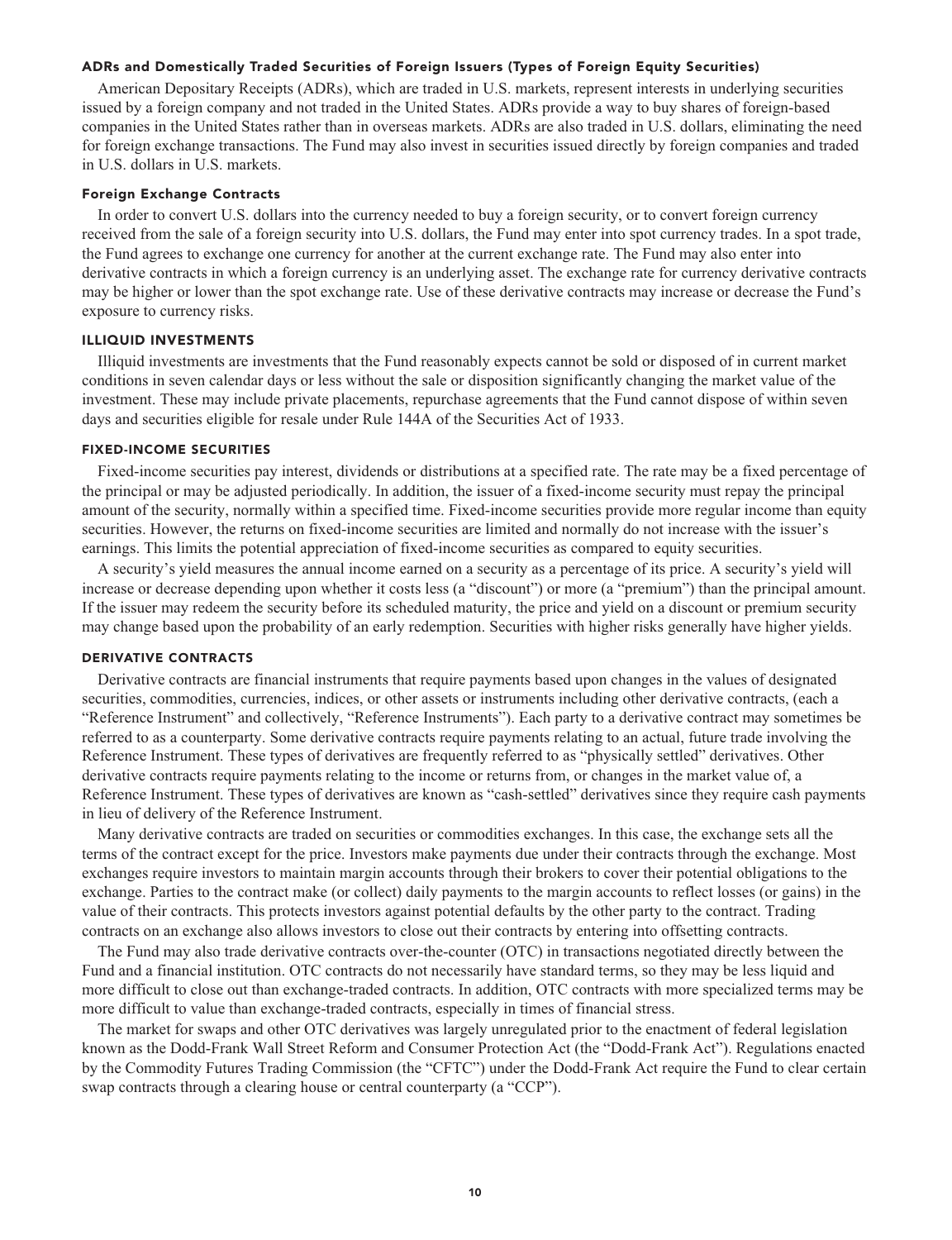**To clear a swap through the CCP, the Fund will submit the contract to, and post margin with, a futures commission merchant (FCM) that is a clearing house member. The Fund may enter into the swap with a financial institution other than the FCM and arrange for the contract to be transferred to the FCM for clearing, or enter into the contract with the FCM itself. If the Fund must centrally clear a transaction, the CFTC's regulations also generally require that the swap be executed on a registered exchange or through a market facility that is known as a swap execution facility or SEF. Central clearing is presently required only for certain swaps; the CFTC is expected to impose a mandatory central clearing requirement for additional derivative instruments over time.**

**The CCP, SEF and FCM are all subject to regulatory oversight by the CFTC. In addition, most derivative market participants are now regulated as swap dealers or major swap participants and are subject to certain minimum capital and margin requirements and business conduct standards. Similar regulatory requirements are expected to apply to derivative contracts that are subject to the jurisdiction of the SEC, although the SEC has not yet finalized its regulations. In addition, uncleared OTC swaps will be subject to regulatory collateral requirements that could adversely affect the Fund's ability to enter into swaps in the OTC market. These developments could cause the Fund to terminate new or existing swap agreements or to realize amounts to be received under such instruments at an inopportune time.**

**Until the mandated rulemaking and regulations are implemented completely, it will not be possible to determine the complete impact of the Dodd-Frank Act and related regulations on the Fund.**

**Depending on how the Fund uses derivative contracts and the relationships between the market value of a derivative contract and the Reference Instrument, derivative contracts may increase or decrease the Fund's exposure to the risks of the Reference Instrument, and may also expose the Fund to liquidity and leverage risks. OTC contracts also expose the Fund to credit risks in the event that a counterparty defaults on the contract, although this risk may be mitigated by submitting the contract for clearing through a CCP.**

**Payment obligations arising in connection with derivative contracts are frequently required to be secured with margin (which is commonly called "collateral"). To the extent necessary to meet such requirements, the Fund may purchase U.S. Treasury and/or government agency securities.**

**The Fund may invest in a derivative contract if it is permitted to own, invest in, or otherwise have economic exposure to the Reference Instrument. The Fund is not required to own a Reference Instrument in order to buy or sell a derivative contract relating to that Reference Instrument. The Fund may trade in the following specific types and/or combinations of derivative contracts:**

#### **Futures Contracts (A Type of Derivative)**

**Futures contracts provide for the future sale by one party and purchase by another party of a specified amount of a Reference Instrument at a specified price, date and time. Entering into a contract to buy a Reference Instrument is commonly referred to as buying a contract or holding a long position in the asset. Entering into a contract to sell a Reference Instrument is commonly referred to as selling a contract or holding a short position in the Reference Instrument. Futures contracts are considered to be commodity contracts. The Adviser has claimed an exclusion from the definition of the term "commodity pool operator" under the Commodity Exchange Act with respect to the Fund and, therefore, is not subject to registration or regulation as a commodity pool operator with respect to the Fund. Futures contracts traded OTC are frequently referred to as forward contracts. The Fund can buy or sell financial futures (such as index futures and security futures) as well as currency futures and currency forward contracts.**

# **Option Contracts (A Type of Derivative)**

**Option contracts (also called "options") are rights to buy or sell a Reference Instrument for a specified price (the "exercise price") during, or at the end of, a specified period. The seller (or "writer") of the option receives a payment, or premium, from the buyer, which the writer keeps regardless of whether the buyer uses (or exercises) the option. A call option gives the holder (buyer) the right to buy the Reference Instrument from the seller (writer) of the option. A put option gives the holder the right to sell the Reference Instrument to the writer of the option. Options may be bought or sold on a wide variety of Reference Instruments. Options that are written on futures contracts will be subject to margin requirements similar to those applied to futures contracts.**

### **Swap Contracts (A Type of Derivative)**

**A swap contract (also known as a "swap") is a type of derivative contract in which two parties agree to pay each other (swap) the returns derived from Reference Instruments. Swaps do not always involve the delivery of the Reference Instruments by either party, and the parties might not own the Reference Instruments underlying the swap. The payments are usually made on a net basis so that, on any given day, the Fund would receive (or pay) only the amount by which its**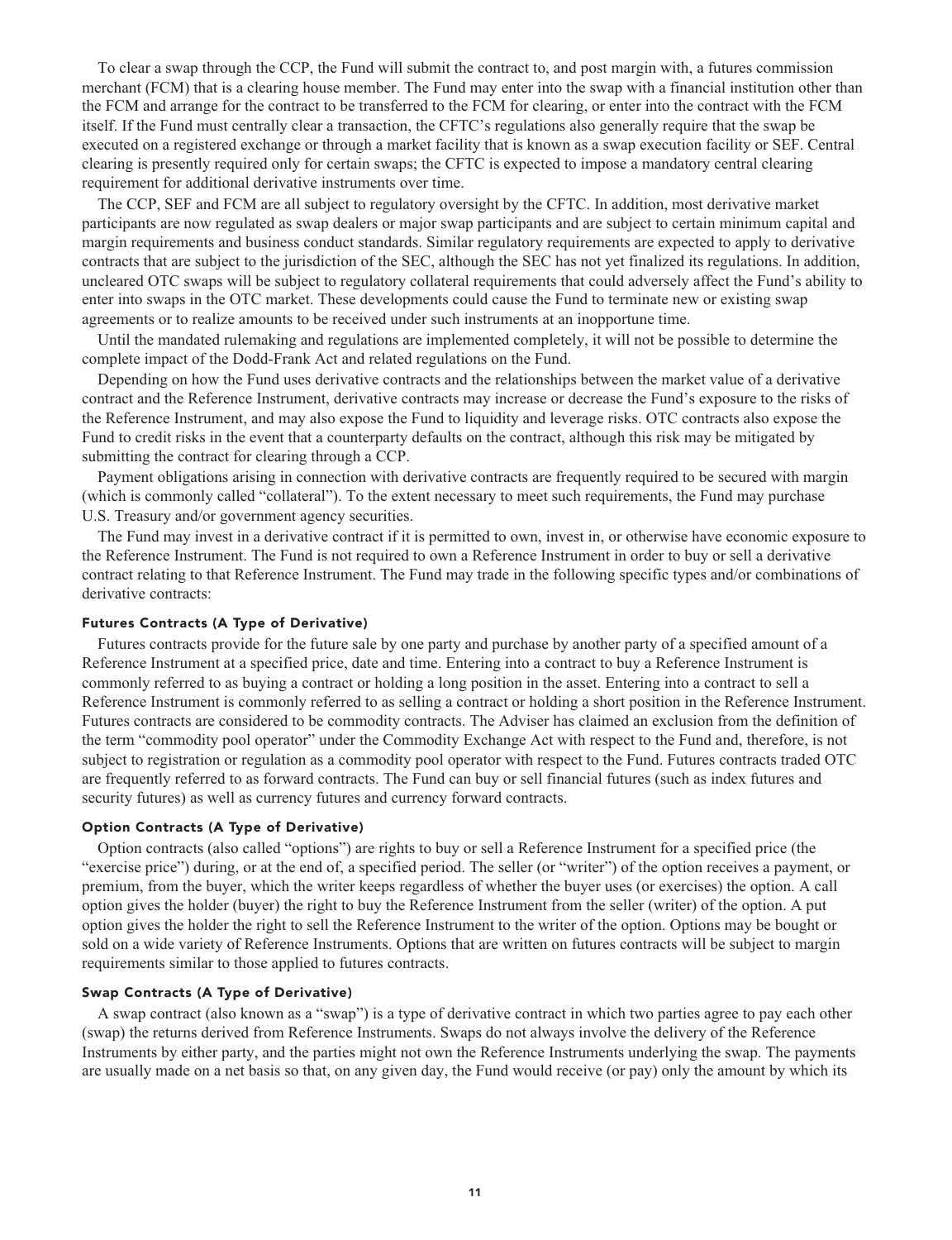**payment under the contract is less than (or exceeds) the amount of the other party's payment. Swap agreements are sophisticated instruments that can take many different forms and are known by a variety of names. Common types of swaps in which the Fund may invest include interest rate swaps, caps and floors, total return swaps, credit default swaps and currency swaps.**

#### **OTHER INVESTMENTS, TRANSACTIONS, TECHNIQUES**

#### **Hybrid Instruments**

**Hybrid instruments combine elements of two different kinds of securities or financial instruments (such as a derivative contract). Frequently, the value of a hybrid instrument is determined by reference to changes in the value of a Reference Instrument (that is a designated security, commodity, currency, index or other asset or instrument including a derivative contract). The Fund may use hybrid instruments only in connection with permissible investment activities. Hybrid instruments can take on many forms including, but not limited to, the following forms. First, a common form of a hybrid instrument combines elements of a derivative contract with those of another security (typically a fixed-income security). In this case all or a portion of the interest or principal payable on a hybrid security is determined by reference to changes in the price of a Reference Instrument. Second, a hybrid instrument may also combine elements of a fixed-income security and an equity security. Third, hybrid instruments may include convertible securities with conversion terms related to a Reference Instrument.**

**Depending on the type and terms of the hybrid instrument, its risks may reflect a combination of the risks of investing in the Reference Instrument with the risks of investing in other securities, currencies and derivative contracts. Thus, an investment in a hybrid instrument may entail significant risks in addition to those associated with traditional investments or the Reference Instrument. Hybrid instruments are also potentially more volatile than traditional securities or the Reference Instrument. Moreover, depending on the structure of the particular hybrid, it may expose the Fund to leverage risks or carry liquidity risks.**

#### **Securities Lending**

**The Fund may lend portfolio securities to borrowers that the Adviser deems creditworthy. In return, the Fund receives cash or liquid securities from the borrower as collateral. The borrower must furnish additional collateral if the market value of the loaned securities increases. Also, the borrower must pay the Fund the equivalent of any dividends or interest received on the loaned securities.**

**The Fund will reinvest cash collateral in securities that qualify as an acceptable investment for the Fund. However, the Fund must pay interest to the borrower for the use of cash collateral. An acceptable investment into which the Fund may reinvest cash collateral includes, among other acceptable investments, securities of affiliated money market funds (including affiliated institutional prime money market funds with a "floating" net asset value that can impose redemption fees and liquidity gates, impose certain operational impediments to investing cash collateral, and, if net asset value decreases, result in the Fund having to cover the decrease in the value of the cash collateral).**

**Loans are subject to termination at the option of the Fund or the borrower. The Fund will not have the right to vote on securities while they are on loan. However, the Fund will attempt to terminate a loan in an effort to reacquire the securities in time to vote on matters that are deemed to be material by the Adviser. There can be no assurance that the Fund will have sufficient notice of such matters to be able to terminate the loan in time to vote thereon. The Fund may pay administrative and custodial fees in connection with a loan and may pay a negotiated portion of the interest earned on the cash collateral to a securities lending agent or broker. Securities lending activities are subject to interest rate risks and credit risks. These transactions create leverage risks.**

#### **Asset Segregation**

**In order to cover its obligations in connection with derivative contracts or special transactions, the Fund will either own the underlying assets, enter into offsetting transactions or set aside cash or readily marketable securities in each case, as provided by the SEC or SEC staff guidance. This requirement may cause the Fund to miss favorable trading opportunities, due to a lack of sufficient cash or readily marketable securities. This requirement may also cause the Fund to realize losses on offsetting or terminated derivative contracts or special transactions.**

# **Investing in Securities of Other Investment Companies**

**The Fund may invest its assets in securities of other investment companies, including the securities of affiliated money market funds, as an efficient means of implementing its investment strategies, managing its uninvested cash and/or other investment reasons consistent with the Fund's investment objective and investment strategies. These other investment companies are managed independently of the Fund and incur additional fees and/or expenses which would, therefore, be borne indirectly by the Fund in connection with any such investment. These investments also can create conflicts of interests for the Adviser to the Fund and the investment adviser to the acquired fund. For example, a conflict of interest**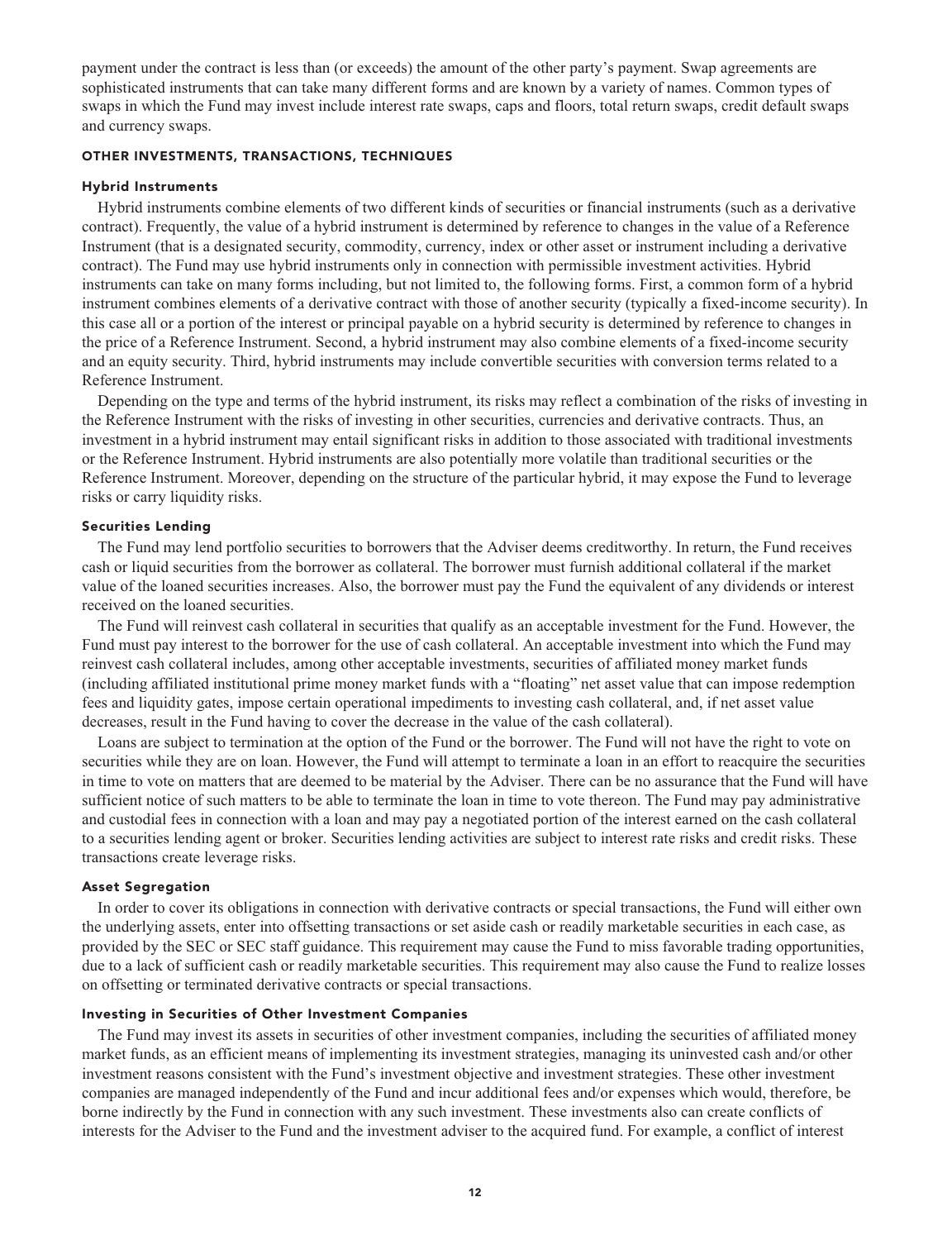**can arise due to the possibility that the Adviser to the Fund could make a decision to redeem the Fund's investment in the acquired fund. In the case of an investment in an affiliated fund, a conflict of interest can arise if, because of the Fund's investment in the acquired fund, the acquired fund is able to garner more assets, thereby growing the acquired fund and increasing the management fees received by the investment adviser to the acquired fund, which would either be the Adviser or an affiliate of the Adviser. However, the Adviser believes that the benefits and efficiencies of making investments in other investment companies should outweigh the potential additional fees and/or expenses and resulting conflicts of interest. The Fund may invest in money market securities directly.**

#### **Additional Information Regarding the Security Selection Process**

**As part of analysis in its security selection process, among other factors, the Adviser also evaluates whether environmental, social and governance factors could have a positive or negative impact on the risk profiles of many issuers in the universe of securities in which the Fund may invest. The Adviser may also consider information derived from active engagements conducted by its in-house stewardship team with certain issuers on environmental, social and governance topics. This qualitative analysis does not automatically result in including or excluding specific securities but may be used by Federated Hermes as an additional input in its primary analysis.**

# **What are the Specific Risks of Investing in the Fund?**

**The following provides general information on the risks associated with the Fund's principal investments. Any additional risks associated with the Fund's non-principal investments are described in the Fund's SAI. The Fund's SAI also may provide additional information about the risks associated with the Fund's principal investments.**

# **STOCK MARKET RISK**

**The value of equity securities in the Fund's portfolio will rise and fall over time. These fluctuations could be a sustained trend or a drastic movement. Historically, the equity market has moved in cycles, and the value of the Fund's securities may fluctuate from day to day. The Fund's portfolio will reflect changes in prices of individual portfolio stocks or general changes in stock valuations. Consequently, the Fund's Share price may decline. The Adviser attempts to manage market risk by limiting the amount the Fund invests in each company's equity securities. However, diversification will not protect the Fund against widespread or prolonged declines in the stock market.**

**Information publicly available about a company, whether from the company's financial statements or other disclosures or from third parties, or information available to some but not all market participants, can affect the price of a company's shares in the market. The price of a company's shares depends significantly on the information publicly available about the company. The reporting of poor results by a company, the restatement of a company's financial statements or corrections to other information regarding a company or its business may adversely affect the price of its shares, as would allegations of fraud or other misconduct by the company's management. The Fund may also be disadvantaged if some market participants have access to material information not readily available to other market participants, including the Fund.**

# **RISK RELATED TO INVESTING FOR GROWTH**

**Due to their relatively high valuations, growth stocks are typically more volatile than value stocks. For instance, the price of a growth stock may experience a larger decline on a forecast of lower earnings, a negative fundamental development or an adverse market development. Further, growth stocks may not pay dividends or may pay lower dividends than value stocks. This means they depend more on price changes for returns and may be more adversely affected in a down market compared to value stocks that pay higher dividends.**

#### **SMALL-CAP COMPANY RISK**

**The Fund may invest in small capitalization (or "small-cap") companies. Market capitalization is determined by multiplying the number of a company's outstanding shares by the current market price per share. Generally, the smaller the market capitalization of a company, the fewer the number of shares traded daily, the less liquid its stock and the more volatile its price. Companies with smaller market capitalizations also tend to have unproven track records, a limited product or service base and limited access to capital. Newer companies with unproven business strategies also tend to be smaller companies. The above factors increase risks and make these companies more likely to fail than companies with larger market capitalizations, and could increase the volatility of the Fund's portfolio and performance. Shareholders should expect that the value of the Fund's Shares will be more volatile than a fund that invests exclusively in mid-cap or large-cap companies. The Adviser and its affiliated investment advisers also can manage other funds and accounts that use small-cap or similar investment strategies, and investments in small-cap securities by multiple funds and accounts, including those managed by the Adviser and its affiliates, could impact the availability of suitable small-cap securities and**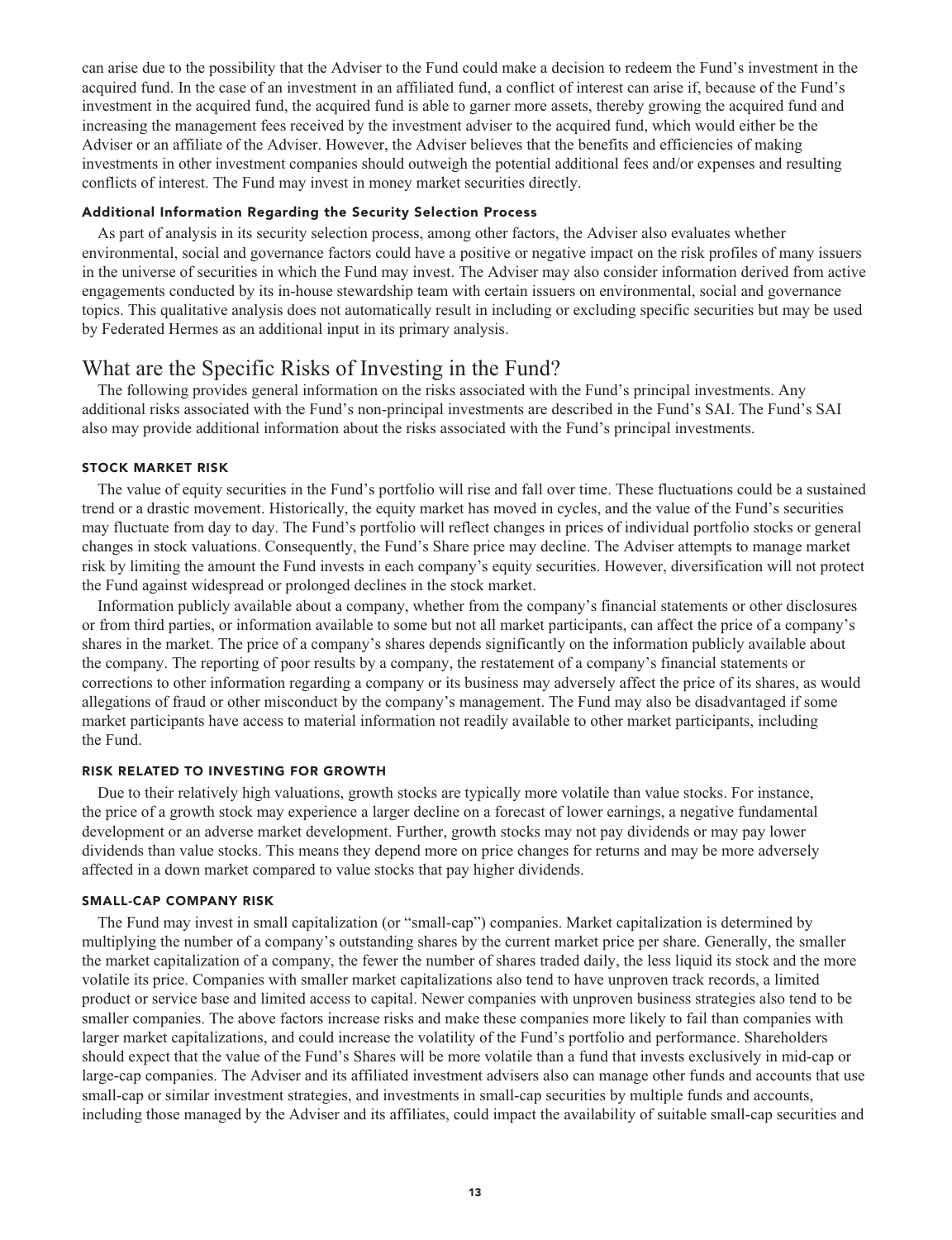**cause a capacity constraint associated with the Fund's small-cap investment strategy. The capacity-analysis process comprises a broad array of factors, including, but not limited to, the liquidity of individual holdings, concentration in holdings, target universe of available securities, availability of close substitutes, average daily volume, bid-ask spreads, market depth, trading methodology, momentum and overall market conditions.**

### **FOCUSED INVESTMENT RISK**

**To the extent that the Fund focuses its investments in the securities of a particular issuer or companies in a particular country, group of countries, region, market, industry, group of industries, sector, or asset class, the Fund's exposure to various risks may be heightened, including price volatility and adverse economic, market, political, or regulatory occurrences affecting that issuer, country, group of countries, region, market, industry, group of industries, sector, or asset class.**

#### **LIQUIDITY RISK**

**Trading opportunities are more limited for equity securities that are not widely held. This may make it more difficult to sell or buy a security at a favorable price or time. Consequently, the Fund may have to accept a lower price to sell a security, sell other securities to raise cash or give up an investment opportunity, any of which could have a negative effect on the Fund's performance. Infrequent trading of securities may also lead to an increase in their price volatility.**

**Liquidity risk also refers to the possibility that the Fund may not be able to sell a security or close out a derivative contract when it wants to. If this happens, the Fund will be required to continue to hold the security or keep the position open, and the Fund could incur losses.**

**OTC derivative contracts generally carry greater liquidity risk than exchange-traded contracts. This risk may be increased in times of financial stress, if the trading market for OTC derivative contracts becomes restricted.**

# **RISK OF FOREIGN INVESTING**

**Foreign securities pose additional risks because foreign economic or political conditions may be less favorable than those of the United States. Securities in foreign markets may also be subject to taxation policies that reduce returns for U.S. investors.**

**Foreign companies may not provide information (including financial statements) as frequently or completely as companies in the United States. Foreign companies may also receive less coverage than U.S. companies by market analysts and the financial press. In addition, foreign countries may lack uniform accounting, auditing and financial reporting standards or regulatory requirements comparable to those applicable to U.S. companies. These factors may prevent the Fund and its Adviser from obtaining information concerning foreign companies that is as frequent, extensive and reliable as the information available concerning companies in the United States.**

**Foreign countries may have restrictions on foreign ownership of securities or may impose exchange controls, capital flow restrictions or repatriation restrictions which could adversely affect the liquidity of the Fund's investments.**

**When the Fund's investment in foreign securities emphasizes a particular country or group of countries, the Fund may be significantly affected by the economic, political or regulatory developments affecting such country or group of countries. Additionally, natural disasters affecting such country or countries could have an adverse effect on the Fund's investment in companies located in such country.**

# **RISK OF INVESTING IN ADRS AND DOMESTICALLY TRADED SECURITIES OF FOREIGN ISSUERS**

**Because the Fund may invest in ADRs and other domestically traded securities of foreign companies, the Fund's Share price may be more affected by foreign economic and political conditions, taxation policies and accounting and auditing standards than would otherwise be the case.**

# **CUSTODIAL SERVICES AND RELATED INVESTMENT COSTS**

**Custodial services and other costs relating to investment in international securities markets generally are more expensive than in the United States. Such markets have settlement and clearance procedures that differ from those in the United States. In certain markets, there have been times when settlements have been unable to keep pace with the volume of securities transactions, making it difficult to conduct such transactions. The inability of the Fund to make intended securities purchases due to settlement problems could cause the Fund to miss attractive investment opportunities. Inability to dispose of a portfolio security caused by settlement problems could result in losses to the Fund due to a subsequent decline in value of the portfolio security. In addition, security settlement and clearance procedures in some emerging market countries may not fully protect the Fund against loss of its assets.**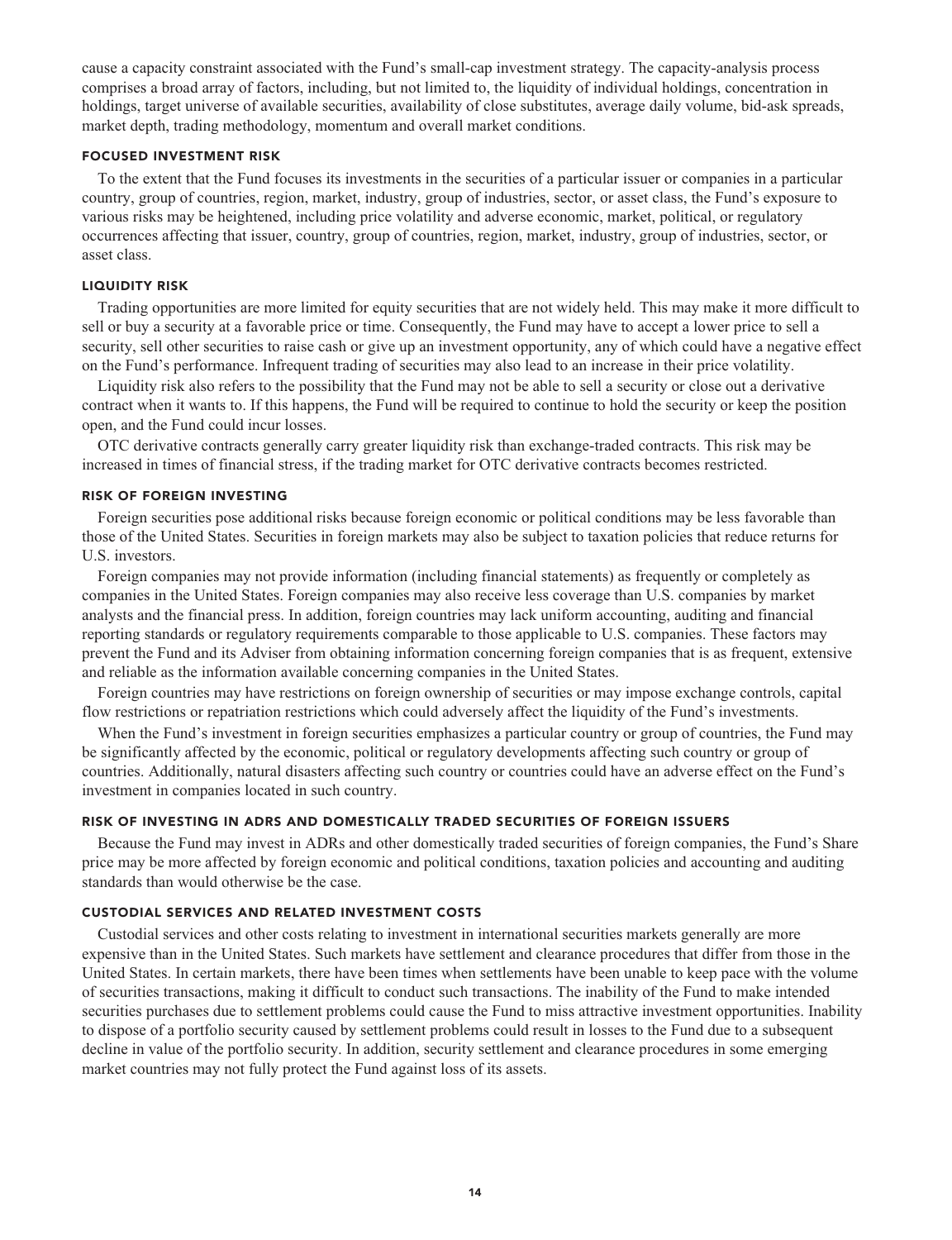#### **CURRENCY RISK**

**Exchange rates for currencies fluctuate daily. The combination of currency risk and market risks tends to make securities traded in foreign markets more volatile than securities traded exclusively in the United States. The Adviser and Sub-Adviser attempt to manage currency risk by limiting the amount the Fund invests in securities denominated in a particular currency. However, diversification will not protect the Fund against a general increase in the value of the U.S. dollar relative to other currencies.**

**Investing in currencies or securities denominated in a foreign currency entails risk of being exposed to a currency that may not fully reflect the strengths and weaknesses of the economy of the country or region utilizing the currency. Currency risk includes both the risk that currencies in which the Fund's investments are traded, or currencies in which the Fund has taken an active investment position, will decline in value relative to the U.S. dollar and, in the case of hedging positions, that the U.S. dollar will decline in value relative to the currency being hedged. In addition, it is possible that a currency (such as, for example, the euro) could be abandoned in the future by countries that have already adopted its use, and the effects of such an abandonment on the applicable country and the rest of the countries utilizing the currency are uncertain but could negatively affect the Fund's investments denominated in the currency. If a currency used by a country or countries is replaced by another currency, the Fund's Adviser and Sub-Adviser would evaluate whether to continue to hold any investments denominated in such currency, or whether to purchase investments denominated in the currency that replaces such currency, at the time. Such investments may continue to be held, or purchased, to the extent consistent with the Fund's investment objective(s) and permitted under applicable law.**

**Many countries rely heavily upon export-dependent businesses and any strength in the exchange rate between a currency and the U.S. dollar or other currencies can have either a positive or a negative effect upon corporate profits and the performance of investments in the country or region utilizing the currency. Adverse economic events within such country or region may increase the volatility of exchange rates against other currencies, subjecting the Fund's investments denominated in such country's or region's currency to additional risks.**

# **EUROPEAN UNION AND EUROZONE RELATED RISK**

**A number of countries in the European Union (EU), including certain countries within the EU that have adopted the euro (Eurozone), have experienced, and may continue to experience, severe economic and financial difficulties. Additional countries within the EU may also fall subject to such difficulties. These events could negatively affect the value and liquidity of the Fund's investments in euro-denominated securities and derivatives contracts, securities of issuers located in the EU or with significant exposure to EU issuers or countries. If the euro is dissolved entirely, the legal and contractual consequences for holders of euro-denominated obligations and derivative contracts would be determined by laws in effect at such time. Such investments may continue to be held, or purchased, to the extent consistent with the Fund's investment objective(s) and permitted under applicable law. These potential developments, or market perceptions concerning these and related issues, could adversely affect the value of the Shares.**

**Certain countries in the EU have had to accept assistance from supra-governmental agencies such as the International Monetary Fund, the European Stability Mechanism (the "ESM") or other supra-governmental agencies. The European Central Bank has also been intervening to purchase Eurozone debt in an attempt to stabilize markets and reduce borrowing costs. There can be no assurance that these agencies will continue to intervene or provide further assistance and markets may react adversely to any expected reduction in the financial support provided by these agencies. Responses to the financial problems by European governments, central banks and others including austerity measures and reforms, may not work, may result in social unrest and may limit future growth and economic recovery or have other unintended consequences.**

**In addition, one or more countries may withdraw from the EU, and one or more countries within the Eurozone may abandon the euro. The impact of these actions, especially if they occur in a disorderly fashion, could be significant and far-reaching. On January 31, 2020, the United Kingdom (UK) left the EU, commonly referred to as "Brexit," and there commenced a transition period during which the EU and UK negotiated and agreed on the nature of their future relationship, with such agreements becoming effective on December 31, 2020. There is significant market uncertainty regarding Brexit's ramifications, and the range and potential implications of possible political, regulatory, economic and market outcomes are difficult to predict. This long-term uncertainty may affect other countries in the EU and elsewhere and may cause volatility within the EU, triggering prolonged economic downturns in certain countries within the EU. In addition, Brexit may create additional and substantial economic stresses for the UK, including a contraction of the UK economy and price volatility in UK stocks, decreased trade, capital outflows, devaluation of the British pound, wider corporate bond spreads due to uncertainty and declines in business and consumer spending as well as foreign direct investment. Brexit may also adversely affect UK-based financial firms, including certain subadvisers to the Federated Hermes Funds, that have counterparties in the EU or participate in market infrastructure (trading venues, clearing houses, settlement facilities) based in the EU. These events and the resulting market volatility may have an adverse effect on the performance of the Fund.**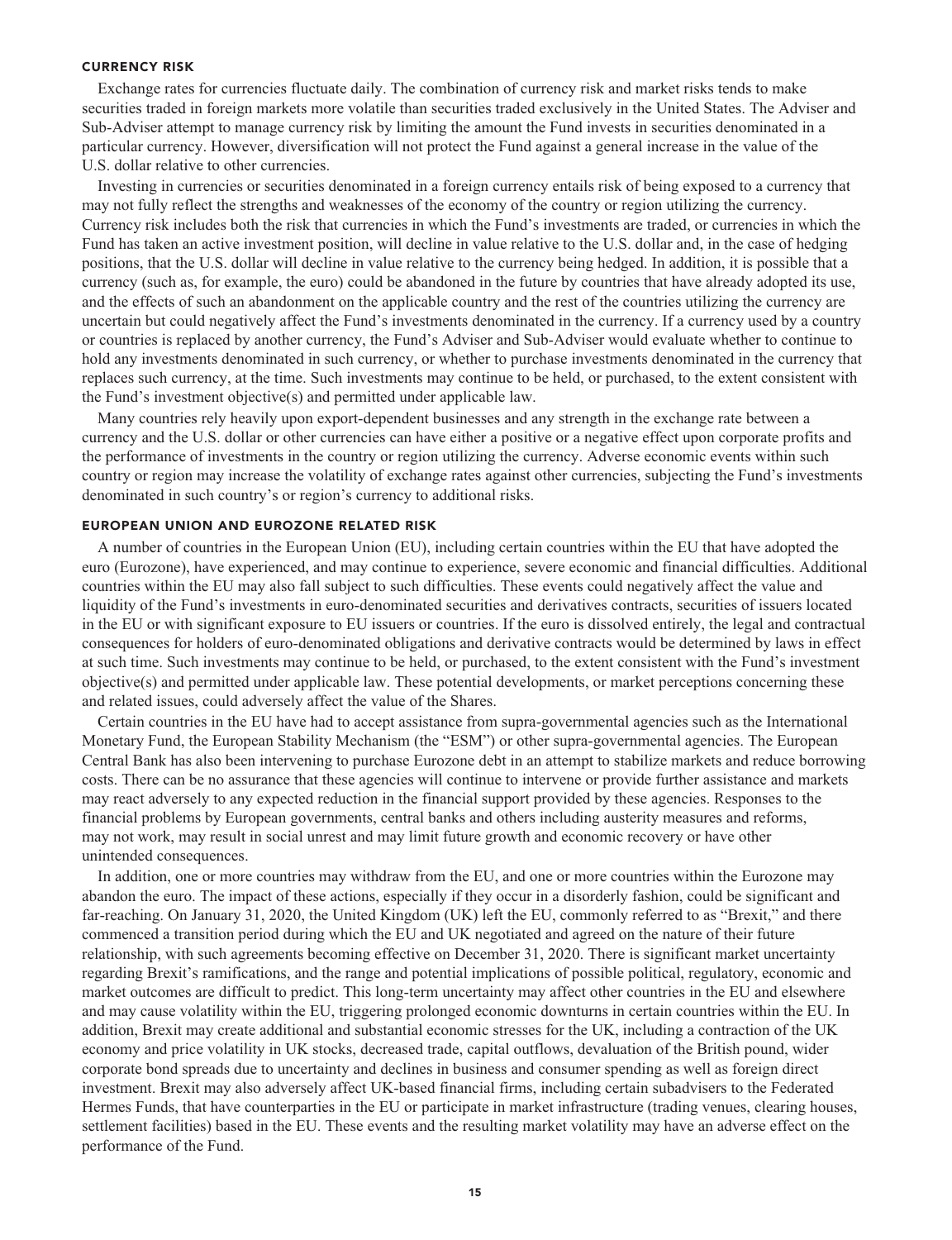#### **RISK OF INVESTING IN DERIVATIVE CONTRACTS AND HYBRID INSTRUMENTS**

**The Fund's exposure to derivative contracts and hybrid instruments (either directly or through its investment in another investment company) involves risks different from, or possibly greater than, the risks associated with investing directly in securities and other traditional investments. First, changes in the value of the derivative contracts and hybrid instruments in which the Fund invests may not be correlated with changes in the value of the underlying Reference Instruments or, if they are correlated, may move in the opposite direction than originally anticipated. Second, while some strategies involving derivatives may reduce the risk of loss, they may also reduce potential gains or, in some cases, result in losses by offsetting favorable price movements in portfolio holdings. Third, there is a risk that derivative contracts and hybrid instruments may be erroneously priced or improperly valued and, as a result, the Fund may need to make increased cash payments to the counterparty. Fourth, exposure to derivative contracts and hybrid instruments may have tax consequences to the Fund and its shareholders. For example, derivative contracts and hybrid instruments may cause the Fund to realize increased ordinary income or short-term capital gains (which are treated as ordinary income for Federal income tax purposes) and, as a result, may increase taxable distributions to shareholders. In addition, under certain circumstances certain derivative contracts and hybrid instruments may cause the Fund to: (a) incur an excise tax on a portion of the income related to those contracts and instruments; and/or (b) reclassify, as a return of capital, some or all of the distributions previously made to shareholders during the fiscal year as dividend income. Fifth, a common provision in OTC derivative contracts permits the counterparty to terminate any such contract between it and the Fund, if the value of the Fund's total net assets declines below a specified level over a given time period. Factors that may contribute to such a decline (which usually must be substantial) include significant shareholder redemptions and/or a marked decrease in the market value of the Fund's investments. Any such termination of the Fund's OTC derivative contracts may adversely affect the Fund (for example, by increasing losses and/or costs, and/or preventing the Fund from fully implementing its investment strategies). Sixth, the Fund may use a derivative contract to benefit from a decline in the value of a Reference Instrument. If the value of the Reference Instrument declines during the term of the contract, the Fund makes a profit on the difference (less any payments the Fund is required to pay under the terms of the contract). Any such strategy involves risk. There is no assurance that the Reference Instrument will decline in value during the term of the contract and make a profit for the Fund. The Reference Instrument may instead appreciate in value creating a loss for the Fund. Seventh, a default or failure by a CCP or an FCM (also sometimes called a "futures broker"), or the failure of a contract to be transferred from an Executing Dealer to the FCM for clearing, may expose the Fund to losses, increase its costs, or prevent the Fund from entering or exiting derivative positions, accessing margin, or fully implementing its investment strategies. The central clearing of a derivative and trading of a contract over a SEF could reduce the liquidity in, or increase costs of entering into or holding, any contracts. Finally, derivative contracts and hybrid instruments may also involve other risks described in this Prospectus, such as stock market, credit, currency, liquidity and leverage risks.**

#### **CREDIT RISK**

**Credit risk includes the possibility that a party to a transaction (such as a derivative transaction) involving the Fund will fail to meet its obligations. This could cause the Fund to lose the benefit of the transaction or prevent the Fund from selling or buying other securities to implement its investment strategy. Credit risk also includes the possibility that an issuer will default on a security by failing to pay interest or principal when due. If an issuer defaults, the Fund will lose money.**

# **INITIAL PUBLIC OFFERINGS (IPOS) RISK**

**IPOs are initial public offerings of equity securities. Securities issued in IPOs have no trading history, and there may only be limited information about the companies. IPO securities are subject to many of the same risks of investing in companies with smaller market capitalizations. The prices of securities sold in IPOs may be highly volatile and may rise or fall shortly after the IPO is complete due to the absence of a prior public market, unseasoned trading and speculation, the small number of shares available for trading, limited information about the issuer and other factors. Further, IPO shares can experience an immediate drop in value if the demand for the securities does not continue to support the offering price. While investments in companies that have recently gone public have the potential to produce substantial gains for the Fund, there is no assurance that the Fund will have access to profitable IPOs, that any particular IPO will be successful, or that any gains will be sustainable, and therefore investors should not rely on these past gains as an indication of future performance.**

# **LEVERAGE RISK**

**Leverage risk is created when an investment, which includes, for example, an investment in a derivative contract, exposes the Fund to a level of risk that exceeds the amount invested. Changes in the value of such an investment magnify the Fund's risk of loss and potential for gain. Investments can have these same results if their returns are based on a multiple of a specified index, security or other benchmark.**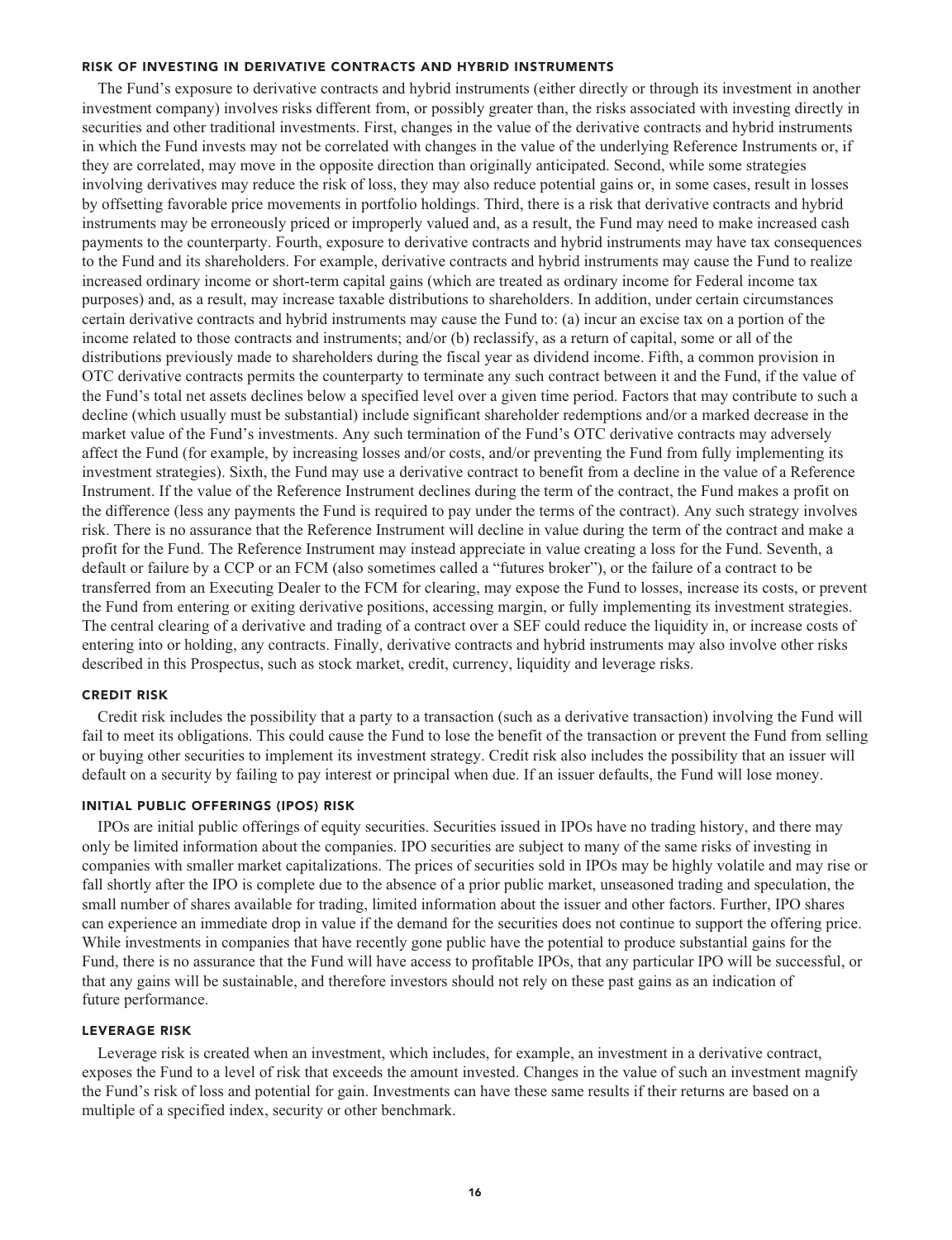#### **INTEREST RATE RISK**

**Prices of fixed-income securities rise and fall in response to changes in interest rates. Generally, when interest rates rise, prices of fixed-income securities fall. However, market factors, such as the demand for particular fixed-income securities, may cause the price of certain fixed-income securities to fall while the prices of other securities rise or remain unchanged.**

**The longer the duration of a fixed-income security, the more susceptible it is to interest rate risk. The duration of a fixed-income security may be equal to or shorter than the stated maturity of a fixed-income security. Recent and potential future changes in monetary policy made by central banks and/or their governments are likely to affect the level of interest rates. Duration measures the price sensitivity of a fixed-income security given a change in interest rates. For example, if a fixed-income security has an effective duration of three years, a 1% increase in general interest rates would be expected to cause the security's value to decline about 3% while a 1% decrease in general interest rates would be expected to cause the security's value to increase about 3%.**

#### **RISK RELATED TO THE ECONOMY**

**The value of the Fund's portfolio may decline in tandem with a drop in the overall value of the markets in which the Fund invests and/or other markets based on negative developments in the U.S. and global economies. Economic, political and financial conditions, or industry or economic trends and developments, may, from time to time, and for varying periods of time, cause volatility, illiquidity or other potentially adverse effects in the financial markets, including the fixed-income market. The commencement, continuation or ending of government policies and economic stimulus programs, changes in monetary policy, increases or decreases in interest rates, or other factors or events that affect the financial markets, including the fixed-income markets, may contribute to the development of or increase in volatility, illiquidity, shareholder redemptions and other adverse effects which could negatively impact the Fund's performance. For example, the value of certain portfolio securities may rise or fall in response to changes in interest rates, which could result from a change in government policies, and has the potential to cause investors to move out of certain portfolio securities, including fixed-income securities, on a large scale. This may increase redemptions from funds that hold large amounts of certain securities and may result in decreased liquidity and increased volatility in the financial markets. Market factors, such as the demand for particular portfolio securities, may cause the price of certain portfolio securities to fall while the prices of other securities rise or remain unchanged.**

#### **Epidemic and Pandemic Risk**

**An outbreak of respiratory disease caused by a novel coronavirus was first detected in China in late 2019 and subsequently spread globally ("COVID-19"). This coronavirus has resulted in closing borders, enhanced health screenings, disruptions to healthcare service preparation and delivery, quarantines, cancellations, and disruptions to supply chains, workflow operations and consumer activity, as well as general concern and uncertainty. The impact of this coronavirus may continue for an extended period of time and has resulted in substantial economic volatility. Health crises caused by outbreaks, such as the coronavirus outbreak, may exacerbate other pre-existing political, social and economic risks. The impact of this outbreak, and other epidemics and pandemics that may arise in the future, could continue to negatively affect the worldwide economy, as well as the economies of individual countries, individual companies, including certain Fund service providers and issuers of the Fund's investments, and the markets in general in significant and unforeseen ways. Any such impact could adversely affect the Fund's performance.**

**The United States has responded to the COVID-19 pandemic and resulting economic distress with fiscal and monetary stimulus packages. In late March 2020, the government passed the Coronavirus Aid, Relief, and Economic Security Act (the "CARES Act"), a stimulus package providing for over \$2.2 trillion in resources to small businesses, state and local governments, and individuals that have been adversely impacted by the COVID-19 pandemic. In addition, in mid-March 2020 the U.S. Federal Reserve ("Fed") cut interest rates to historically low levels and announced a new round of quantitative easing, including purchases of corporate and municipal government bonds. The Fed also enacted various programs to support liquidity operations and funding in the financial markets, including expanding its reverse repurchase agreement operations, adding \$1.5 trillion of liquidity to the banking system; establishing swap lines with other major central banks to provide dollar funding; establishing a program to support money market funds; easing various bank capital buffers; providing funding backstops for businesses to provide bridging loans for up to four years; and providing funding to help credit flow in asset-backed securities markets. The Fed also plans to extend credit to small- and medium-sized businesses.**

#### **TECHNOLOGY RISK**

**The Adviser uses various technologies in managing the Fund, consistent with its investment objective(s) and strategy described in this Prospectus. For example, proprietary and third-party data and systems are utilized to support decision-making for the Fund. Data imprecision, software or other technology malfunctions, programming inaccuracies and similar circumstances may impair the performance of these systems, which may negatively affect Fund performance.**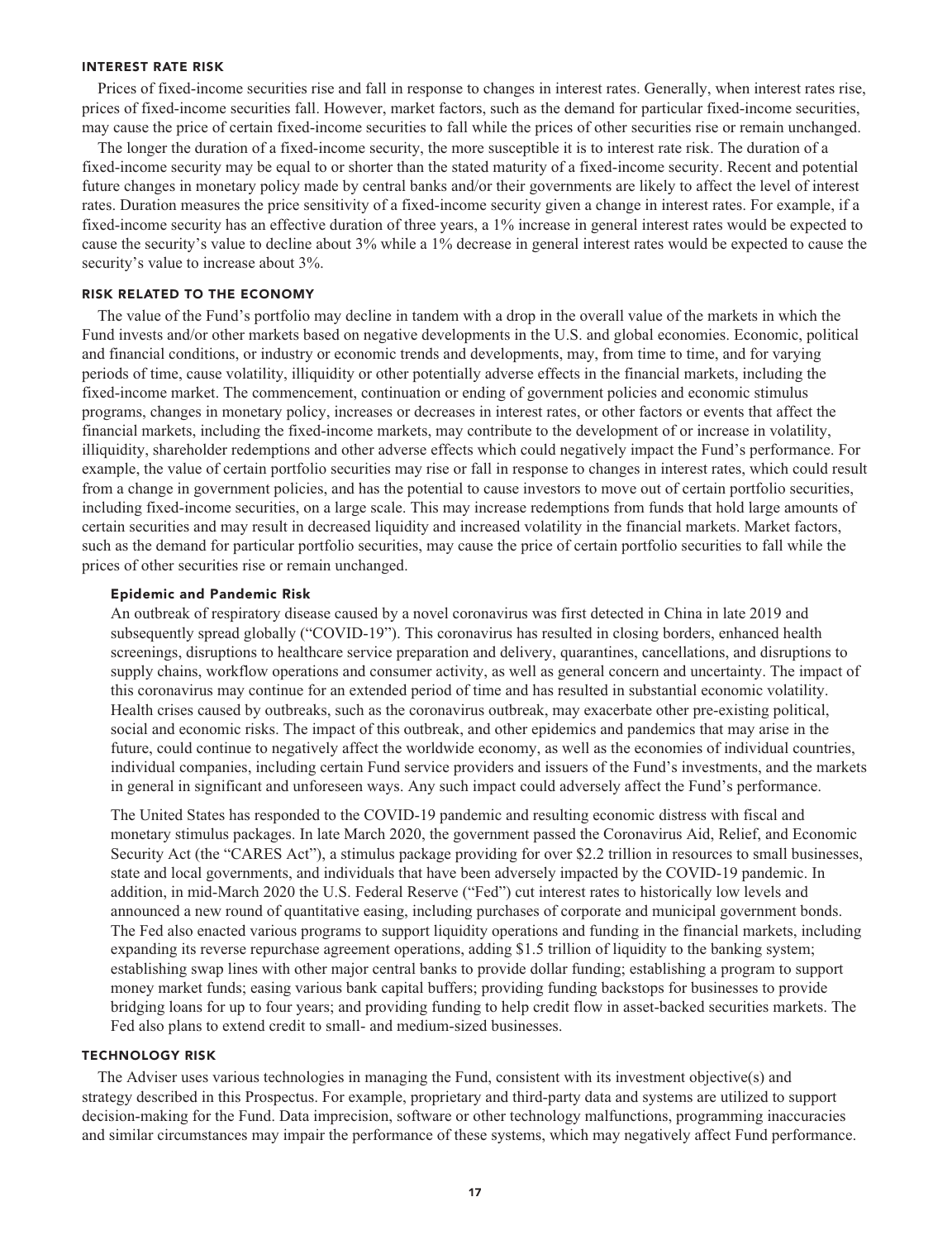# **What Do Shares Cost?**

# **CALCULATION OF NET ASSET VALUE**

**When the Fund receives your transaction request in proper form (as described in this Prospectus under the sections entitled "How to Purchase Shares" and "How to Redeem and Exchange Shares"), it is processed at the next calculated net asset value of a Share (NAV) plus any applicable front-end sales charge ("public offering price"). A Share's NAV is determined as of the end of regular trading on the New York Stock Exchange (NYSE) (normally 4:00 p.m. Eastern time), each day the NYSE is open. The Fund calculates the NAV of each class by valuing the assets allocated to the Share's class, subtracting the liabilities allocated to each class and dividing the balance by the number of Shares of the class outstanding. The NAV for each class of Shares may differ due to the level of expenses allocated to each class as well as a result of the variance between the amount of accrued investment income and capital gains or losses allocated to each class and the amount actually distributed to shareholders of each class. The Fund's current NAV and/or public offering price may be found at [FederatedInvestors.com,](https://www.federatedinvestors.com/home.do) via online news sources and in certain newspapers.**

**You can purchase, redeem or exchange Shares any day the NYSE is open.**

**When the Fund holds securities that trade principally in foreign markets on days the NYSE is closed, the value of the Fund's assets may change on days you cannot purchase or redeem Shares. This may also occur when the U.S. markets for fixed-income securities are open on a day the NYSE is closed.**

**In calculating its NAV, the Fund generally values investments as follows:**

- **■ Equity securities listed on an exchange or traded through a regulated market system are valued at their last reported sale price or official closing price in their principal exchange or market.**
- **■ Fixed-income securities are fair valued using price evaluations provided by a pricing service approved by the Board of Trustees ("Board").**
- **■ Derivative contracts listed on exchanges are valued at their reported settlement or closing price, except that options are valued at the mean of closing bid and asked quotations.**
- **■ Over-the-counter (OTC) derivative contracts are fair valued using price evaluations provided by a pricing service approved by the Board.**

**If any price, quotation, price evaluation or other pricing source is not readily available when the NAV is calculated, if the Fund cannot obtain price evaluations from a pricing service or from more than one dealer for an investment within a reasonable period of time as set forth in the Fund's valuation policies and procedures, or if information furnished by a pricing service, in the opinion of the Valuation Committee, is deemed not representative of the fair value of such security, the Fund uses the fair value of the investment determined in accordance with the procedures generally described below. There can be no assurance that the Fund could obtain the fair value assigned to an investment if it sold the investment at approximately the time at which the Fund determines its NAV per share.**

**Shares of other mutual funds are valued based upon their reported NAVs. The prospectuses for these mutual funds explain the circumstances under which they will use fair value pricing and the effects of using fair value pricing.**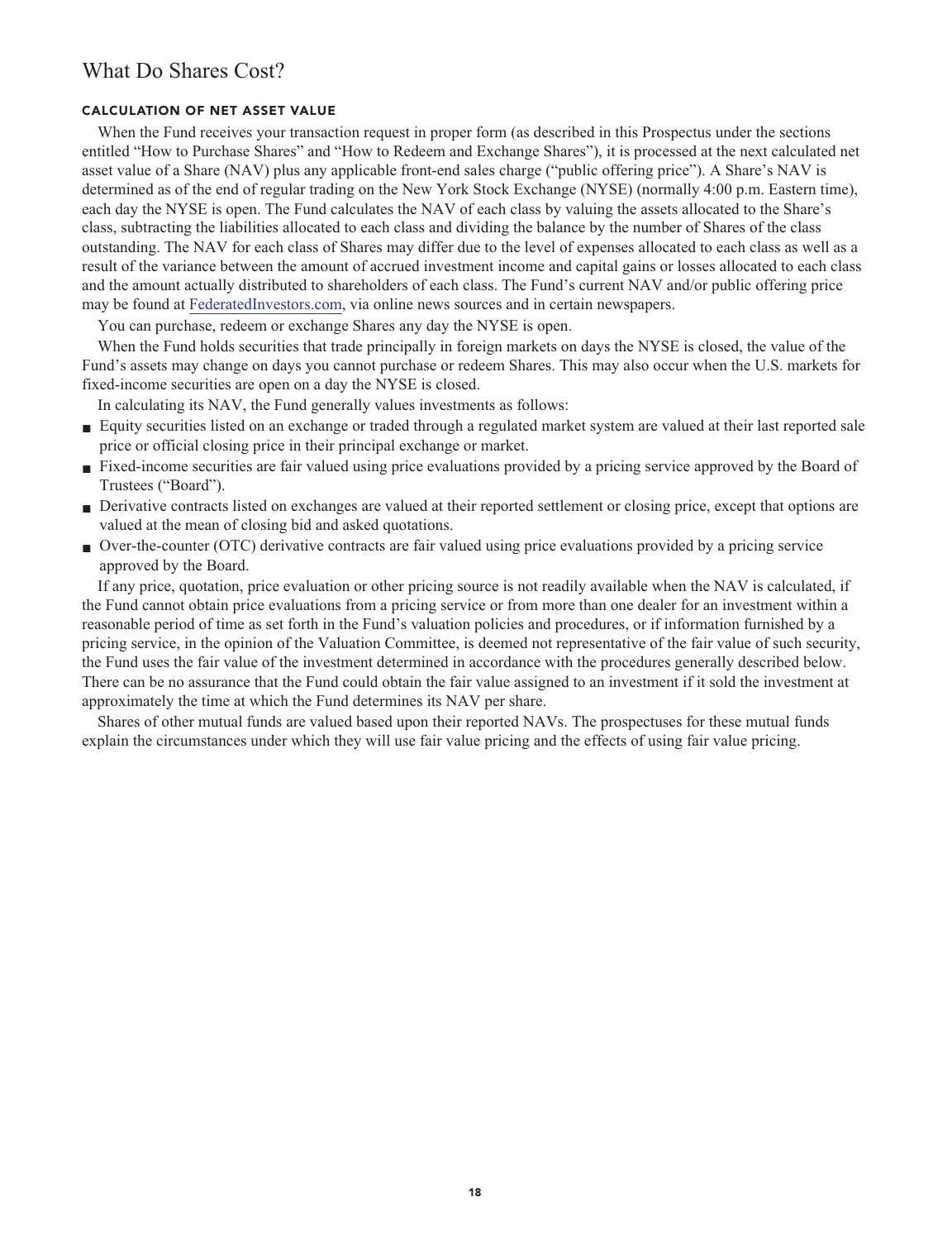#### **FAIR VALUATION AND SIGNIFICANT EVENTS PROCEDURES**

**The Board has ultimate responsibility for determining the fair value of investments for which market quotations are not readily available. The Board has appointed a Valuation Committee comprised of officers of the Fund, the Adviser and certain of the Adviser's affiliated companies to assist in determining fair value and in overseeing the calculation of the NAV. The Board has also authorized the use of pricing services recommended by the Valuation Committee to provide fair value evaluations of the current value of certain investments for purposes of calculating the NAV. In the event that market quotations and price evaluations are not available for an investment, the Valuation Committee determines the fair value of the investment in accordance with procedures adopted by the Board. The Board periodically reviews and approves the fair valuations made by the Valuation Committee and any changes made to the procedures. The Fund's SAI discusses the methods used by pricing services and the Valuation Committee to assist the Board in valuing investments.**

**Using fair value to price investments may result in a value that is different from an investment's most recent closing price and from the prices used by other mutual funds to calculate their NAVs. The application of the fair value procedures to an investment represent a good faith determination of such investment's fair value. There can be no assurance that the Fund could obtain the fair value assigned to an investment if it sold the investment at approximately the time at which the Fund determines its NAV per share, and the actual value could be materially different.**

**The Board also has adopted procedures requiring an investment to be priced at its fair value whenever the Adviser determines that a significant event affecting the value of the investment has occurred between the time as of which the price of the investment would otherwise be determined and the time as of which the NAV is computed. An event is considered significant if there is both an affirmative expectation that the investment's value will change in response to the event and a reasonable basis for quantifying the resulting change in value.**

**Examples of significant events that may occur after the close of the principal market on which a security is traded, or after the time of a price evaluation provided by a pricing service or a dealer, include:**

- **■ With respect to securities traded principally in foreign markets, significant trends in U.S. equity markets or in the trading of foreign securities index futures contracts;**
- **Political or other developments affecting the economy or markets in which an issuer conducts its operations or its securities are traded; and**
- **■ Announcements concerning matters such as acquisitions, recapitalizations or litigation developments or a natural disaster affecting the issuer's operations or regulatory changes or market developments affecting the issuer's industry.**

**The Board has adopted procedures whereby the Valuation Committee uses a pricing service to provide factors to update the fair value of equity securities traded principally in foreign markets from the time of the close of their respective foreign stock exchanges to the pricing time of the Fund. For other significant events, the Fund may seek to obtain more current quotations or price evaluations from alternative pricing sources. If a reliable alternative pricing source is not available, the Valuation Committee will determine the fair value of the investment using another method approved by the Board. The Board has ultimate responsibility for any fair valuations made in response to a significant event.**

**The fair valuation of securities following a significant event can serve to reduce arbitrage opportunities for short-term traders to profit at the expense of long-term investors in the Fund. For example, such arbitrage opportunities may exist when the market on which portfolio securities are traded closes before the Fund calculates its NAV, which is typically the case with Asian and European markets. However, there is no assurance that these significant event procedures will prevent dilution of the NAV by short-term traders. See "Account and Share Information – Frequent Trading Policies" for other procedures the Fund employs to deter such short-term trading.**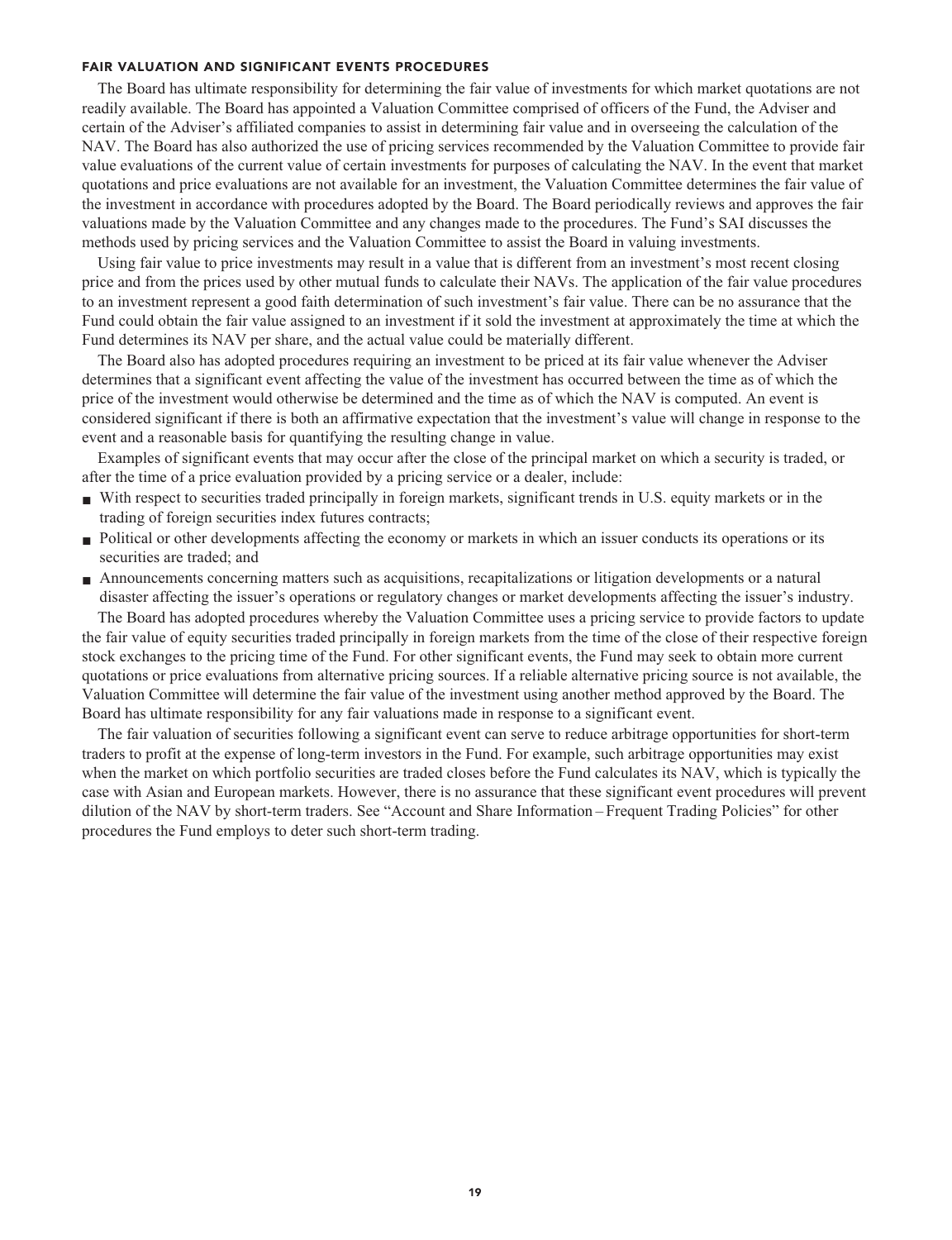#### **SALES CHARGE INFORMATION**

**The following table summarizes the minimum investment amount and the maximum sales charge, if any, that you will pay on an investment in the Fund. Keep in mind that financial intermediaries may charge you fees for their services in connection with your Share transactions.**

|                       | <b>Minimum</b>                                           |       | <b>Maximum Sales Charges</b>                               |
|-----------------------|----------------------------------------------------------|-------|------------------------------------------------------------|
| <b>Shares Offered</b> | Initial/Subsequent<br>Investment<br>Amounts <sup>1</sup> |       | Contingent<br><b>Deferred</b><br>Sales Charge <sup>3</sup> |
| А                     | \$1,500/\$100                                            | 5.50% | 0.00%                                                      |
| B                     | \$1,500/\$100                                            | None  | 5.50%                                                      |
| $\Gamma$<br>◡         | \$1,500/\$100                                            | None  | 1.00%                                                      |

**1 The minimum initial and subsequent investment amounts for Individual Retirement Accounts (IRAs) are generally \$250 and \$100, respectively. There is no minimum initial or subsequent investment amount required for employer-sponsored retirement plans; however, such accounts remain subject to the Fund's policy on "Accounts with Low Balances" as discussed later in this Prospectus. Please see "By Systematic Investment Program" for applicable minimum investment. Financial intermediaries may impose higher or lower minimum investment requirements on their customers than those imposed by the Fund.**

 **To maximize your return and minimize the sales charges and marketing fees, purchases of the B class are generally limited to \$100,000 and purchases of the C class are generally limited to \$1,000,000. Purchases equal to or in excess of these limits may be made in the A class. If your Shares are held on the books of the Fund in the name of a financial intermediary, you may be subject to rules of your financial intermediary that differ from those of the Fund. See "Purchase Restrictions on B Class and C Class" below. After the B class has been held for eight years from the date of purchase, they will automatically convert to the A class. This conversion is a non-taxable event.**

 **After C Shares have been held for eight years from the date of purchase, they will automatically convert to A Shares on the next monthly conversion processing date, provided that certain conditions are satisfied. See "How is the Fund Sold?" This conversion is a non-taxable event.**

- **2 Front-End Sales Charge is expressed as a percentage of public offering price. See "Sales Charge When You Purchase."**
- **3 See "Sales Charge When You Redeem."**

**As shown in the table above, each class of Shares has a different sales charge structure. In addition, the ongoing annual operating expenses (expense ratios), as well as the compensation payable to financial intermediaries, also vary among the classes. Before you decide which class to purchase, you should review the different charges and expenses of each class carefully, in light of your personal circumstances, and consult with your financial intermediary.**

**Among the important factors to consider are the amount you plan to invest and the length of time you expect to hold your investment (for example, whether the investment is in connection with a long-term retirement program). You should also consider, for example, that it may be possible to reduce or eliminate the front-end sales charges imposed on purchases of the A class. Among other ways, the A class has a series of "breakpoints," which means that the front-end sales charges decrease (and can be eliminated entirely) as the amount invested increases. (The breakpoint schedule is set out below, along with detailed information on ways to reduce, or eliminate, front-end sales charges.) On the other hand, the B class does not have front-end sales charges, but the deferred sales charges imposed on redemptions of the B class do not vary at all in relation to the amounts invested. Rather, these charges decrease with the passage of time (ultimately going to zero after Shares have been held for six full years). Finally, the C class does not have front-end sales charges, but do impose a contingent deferred sales charge only if redeemed within one year after purchase; however, the asset-based 12b-1 fees charged to the C class are greater than those charged to the A class and comparable to those charged to the B class.**

**You should also consider that the expense ratio for the A class will be lower than that for the B class or the C class. Thus, the fact that no front-end charges are ever imposed on purchases of the B class and C class does not always make them preferable to the A class.**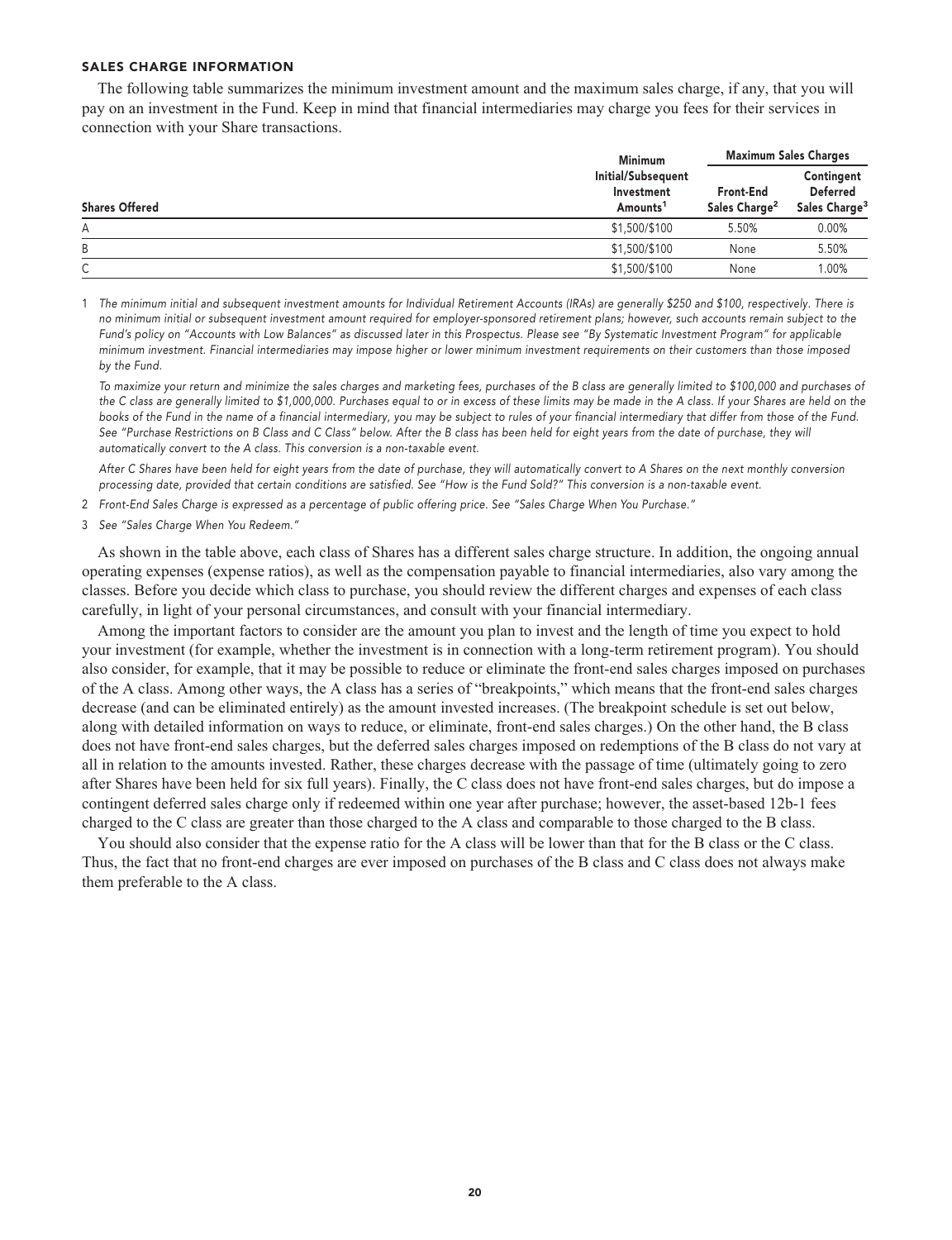# **SALES CHARGE WHEN YOU PURCHASE**

**The following table lists the sales charges which will be applied to your Share purchase, subject to the breakpoint discounts indicated in the table and described below.**

| ٠ |  |
|---|--|

|                                     | Sales Charge    |                 |
|-------------------------------------|-----------------|-----------------|
|                                     | as a Percentage | Sales Charge    |
|                                     | of Public       | as a Percentage |
| Purchase Amount                     | Offering Price  | of NAV          |
| Less than \$50,000                  | 5.50%           | 5.82%           |
| \$50,000 but less than \$100,000    | 4.50%           | 4.71%           |
| \$100,000 but less than \$250,000   | 3.75%           | 3.90%           |
| \$250,000 but less than \$500,000   | 2.50%           | 2.56%           |
| \$500,000 but less than \$1 million | 2.00%           | 2.04%           |
| \$1 million or greater <sup>1</sup> | 0.00%           | 0.00%           |

**1 A contingent deferred sales charge (CDSC) of 0.75% of the redemption amount applies to Shares originally purchased in an amount of \$1 million or more and redeemed up to 24 months after purchase under certain investment programs where a financial intermediary received an advance payment on the transaction. CDSC exceptions may apply. See "Sales Charge When You Redeem."**

# **REDUCING THE SALES CHARGE WITH BREAKPOINT DISCOUNTS**

**Your investment may qualify for a reduction or elimination of the sales charge, also known as a breakpoint discount. The breakpoint discounts offered by the Fund are indicated in the table above.**

**You or your financial intermediary must notify the Fund's Transfer Agent of eligibility for any applicable breakpoint discount at the time of purchase.**

**In order to receive the applicable breakpoint discount, it may be necessary at the time of purchase for you to inform your financial intermediary or the Transfer Agent of the existence of other accounts in which there are holdings eligible to be aggregated to meet a sales charge breakpoint ("Qualifying Accounts"). Qualifying Accounts mean those share accounts in the Federated Hermes funds held directly or through a financial intermediary or through a single-participant retirement account by you, your spouse, your parents (if you are under age 21) and/or your children under age 21, which can be linked using tax identification numbers (TINs), social security numbers (SSNs) or broker identification numbers (BINs). Accounts held through 401(k) plans and similar multi-participant retirement plans, or through "Section 529" college savings plans or those accounts which cannot be linked using TINs, SSNs or BINs, are not Qualifying Accounts.**

**In order to verify your eligibility for a breakpoint discount, you will be required to provide to your financial intermediary or the Transfer Agent certain information on your New Account Form and may be required to provide account statements regarding Qualifying Accounts. If you purchase through a financial intermediary, you may be asked to provide additional information and records as required by the financial intermediary. Failure to provide proper notification or verification of eligibility for a breakpoint discount may result in your not receiving a breakpoint discount to which you are otherwise entitled. Breakpoint discounts apply only to your current purchase and do not apply retroactively to previous purchases. The sales charges applicable to the Shares offered in this Prospectus, and the breakpoint discounts offered with respect to such Shares, are described in full in this Prospectus. Because the Prospectus is available on [FederatedInvestors.com](https://www.federatedinvestors.com/home.do) free of charge, Federated Hermes does not disclose this information separately on the website.**

**Contingent upon notification to the Transfer Agent, the sales charge at purchase of the A class only, may be reduced or eliminated by:**

# **Larger Purchases**

■ **Purchasing the A class in greater quantities to reduce the applicable sales charge;** 

# **Concurrent and Accumulated Purchases**

**■ Excluding any Federated Hermes fund A class without a sales charge ("no-load A class"), combining concurrent purchases of and/or current investments in the A class, B class, C class, F class and R class of any Federated Hermes fund made or held by Qualifying Accounts; the purchase amount used in determining the sales charge on your additional Share purchase will be calculated by multiplying the respective maximum public offering price times the number of the A class, B class, C class, F class and R class shares of any Federated Hermes fund currently held in Qualifying Accounts and adding the dollar amount of your current purchase; or**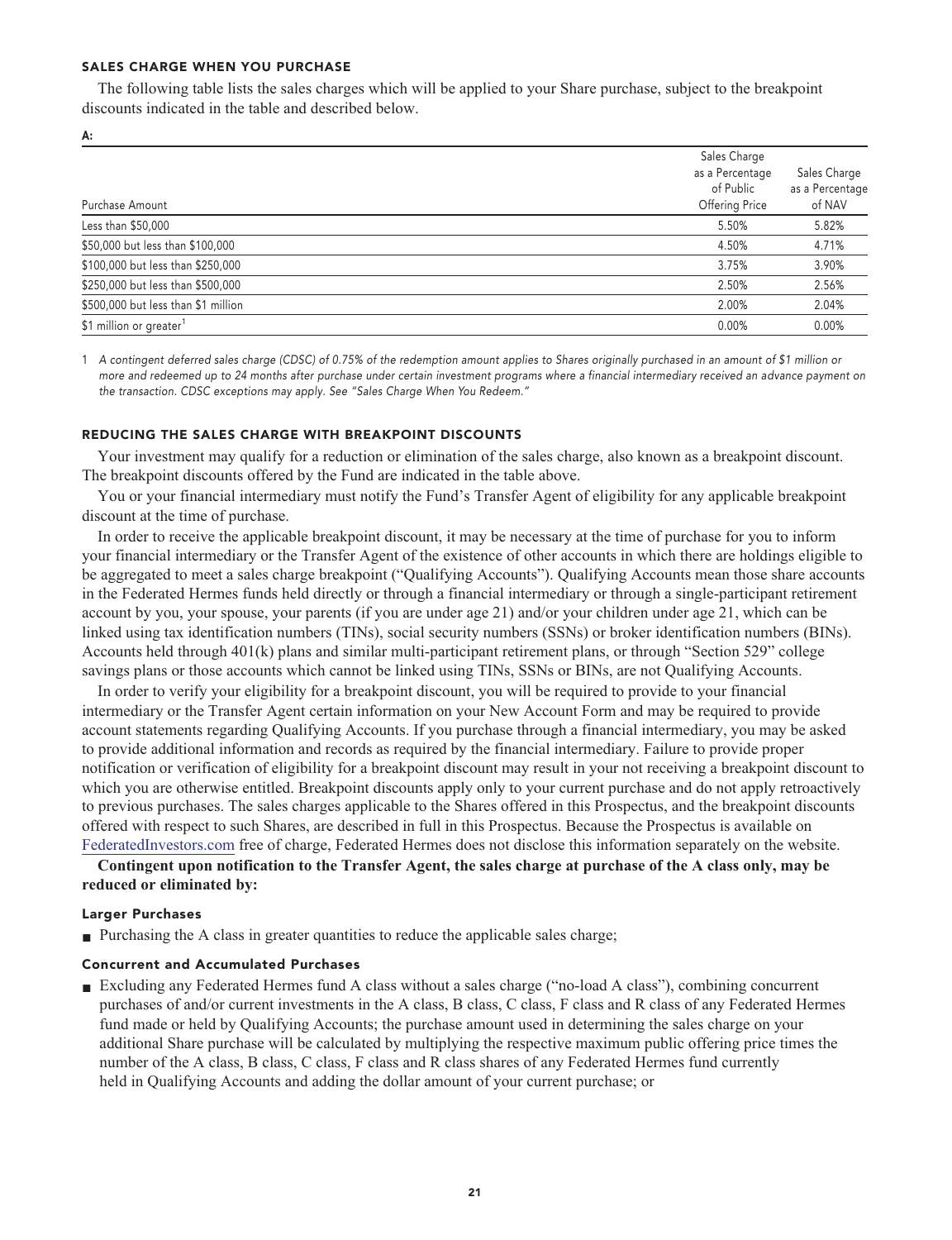# **Letter of Intent**

**■ Signing a letter of intent to purchase a qualifying amount of the A class within 13 months. (Call your financial intermediary or the Fund for more information.) The Fund's custodian will hold Shares in escrow equal to the maximum applicable sales charge. If you complete the Letter of Intent, the Custodian will release the Shares in escrow to your account. If you do not fulfill the Letter of Intent, the Custodian will redeem the appropriate amount from the Shares held in escrow to pay the sales charges that were not applied to your purchases.**

#### **PURCHASE RESTRICTIONS ON B CLASS AND C CLASS**

**In order to maximize shareholder returns and minimize sales charges and marketing fees, an investor's purchases of the B class are generally limited to \$100,000 and an investor's purchases of the C class are generally limited to \$1,000,000 (except for employer-sponsored retirement plans held in omnibus accounts with respect to C Shares). In applying the limit, the dollar amount of the current purchase is added to the product obtained by multiplying the respective maximum public offering price times the number of the A class, B class, C class, F class and R class of any Federated Hermes fund currently held in linked Qualifying Accounts, as defined in the section entitled "Reducing the Sales Charge with Breakpoint Discounts." If the sum of these two amounts would equal or exceed the limit, then the current purchase order will not be processed. Instead, the Distributor will attempt to contact the investor or the investor's financial intermediary to offer the opportunity to convert the order to the A class. If your Shares are held on the books of the Fund in the name of a financial intermediary, you may be subject to rules of your financial intermediary that differ from those of the Fund.**

#### **ELIMINATING THE SALES CHARGE**

**Your investment may qualify for a sales charge waiver. Sales charge waivers offered by the Fund are listed below. In order to receive a sales charge waiver, you must inform your financial intermediary or the Transfer Agent at the time of each purchase that your investment is eligible for a waiver. It is possible that your financial intermediary may not, in accordance with its policies, procedures and system limitations, be able to ensure your receipt of one or more of these waiver categories. In this situation, you would need to invest directly through the Fund's Transfer Agent. If you do not let your financial intermediary or the Transfer Agent know that your investment is eligible for a sales charge waiver at the time of purchase, you may not receive the waiver to which you may otherwise be entitled.**

# **Contingent upon notification to the Transfer Agent, the sales charge will be eliminated when you purchase or acquire Shares:**

- **within 120 days of redeeming Shares of an equal or greater amount (see "120 Day Reinstatement Program" below);**
- **■ through an eligible program offered by a Financial Intermediary that provides for the purchase of Shares without imposition of a sales charge (for example, a wrap account, self-directed brokerage account, retirement or other fee-based program offered by the Financial Intermediary);**
- **■ with reinvested dividends or capital gains;**
- **■ issued in connection with the merger, consolidation or acquisition of the assets of another fund. Further, the sales charge will be eliminated on purchases of Shares made by a shareholder that originally became a shareholder of a Federated Hermes fund pursuant to the terms of an agreement and plan of reorganization which permits shareholders to acquire Shares at NAV, provided that such purchased Shares are held directly with the Fund's transfer agent. If the Shares are held through a financial intermediary, the sales charge waiver will not apply (A class only);**
- **■ as a Federated Life Member (Federated shareholders who originally were issued shares through the "Liberty Account," which was an account for the Liberty Family of Funds on February 28, 1987, or who invested through an affinity group prior to August 1, 1987, into the Liberty Account) (A class only);**
- **■ as a Trustee, employee or former employee of the Fund, the Adviser, the Distributor and their affiliates, an employee of any financial intermediary that sells Shares according to a sales agreement with the Distributor, an immediate family member of these individuals or a trust, pension or profit-sharing plan for these individuals; or**
- **■ pursuant to the exchange privilege.**

**The sales charge will not be eliminated if you purchase Shares of the Fund through an exchange of shares of any no-load A class unless your no-load A class shares were acquired through an exchange of shares on which the sales charge had previously been paid.**

# **120 DAY REINSTATEMENT PROGRAM**

**Within 120 days of redeeming Class A Shares, Class B Shares and Class C Shares of the Fund, upon proper notification to the Fund's Transfer Agent, you may reinvest all or a portion of the redemption proceeds in Class A Shares, Class B Shares and Class C Shares of the Fund at net asset value, without the imposition of a sales charge or CDSC. Please note:**

**■ The ownership of the account receiving the purchase is not required to be identical to that of the account in which the redemption was placed; however, the registration of the account receiving the purchase must include at least one registered shareholder of the account from which the redemption occurred.**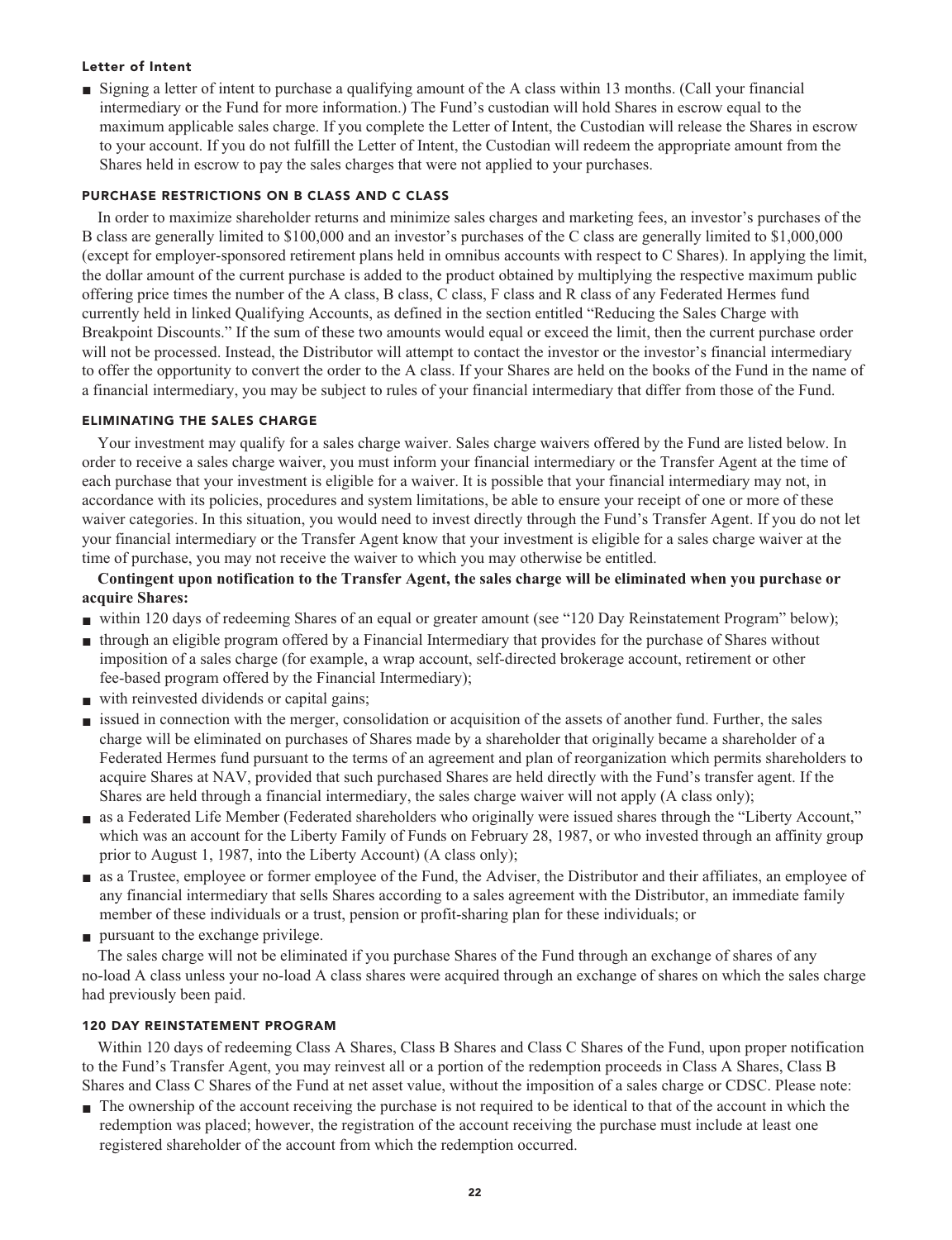- You will not be reimbursed for any fees originally incurred on the redemption (e.g., CDSC or redemption fees) by **subsequently participating in the 120 Day Reinstatement Program.**
- **■ The 120 Day Reinstatement Program does not supersede or override any restrictions placed on an account due to frequent trading and/or client contractual issues.**

**Additional operational restrictions may apply, please contact a Client Service Representative at 1-800-341-7400 for more information.**

# **SALES CHARGE WHEN YOU REDEEM**

**Your redemption proceeds may be reduced by a sales charge, commonly referred to as a contingent deferred sales charge (CDSC). Shares otherwise subject to a CDSC will not be charged a CDSC at the time of an exchange; however, the CDSC will continue to be measured from the date of your original purchase. The CDSC schedule applicable to your original purchase will continue to apply to the shares you receive in an exchange.**

# **To keep the sales charge as low as possible, the Fund redeems your Shares in this order:**

- **■ Shares that are not subject to a CDSC; and**
- **■ Shares held the longest. (To determine the number of years your Shares have been held, include the time you held shares of other Federated Hermes funds that have been exchanged for Shares of this Fund.)**

**The CDSC is then calculated using the Share price at the time of purchase or redemption, whichever is lower.**

# **A:**

**If you make a purchase of the A class in the amount of \$1 million or more and your financial intermediary received an advance commission on the sale, you will pay a 0.75% CDSC on any such Shares redeemed within 24 months of the purchase.**

| В:                 |       |
|--------------------|-------|
| Shares Held Up To: | CDSC  |
| 1 Year             | 5.50% |
| 2 Years            | 4.75% |
| 3 Years            | 4.00% |
| 4 Years            | 3.00% |
| 5 Years            | 2.00% |
| 6 Years            | 1.00% |
| 7 Years or More    | 0.00% |
| $\mathsf{C}$ :     |       |
|                    |       |

**You will pay a 1.00% CDSC if you redeem Shares within 12 months of the purchase date.**

**Your redemption may qualify for a waiver of the CDSC. The CDSC waivers offered by the Fund are listed below. In order to receive a waiver of the CDSC, you must inform your financial intermediary or the Transfer Agent at the time of each redemption that your investment is eligible for a waiver. It is possible that your financial intermediary may not, in accordance with its policies, procedures and system limitations, be able to ensure your receipt of one or more of these waiver categories. In this situation, you would need to invest directly through the Fund's Transfer Agent in order to take advantage of the waiver. If you do not let your financial intermediary or the Transfer Agent know that your redemption is eligible for a CDSC waiver at the time of redemption, you may not receive the waiver to which you may otherwise be entitled.**

**Contingent upon notification to the Transfer Agent, you will not be charged a CDSC when redeeming Shares:**

- **■ following the death of the last surviving shareholder on the account or the post-purchase disability of all registered shareholders, as defined in Section 72(m)(7) of the Internal Revenue Code of 1986 (the beneficiary on an account with a Transfer on Death registration is deemed the last surviving shareholder on the account);**
- **■ due to the termination of a trust following the death of the trustor/grantor or beneficiary, provided that the trust document specifically states that the trust is terminated upon the death;**
- **■ representing minimum required distributions from an IRA or other retirement plan as required under the Internal Revenue Code;**
- purchased by Trustees, employees of the Fund, the Adviser, the Distributor and their affiliates, by employees of a **financial intermediary that sells Shares according to a sales agreement with the Distributor, by the immediate family members of the above persons and by trusts, pension or profit-sharing plans for the above persons;**
- **■ purchased through an eligible program offered by a Financial Intermediary that provides for the purchase of Shares without imposition of a sales charge (for example, a wrap account, self-directed brokerage account, retirement or other fee-based program offered by the Financial Intermediary);**
- **■ purchased with reinvested dividends or capital gains;**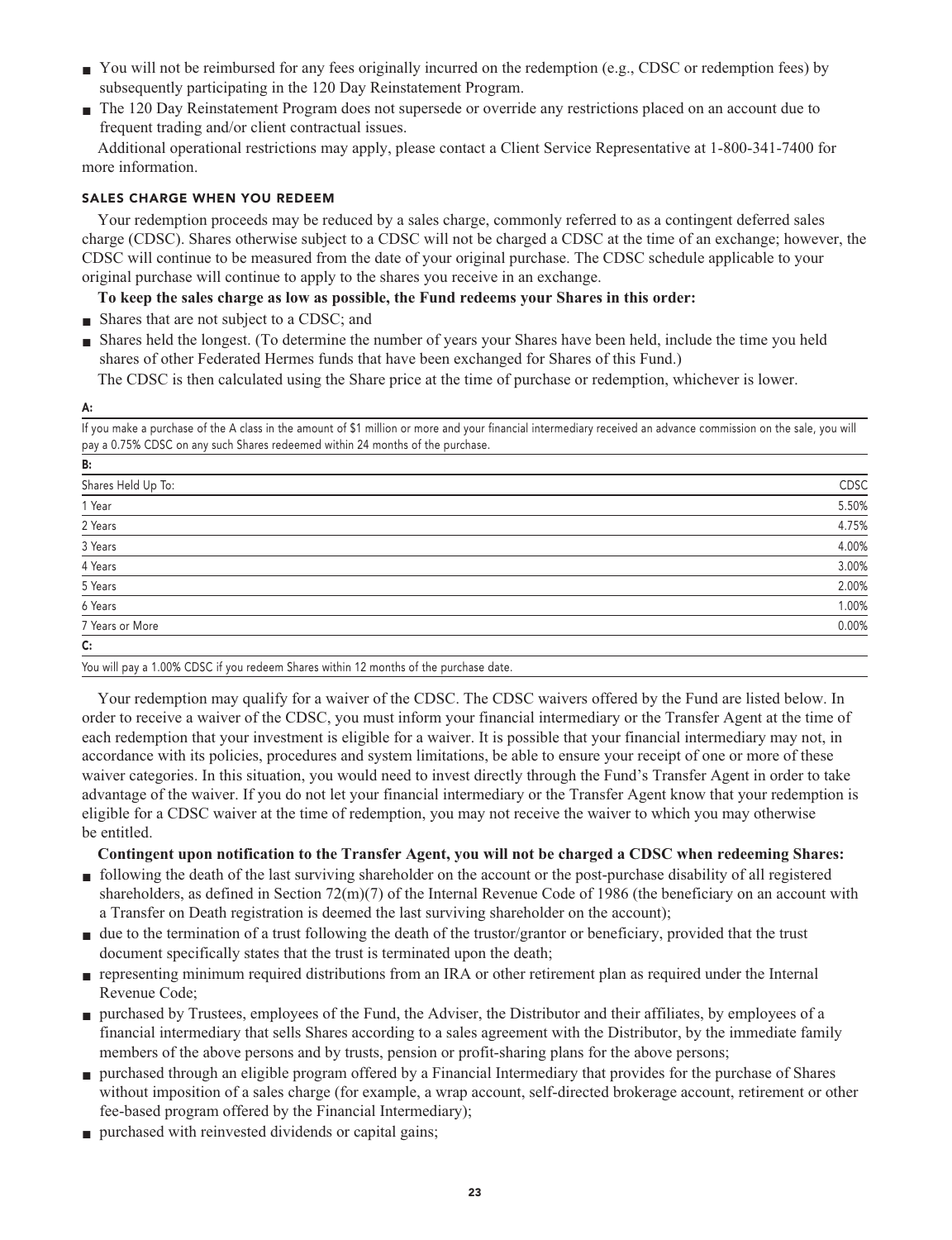- **■ redeemed by the Fund when it closes an account for not meeting the minimum balance requirements; or**
- **■ purchased pursuant to the exchange privilege, if the Shares were held for the applicable CDSC holding period (the holding period on the Shares purchased in the exchange will include the holding period of the Shares sold in the exchange);**

# **A Class Only**

**■ purchased in the amount of \$1 million or more and redeemed within 24 months of purchase if the Shares were originally purchased through an eligible program offered by a Financial Intermediary that provides for the purchase of Shares without imposition of a sales charge (for example, a wrap account, self-directed brokerage account, retirement or other fee-based program offered by the Financial Intermediary); or**

#### **B Class Only**

**■ which are qualifying redemptions of the B class under a Systematic Withdrawal Program.**

# **ADDITIONAL INFORMATION ON THE AVAILABILITY OF CERTAIN WAIVERS AND DISCOUNTS**

**The availability of certain sales charge waivers and discounts will depend on whether you purchase your shares directly from the Fund or through a financial intermediary. Certain financial intermediaries may have different policies and procedures regarding the availability of front-end sales load waivers or CDSC waivers which are discussed in Appendix B to this Prospectus. The information contained in Appendix B is provided by these financial intermediaries. Please contact your financial intermediary to ensure that you have the most current information regarding the sales charge waivers and discounts available to you and that you understand the steps you must take to qualify for available waivers and discounts. In all instances, it is the shareholder's responsibility to notify the Fund or the shareholder's Financial Intermediary at the time of purchase of any relationship or other facts qualifying the investor for sales charge waivers or discounts. For waivers and discounts not available through a particular financial intermediary, shareholders will have to purchase Fund shares directly from the Fund or through another financial intermediary to receive these waivers or discounts.**

### **COMMISSIONS ON CERTAIN SHARES**

**The Fund does not charge any front-end load, deferred sales charge or other asset-based fee for sales or distribution of Institutional and Class R6 Shares. However, if you purchase Institutional and Class R6 Shares through a broker acting solely as an agent on behalf of its customers, you may be required to pay a commission to the broker in an amount determined and separately disclosed to you by the broker.**

**Because the Fund is not a party to any such commission arrangement between you and your broker, any purchases and redemptions of Institutional and Class R6 Shares will be made at the applicable net asset value (before imposition of the sales commission). Any such commissions charged by a broker are not reflected in the fees and expenses listed in the "Risk/Return Summary: Fees and Expenses" section of the Fund's Prospectus and described above nor are they reflected in the "Performance: Bar Chart and Table," because they are not charged by the Fund.**

**Shares of the Fund are available in other share classes that have different fees and expenses.**

# **How is the Fund Sold?**

**The Fund offers the following Share classes: Class A Shares (A), Class B Shares (B), Class C Shares (C), Class R Shares (R) and Institutional Shares (IS), each representing interests in a single portfolio of securities. All Share classes have different sales charges and/or other expenses which affect their performance. Please note that certain purchase restrictions may apply.**

**Under the Distributor's Contract with the Fund, the Distributor, Federated Securities Corp., offers Shares on a continuous, best-efforts basis. The Distributor is a subsidiary of Federated Hermes, Inc. ("Federated Hermes," formerly, Federated Investors, Inc.).**

# **Class B Share Closure**

**Class B Shares are closed to new investments by new investors and existing shareholders (excluding reinvestment of dividends and capital gains). Reinvestment of dividends and capital gains will continue uninterrupted. Class B Shares of the Fund may be exchanged for Class B Shares of any other Federated Hermes fund.**

**A shareholder owning the Fund's Class B Shares may continue to hold those shares until such shares automatically convert to Class A Shares under the Fund's existing conversion schedule as described in the Fund's prospectus, or until the shareholder redeems such Class B Shares, subject to any applicable contingent deferred sales charge (CDSC).**

**All other Class B Share features, including but not limited to distribution (12b-1) and service fees, CDSC, accumulation privileges and conversion features, will remain unchanged for Class B Shares.**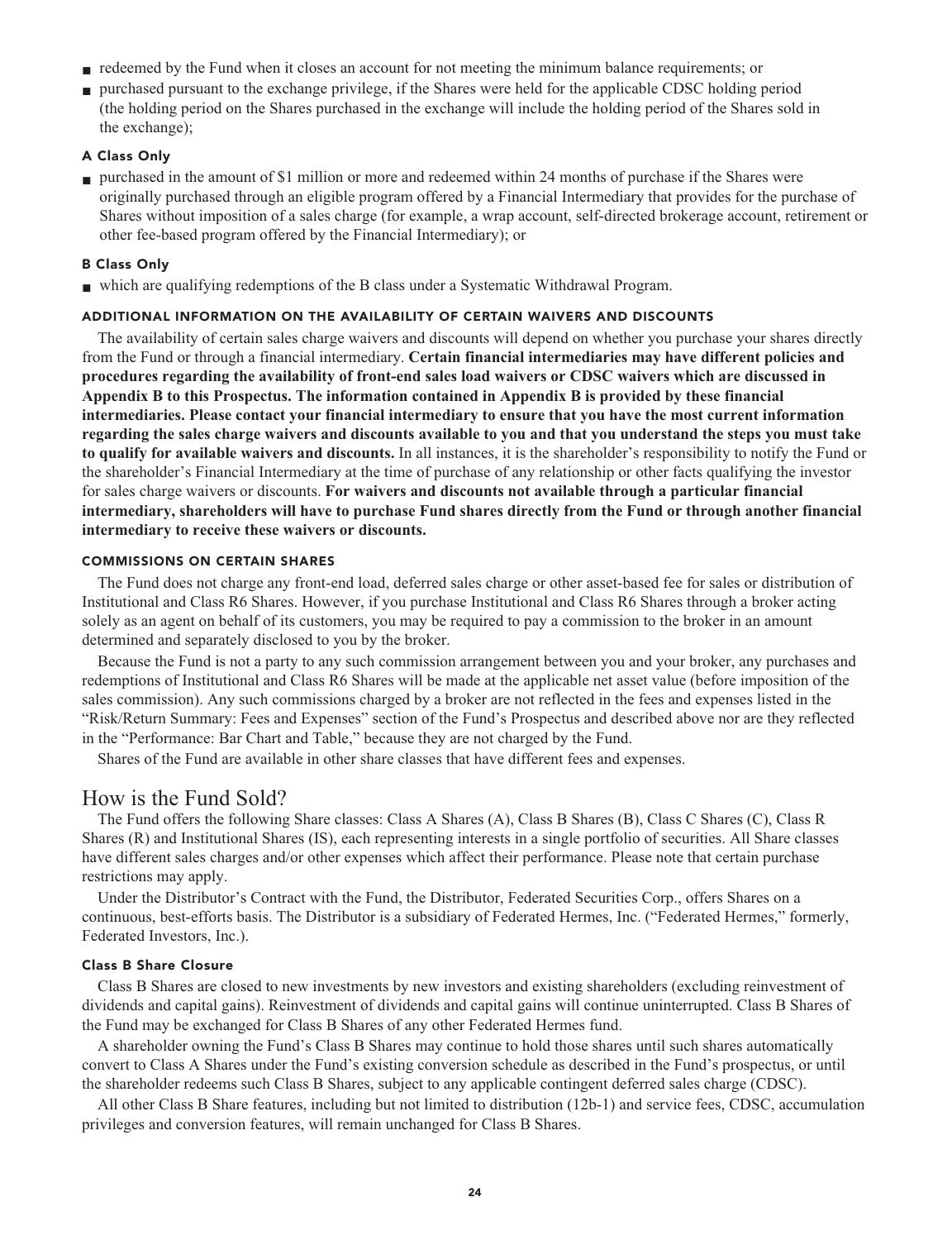# **A, B & C Classes**

**The Fund's Distributor markets the A, B and C classes to institutions or individuals, directly or through financial intermediaries.**

# **R Class**

**The Fund's Distributor markets the R class to: 401(k) plans; 457 plans; employer sponsored 403(b) plans; profit sharing and money purchase pension plans; defined benefit plans; non-qualified deferred compensation plans and IRA Rollovers from such plans; Health Savings Accounts (HSA) and Health Reimbursement Accounts (HRA); SEP or SIMPLE IRAs held directly or through financial intermediaries, as well as IRAs and investment-only 403(b) plans held through financial intermediaries.**

# **IS Class**

**The Fund's Distributor markets the IS class to Eligible Investors, as described below. In connection with a request to purchase the IS class, you should provide documentation sufficient to verify your status as an Eligible Investor. As a general matter, the IS class is not available for direct investment by natural persons.**

**The following categories of Eligible Investors are not subject to any minimum initial investment amount for the purchase of the IS class (however, such accounts remain subject to the Fund's policy on "Accounts with Low Balances" as discussed later in this Prospectus):**

- **■ An investor participating in a no-load platform, network or other fee-based program offered by a financial intermediary, for example, a wrap-account or retirement platform, where Federated Hermes has entered into an agreement with the intermediary;**
- **■ A trustee/director, employee or former employee of the Fund, the Adviser, the Distributor and their affiliates; an immediate family member of these individuals or a trust, pension or profit-sharing plan for these individuals;**
- **■ An employer-sponsored retirement plan;**
- **■ A trust institution investing on behalf of its trust customers;**
- **■ A Federated Hermes Fund;**
- **■ An investor (including a natural person) who acquired the IS class of a Federated Hermes fund pursuant to the terms of an agreement and plan of reorganization which permits the investor to acquire such shares; and**
- **■ In connection with an acquisition of an investment management or advisory business, or related investment services, products or assets, by Federated Hermes or its investment advisory subsidiaries, an investor (including a natural person) who: (1) becomes a client of an investment advisory subsidiary of Federated Hermes; or (2) is a shareholder or interest holder of a pooled investment vehicle or product that becomes advised or subadvised by a Federated Hermes investment advisory subsidiary as a result of such an acquisition other than as a result of a fund reorganization transaction pursuant to an agreement and plan of reorganization.**

**The following categories of Eligible Investors are subject to applicable minimum initial investment amounts for the purchase of the IS class (see "How to Purchase Shares" below):**

- **■ An investor, other than a natural person, purchasing the IS class directly from the Fund; and**
- **■ In connection with an initial purchase of the IS class through an exchange, an investor (including a natural person) who owned the IS class of another Federated Hermes fund as of December 31, 2008.**

# **R6 Class**

**The Fund's Distributor markets the R6 class to Eligible Investors, as described below. The R6 Shares are sold at net asset value and are not subject to any minimum initial or subsequent investment amounts. In connection with a request to purchase the R6 class, you should provide documentation sufficient to verify your status as an Eligible Investor.**

**R6 Shares do not carry sales commissions or pay Rule 12b-1 fees, or make similar payments to financial intermediaries. As a general matter, the R6 class is not available for direct investment by natural persons. Individual shareholders who purchase R6 Shares through retirement platforms or other intermediaries will not be eligible to hold R6 Shares outside of their respective plan or intermediary platform.**

**Following are categories of Eligible Investors:**

- **■ An investor participating in a no-load platform, network or other fee-based program offered by a financial intermediary, for example, a wrap-account or retirement platform where Federated Hermes has entered into an agreement with the intermediary;**
- **■ A trustee/director, employee or former employee of the Fund, the Adviser, the Distributor and their affiliates; an immediate family member of these individuals or a trust, pension or profit-sharing plan for these individuals;**
- **■ An employer-sponsored retirement plan;**
- **■ A trust institution investing on behalf of its trust customers;**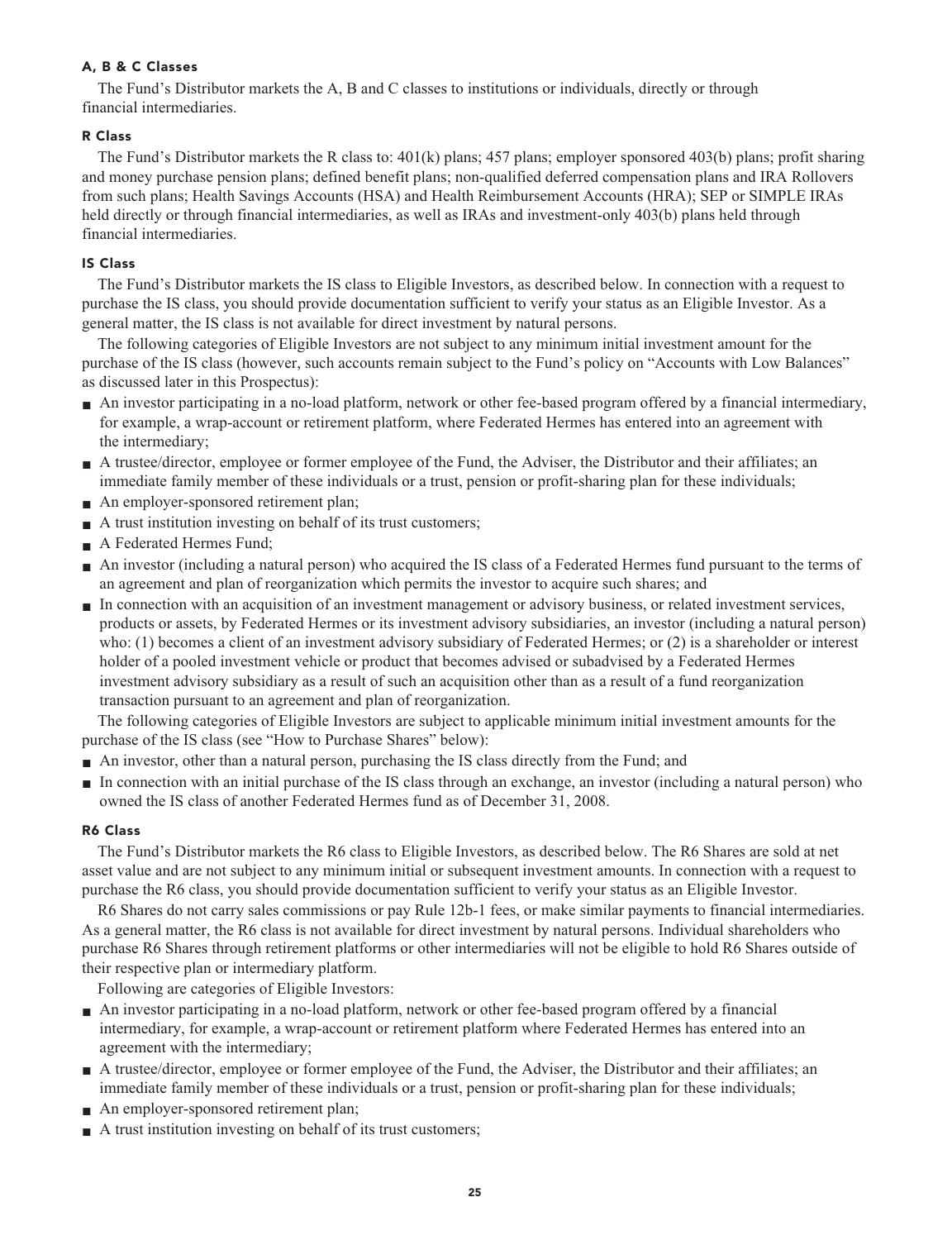- **■ An investor, other than a natural person, purchasing Shares directly from the Fund;**
- **■ A Federated Hermes Fund;**
- **■ An investor (including a natural person) who acquired the R6 class of a Federated Hermes fund pursuant to the terms of an agreement and plan of reorganization which permits the investor to acquire such shares; and**
- **■ In connection with an acquisition of an investment management or advisory business, or related investment services, products or assets, by Federated Hermes or its investment advisory subsidiaries, an investor (including a natural person) who: (1) becomes a client of an investment advisory subsidiary of Federated Hermes; or (2) is a shareholder or interest holder of a pooled investment vehicle or product that becomes advised or subadvised by a Federated Hermes investment advisory subsidiary as a result of such an acquisition other than as a result of a fund reorganization transaction pursuant to an agreement and plan of reorganization.**

# **Intra-Fund Share Conversion Program**

**A shareholder in the Fund's Shares may convert their Shares at net asset value to any other share class of the Fund if the shareholder meets the investment minimum and eligibility requirements for the share class into which the conversion is sought, as applicable. This share conversion program is not applicable to the Fund's Class B Shares. The share conversion program is not applicable to the Fund's Class A Shares and Class C Shares subject to a contingent deferred sales charge, if applicable. For Class C Shares purchased through a financial intermediary after June 30, 2017, such shares may only be converted to another share class of the same Fund if: (i) the shares are no longer subject to a CDSC or the financial intermediary agrees to reimburse the Fund's distributor the CDSC otherwise payable upon the sale of such shares; (ii) the shareholder meets the investment minimum and eligibility requirements for the share class into which the conversion is sought, as applicable; and (iii) (a) the conversion is made to facilitate the shareholder's participation in a self-directed brokerage (non-advice) account or a fee-based advisory program offered by the intermediary; or (b) the conversion is part of a multiple-client transaction through a particular financial intermediary as pre-approved by the Fund's Administrator. Such conversion of classes should not result in a realization event for tax purposes. Contact your financial intermediary or call 1-800-341-7400 to convert your Shares.**

# **Class B Share Automatic Conversion Feature**

**After Class B Shares have been held for eight years from the date of purchase, they will automatically convert into Class A Shares on the next monthly conversion processing date, provided that the Fund or financial intermediary has records confirming that the Class B Shares have been held for at least eight years and that the Class A Shares are available for purchase. For Class B Shares acquired in an exchange from another fund, the date of purchase will be based on the initial purchase of the Class B Shares of the prior fund. Certain financial intermediaries, record keepers and platforms do not track shareholder level share lot aging for certain types of accounts. These Class B Shares would not satisfy the conditions for the conversion. Contact your financial intermediary or call 1-800-341-7400 for more information.**

# **Class C Share Automatic Conversion Feature**

**After Class C Shares have been held for eight years from the date of purchase, they will automatically convert into Class A Shares on the next monthly conversion processing date, provided that the Fund or financial intermediary has records confirming that the Class C Shares have been held for at least eight years and that the Class A Shares are available for purchase. For Class C Shares acquired in an exchange from another Federated Hermes fund, the date of purchase will be based on the initial purchase of the Class C Shares of the prior Federated Hermes fund. Certain financial intermediaries, record keepers and platforms do not track shareholder level share lot aging for certain types of accounts. These Class C Shares would not satisfy the conditions for the conversion. Contact your financial intermediary or call 1-800-341-7400 for more information.**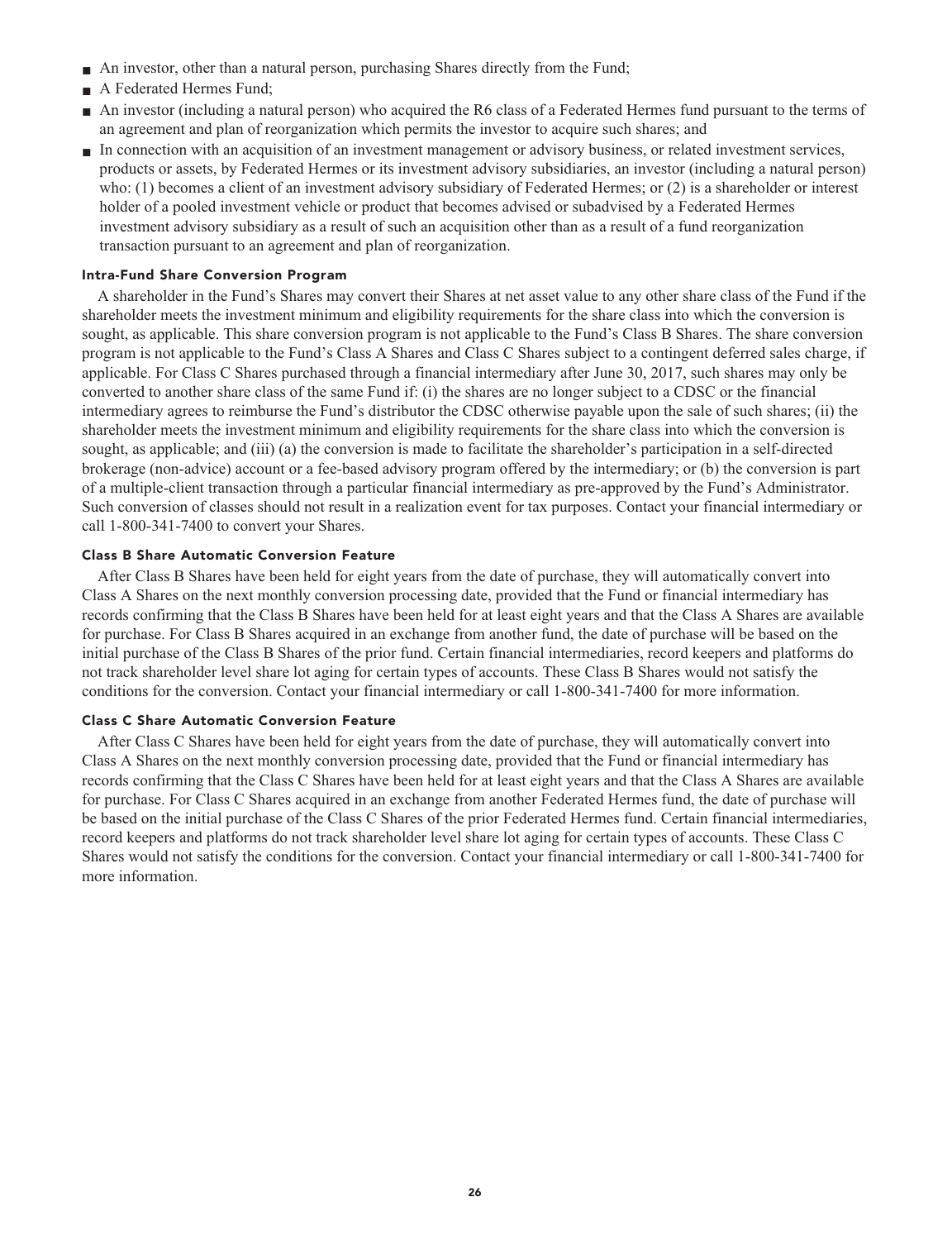# **Payments to Financial Intermediaries**

**The Fund and its affiliated service providers may pay fees as described below to financial intermediaries (such as broker-dealers, banks, investment advisers or third-party administrators) whose customers are shareholders of the Fund.**

**The Fund's Class R6 Shares do not make any payments to financial intermediaries, either from Fund assets or from the investment adviser and its affiliates.**

# **FRONT-END SALES CHARGE REALLOWANCES**

**The Distributor receives a front-end sales charge on certain Share sales. The Distributor pays a portion of this charge to financial intermediaries that are eligible to receive it (the "Dealer Reallowance") and retains any remaining portion of the front-end sales charge.**

**When a financial intermediary's customer purchases Shares, the financial intermediary may receive a Dealer Reallowance as follows:**

**A:**

**B:**

|                                     | Dealer Reallowance                          |
|-------------------------------------|---------------------------------------------|
| Purchase Amount                     | as a Percentage of<br>Public Offering Price |
|                                     |                                             |
| Less than \$50,000                  | 5.00%                                       |
| \$50,000 but less than \$100,000    | 4.00%                                       |
| \$100,000 but less than \$250,000   | 3.25%                                       |
| \$250,000 but less than \$500,000   | 2.25%                                       |
| \$500,000 but less than \$1 million | 1.80%                                       |
| \$1 million or greater              | 0.00%                                       |

# **ADVANCE COMMISSIONS**

**When a financial intermediary's customer purchases Shares, the financial intermediary may receive an advance commission as follows:**

#### **A (for purchases over \$1 million):**

| Purchase Amount                 | <b>Advance Commission</b><br>as a Percentage of<br>Public Offering Price |
|---------------------------------|--------------------------------------------------------------------------|
| First \$1 million - \$5 million | 0.75%                                                                    |
| Next \$5 million - \$20 million | 0.50%                                                                    |
| Over \$20 million               | 0.25%                                                                    |

**Advance commissions are calculated on a year-by-year basis based on amounts invested during that year. Accordingly, with respect to additional purchase amounts, the advance commission breakpoint resets annually to the first breakpoint on the anniversary of the first purchase.**

**The A class purchases under this program may be made by Letter of Intent or by combining concurrent purchases. The above advance commission will be paid only on those purchases that were not previously subject to a front-end sales charge or dealer advance commission. Certain retirement accounts may not be eligible for this program.**

|                      | <b>Advance Commission</b><br>as a Percentage of<br>Public Offering Price |
|----------------------|--------------------------------------------------------------------------|
| All Purchase Amounts | Up to 5.00%                                                              |
| C:                   |                                                                          |
|                      | <b>Advance Commission</b><br>as a Percentage of                          |

**Public Offering Price**

**All Purchase Amounts 1.00%**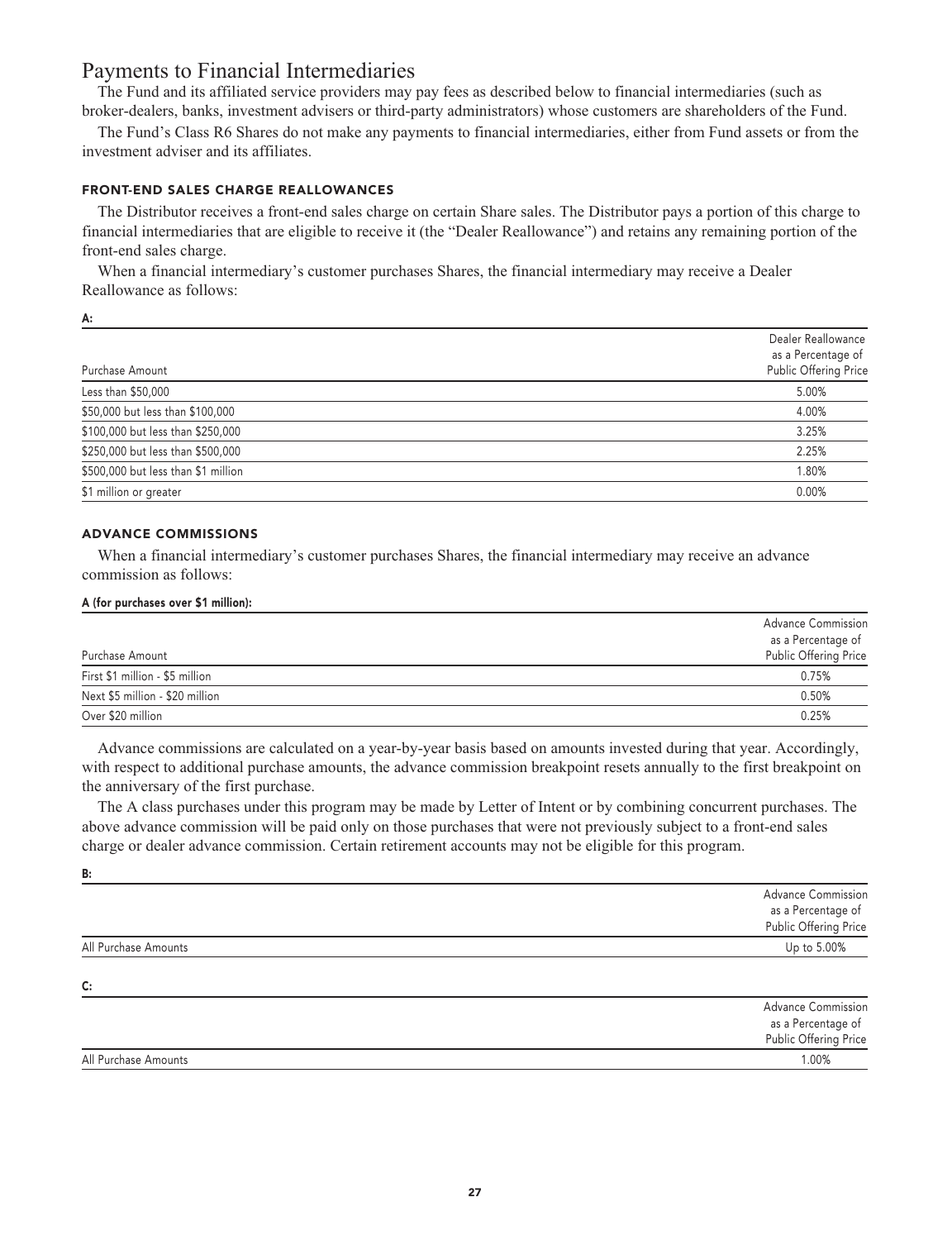#### **RULE 12b-1 FEES**

### **A, B, C & R Classes**

**The Board has adopted a Rule 12b-1 Plan, which allows payment of marketing fees of up to 0.25% for A class, 0.75% for B and C classes and 0.50% for R class of average net assets to the Distributor for the sale, distribution, administration and customer servicing of the Fund's A, B, C and R classes. When the Distributor receives Rule 12b-1 fees, it may pay some or all of them to financial intermediaries whose customers purchase Shares. In addition, in connection with the sale of the B class and C class, Federated Hermes and its subsidiaries make advance commission payments to financial intermediaries and in return may receive Rule 12b-1 fees and contingent deferred sales loads from the B class and C class. Federated Hermes and its subsidiaries may benefit or sustain losses from such arrangements. Because these Shares pay marketing fees on an ongoing basis, your investment cost may be higher over time than other shares with different sales charges and marketing fees.**

# **SERVICE FEES**

# **A, B & C Classes**

**A, B and C classes may pay Service Fees of up to 0.25% of average net assets to financial intermediaries or to Federated Shareholder Services Company (FSSC), a subsidiary of Federated Hermes, for providing services to shareholders and maintaining shareholder accounts. Intermediaries that receive Service Fees may include a company affiliated with management of Federated Hermes. If a financial intermediary receives Service Fees on an account, it is not eligible to also receive Account Administration Fees on that same account.**

#### **ACCOUNT ADMINISTRATION FEES**

#### **A, B & C Classes**

**A, B and C classes may pay Account Administration Fees of up to 0.25% of average net assets to banks that are not registered as broker-dealers or investment advisers for providing administrative services to the Fund and its shareholders. If a financial intermediary receives Account Administration Fees on an account, it is not eligible to also receive Service Fees or Recordkeeping Fees on that same account.**

# **RECORDKEEPING FEES**

# **A, B, C, R & IS Classes**

**The Fund may pay Recordkeeping Fees on an average-net-assets basis or on a per-account-per-year basis to financial intermediaries for providing recordkeeping services to the Fund and its shareholders. If a financial intermediary receives Recordkeeping Fees on an account, it is not eligible to also receive Account Administration Fees or Networking Fees on that same account.**

#### **NETWORKING FEES**

#### **A, B, C, R & IS Classes**

**The Fund may reimburse Networking Fees on a per-account-per-year basis to financial intermediaries for providing administrative services to the Fund and its shareholders on certain non-omnibus accounts. If a financial intermediary receives Networking Fees on an account, it is not eligible to also receive Recordkeeping Fees on that same account.**

# **ADDITIONAL PAYMENTS TO FINANCIAL INTERMEDIARIES**

#### **A, B, C, R & IS Classes**

**The Distributor may pay out of its own resources amounts to certain financial intermediaries, including broker-dealers, banks, registered investment advisers, independent financial planners and retirement plan administrators, that support the sale of Shares or provide services to Fund shareholders. The amounts of these payments could be significant, and may create an incentive for the financial intermediary or its employees or associated persons to recommend or sell Shares of the Fund to you. Not all financial intermediaries receive such payments, and the amount of compensation may vary by intermediary. In some cases, such payments may be made by or funded from the resources of companies affiliated with the Distributor (including the Adviser). These payments are not reflected in the fees and expenses listed in the fee table section of the Fund's Prospectus and described above because they are not paid by the Fund.**

**These payments are negotiated and may be based on such factors as: the number or value of Shares that the financial intermediary sells or may sell; the value of client assets invested; the level and types of services or support furnished by the financial intermediary; or the Fund's and/or other Federated Hermes funds' relationship with the financial intermediary. These payments may be in addition to payments, as described above, made by the Fund to the financial intermediary. In connection with these payments, the financial intermediary may elevate the prominence or profile of the**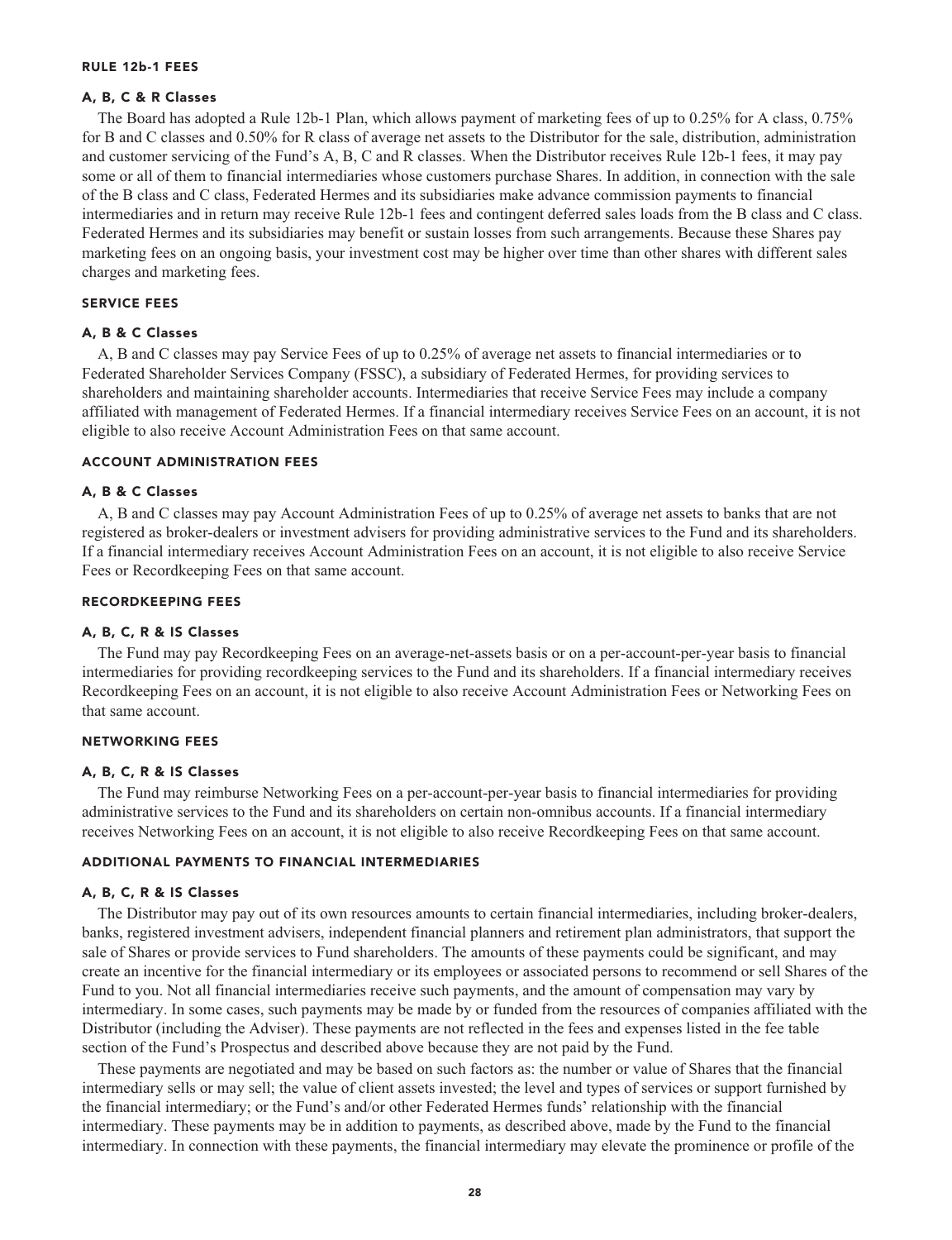**Fund and/or other Federated Hermes funds, within the financial intermediary's organization by, for example, placement on a list of preferred or recommended funds and/or granting the Distributor preferential or enhanced opportunities to promote the funds in various ways within the financial intermediary's organization. In addition, as discussed above in "Commissions on Certain Shares," if you purchase IS or R6 shares through a broker acting solely as an agent on behalf of its customers, you may be required to pay a commission to the broker in an amount determined and separately disclosed to you by the broker. You can ask your financial intermediary for information about any payments it receives from the Distributor or the Fund and any services provided, as well as about fees and/or commissions it charges.**

# **How to Purchase Shares**

**As described in more detail in the section entitled "How is the Fund Sold?" under the subheading "Class B Share Closure," the Fund's Class B Shares are closed to new investments by new investors and existing shareholders (excluding reinvestment of dividends and capital gains). Reinvestment of dividends and capital gains will continue uninterrupted. Please disregard any further references to purchases of Class B Shares with the exception of Class B Share exchanges. Class B Shares of the Fund may be exchanged for Class B Shares of any other Federated Hermes fund.**

**You may purchase Shares of the Fund any day the NYSE is open. Shares will be purchased at the NAV next calculated after your investment is received by the Fund, or its agent, in proper form. The Fund reserves the right to reject any request to purchase or exchange Shares. All accounts, including those for which there is no minimum initial investment amount required, are subject to the Fund's policy on "Accounts with Low Balances" as discussed later in this Prospectus.**

**For important account information, see the section "Security and Privacy Protection."**

# **A, B & C Classes**

**You may purchase Shares through a financial intermediary, directly from the Fund or through an exchange from another Federated Hermes fund.**

# **R Class**

**You may purchase Shares through a financial intermediary, directly from the Fund or through an exchange from another Federated Hermes fund.**

**The minimum initial and subsequent investment amounts for IRA Rollovers from retirement plans are generally \$250 and \$100, respectively. There is no minimum initial or subsequent amount for employer-sponsored retirement plans; however, such accounts remain subject to the Fund's policy on "Accounts with Low Balances" as discussed later in this Prospectus.**

**An institutional investor's minimum investment is calculated by combining all accounts it maintains with the Fund.**

# **IS Class**

**Eligible investors may purchase Shares through a financial intermediary, directly from the Fund or through an exchange from another Federated Hermes fund in the manner described above under "How is the Fund Sold?"**

**Where applicable, the required minimum initial investment for IS Class is generally \$1,000,000. There is no minimum subsequent investment amount.**

# **R6 Class**

**Eligible Investors may purchase Shares through a financial intermediary, directly from the Fund or through an exchange from another Federated Hermes fund in the manner described above under "How is the Fund Sold?"**

**There is no minimum initial or subsequent investment amount required.**

# **THROUGH A FINANCIAL INTERMEDIARY**

- **■ Establish an account with the financial intermediary; and**
- **■ Submit your purchase order to the financial intermediary before the end of regular trading on the NYSE (normally 4:00 p.m. Eastern time).**

**The Fund has authorized certain intermediaries to accept Share purchase orders on its behalf. When authorized intermediaries receive an order in proper form, the order is considered as being placed with the Fund, and Shares will be bought at the NAV next calculated after such an order is received by the authorized intermediary. If your financial intermediary is not an authorized intermediary, the Fund or its agent must receive the purchase order in proper form from your financial intermediary by the end of regular trading on the NYSE (normally 4:00 p.m. Eastern time) in order for your transaction to be priced at that day's NAV. In addition, your financial intermediary must forward your payment by the prescribed trade settlement date (typically within one to three business days) to the Fund's transfer agent, DST Asset**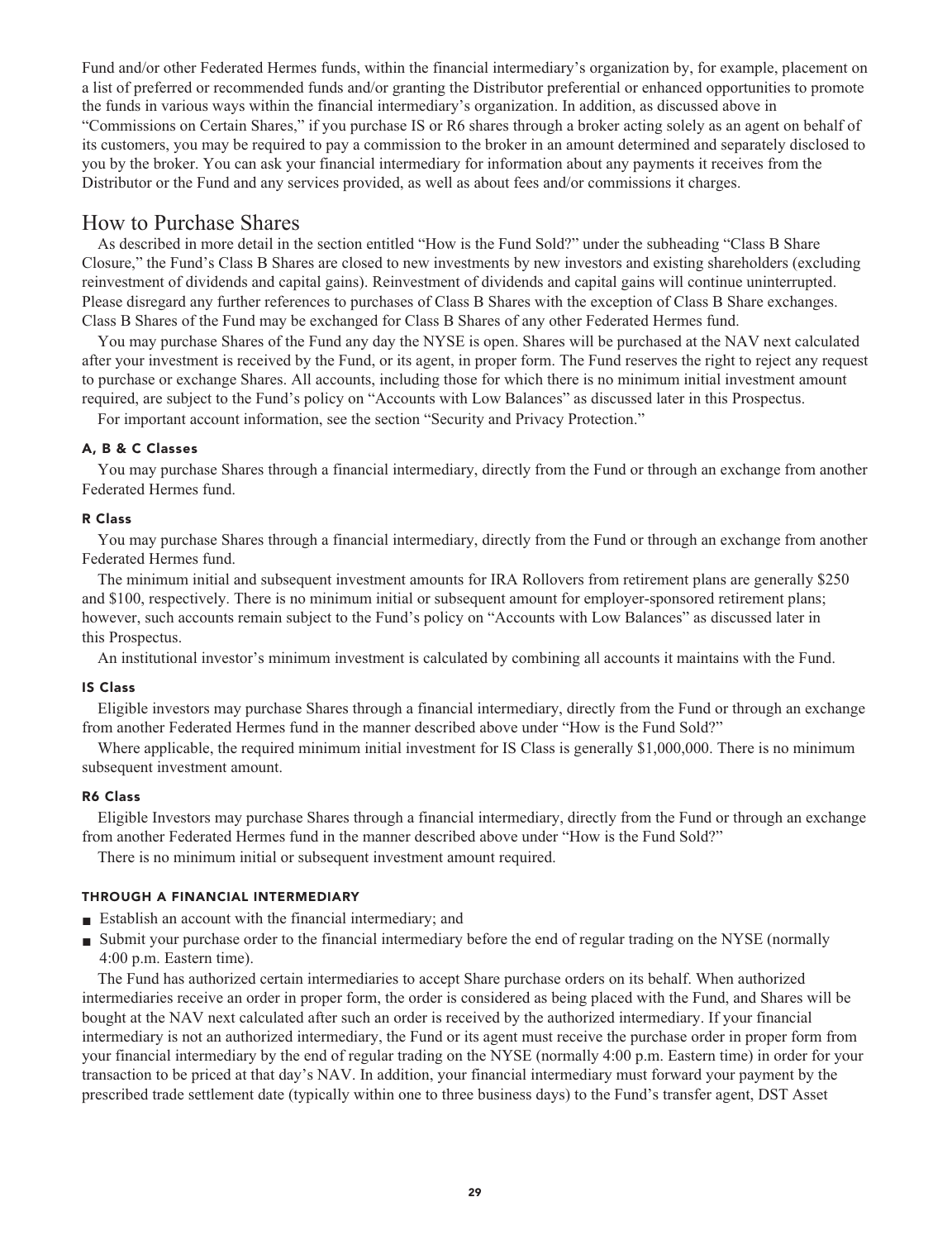**Manager Solutions, Inc. ("Transfer Agent"). You will become the owner of Shares and receive dividends when your payment is received in accordance with these time frames (provided that, if payment is received in the form of a check, the check clears). If your payment is not received in accordance with these time frames, or a check does not clear, your purchase will be canceled and you could be liable for any losses, fees or expenses incurred by the Fund or the Fund's Transfer Agent.**

**Financial intermediaries should send payments according to the instructions in the sections "By Wire" or "By Check."**

**Financial intermediaries may impose higher or lower minimum investment requirements on their customers than those imposed by the Fund. Keep in mind that financial intermediaries may charge you fees for their services in connection with your Share transactions.**

**Shareholders are encouraged to ask their financial intermediary if they are an authorized agent for the Fund and about any fees that may be charged by the financial intermediary.**

# **DIRECTLY FROM THE FUND**

- **■ Establish your account with the Fund by submitting a completed New Account Form; and**
- **Send your payment to the Fund by Federal Reserve wire or check.**

**You will become the owner of Shares and your Shares will be priced at the next calculated NAV after the Fund receives your wire or your check. If your check does not clear, your purchase will be canceled and you could be liable for any losses or fees incurred by the Fund or the Fund's Transfer Agent.**

# **By Wire**

**To facilitate processing your order, please call the Fund before sending the wire. Send your wire to:**

**State Street Bank and Trust Company Boston, MA Dollar Amount of Wire ABA Number 011000028 BNF: 23026552 Attention: Federated Hermes EDGEWIRE Wire Order Number, Dealer Number or Group Number Nominee/Institution Name Fund Name and Number and Account Number**

**You cannot purchase Shares by wire on holidays when wire transfers are restricted.**

# **By Check**

**Make your check payable to The Federated Hermes Funds, note your account number on the check, and send it to: The Federated Hermes Funds**

**P.O. Box 219318 Kansas City, MO 64121-9318**

**If you send your check by a private courier or overnight delivery service that requires a street address, send it to: The Federated Hermes Funds**

**th 430 W 7 Street Suite 219318 Kansas City, MO 64105-1407**

**Payment should be made in U.S. dollars and drawn on a U.S. bank. The Fund reserves the right to reject any purchase request. For example, to protect against check fraud the Fund may reject any purchase request involving a check that is not made payable to The Federated Hermes Funds (including, but not limited to, requests to purchase Shares using third-party checks) or involving temporary checks or credit card checks.**

# **By Direct Deposit**

**You may establish Payroll Deduction/Direct Deposit arrangements for investments into the Fund by either calling a Client Service Representative at 1-800-341-7400; or by completing the Payroll Deduction/Direct Deposit Form, which is available on [FederatedInvestors.com](https://www.federatedinvestors.com/home.do) under "Resources" and then "Literature and Forms," then "Forms." You will receive a confirmation when this service is available.**

# **THROUGH AN EXCHANGE**

**You may purchase Fund Shares through an exchange from another Federated Hermes fund. To do this you must:**

- **meet any applicable shareholder eligibility requirements;**
- **■ ensure that the account registrations are identical;**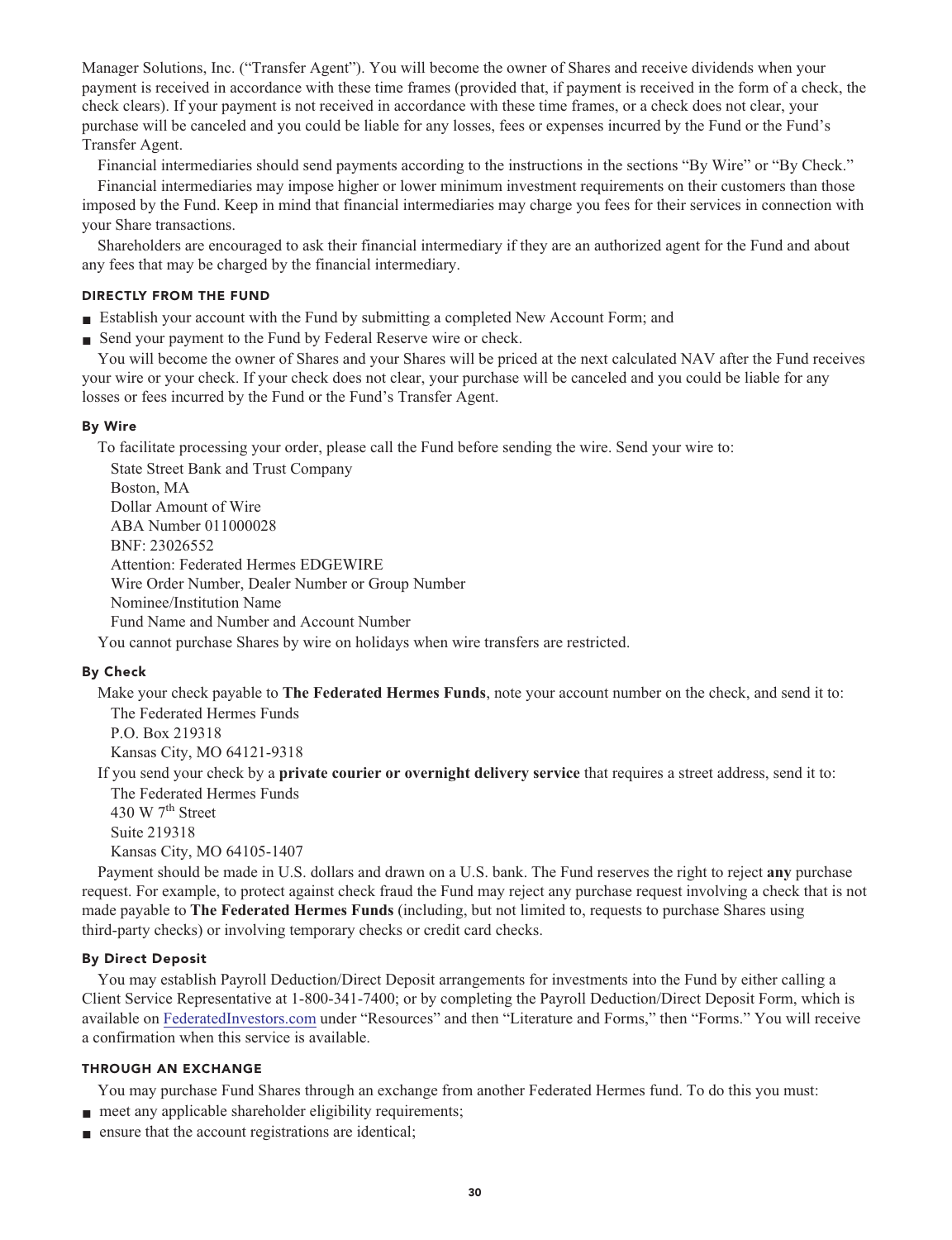- **meet any applicable minimum initial investment requirements; and**
- **receive a prospectus for the fund into which you wish to exchange.**

**An exchange is treated as a redemption and a subsequent purchase, and is a taxable transaction. The Fund reserves the right to reject any request to purchase or exchange Shares. The Fund may modify or terminate the exchange privilege at any time.**

# **A, B, C & R Classes**

**You may purchase Shares through an exchange from the same share class of another Federated Hermes fund.**

#### **IS and R6 Classes**

**You may purchase Shares through an exchange from any Federated Hermes fund or share class that does not have a stated sales charge or contingent deferred sales charge, except Shares of Federated Hermes Institutional Money Market Management, Federated Hermes Institutional Tax-Free Cash Trust, Federated Hermes Institutional Prime Obligations Fund, Federated Hermes Institutional Prime Value Obligations Fund, no-load Class A Shares and Class R Shares of any Fund.**

#### **By Online Account Services**

**You may access your accounts online to purchase Shares through [FederatedInvestors.com'](https://www.federatedinvestors.com/home.do)s Shareholder Account Access system once you have registered for access. Online transactions may be subject to certain limitations including limitations as to the amount of the transaction. For more information about the services available through Shareholder Account Access, please visit [FederatedInvestors.com](https://www.federatedinvestors.com/home.do) and select "Sign In" and "Access and Manage Investments," or call 1-800-341-7400, Option #4 to speak with a Client Service Representative.**

# **BY SYSTEMATIC INVESTMENT PROGRAM (SIP)**

**Once you have opened an account, you may automatically purchase additional Shares on a regular basis by completing the SIP section of the New Account Form or by contacting the Fund or your financial intermediary. The minimum investment amount for SIPs is \$50.**

#### **BY AUTOMATED CLEARING HOUSE (ACH)**

**Once you have opened an account, you may purchase additional Shares through a depository institution that is an ACH member. This purchase option can be established by completing the appropriate sections of the New Account Form.**

# **RETIREMENT INVESTMENTS**

# **A, B & C Classes**

**You may purchase Shares as retirement investments (such as qualified plans and IRAs or transfer or rollover of assets). Call your financial intermediary or the Fund for information on retirement investments. We suggest that you discuss retirement investments with your tax adviser. You may be subject to an account fee charged by your financial intermediary.**

#### **R6 Class**

**You may purchase Shares as retirement investments (such as qualified plans or transfer of assets). Call your financial intermediary or the Fund for information on retirement investments. We suggest that you discuss retirement investments with your tax adviser. You may be subject to an account fee charged by your financial intermediary.**

# **How to Redeem and Exchange Shares**

**Class B Shares of the Fund may be exchanged for Class B Shares of any other Federated Hermes fund.**

**You should redeem or exchange Shares:**

- **■ through a financial intermediary if you purchased Shares through a financial intermediary; or**
- directly from the Fund if you purchased Shares directly from the Fund.

**Shares of the Fund may be redeemed for cash, or exchanged for shares of other Federated Hermes funds as described herein, on days on which the Fund computes its NAV. Redemption requests may be made by telephone or in writing.**

**Redemption proceeds normally are wired or mailed within one business day for each method of payment after receiving a timely request in proper form. Depending upon the method of payment, when shareholders receive redemption proceeds can differ. Payment may be delayed for up to seven days under certain circumstances (see "Limitations on Redemption Proceeds").**

**For important account information, see the section "Security and Privacy Protection."**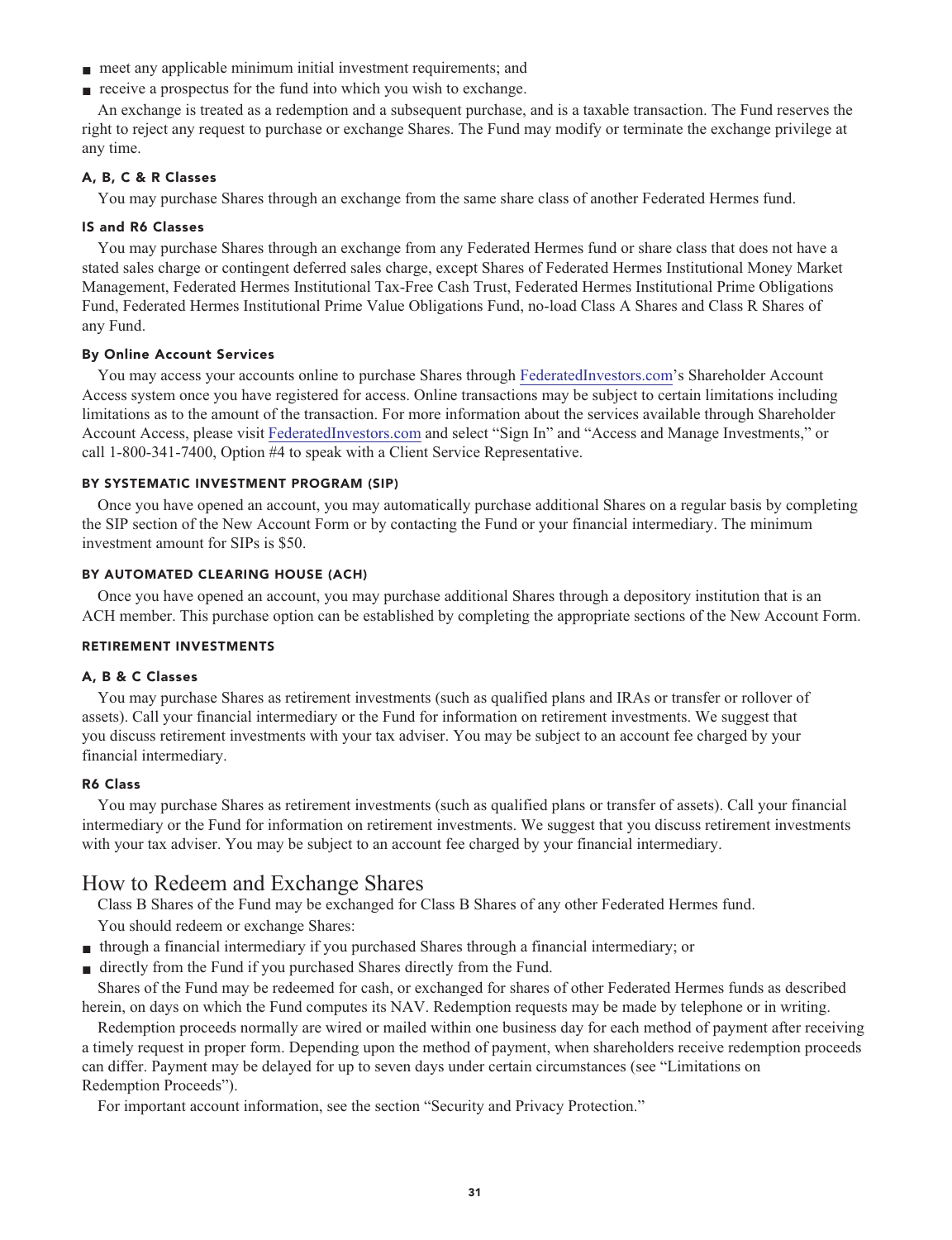#### **THROUGH A FINANCIAL INTERMEDIARY**

**Submit your redemption or exchange request to your financial intermediary by the end of regular trading on the NYSE (normally 4:00 p.m. Eastern time). The redemption amount you will receive is based upon the next calculated NAV after the Fund receives the order from your financial intermediary.**

#### **DIRECTLY FROM THE FUND**

# **By Telephone**

**You may redeem or exchange Shares by simply calling the Fund at 1-800-341-7400.**

**If you call before the end of regular trading on the NYSE (normally 4:00 p.m. Eastern time), you will receive a redemption amount based on that day's NAV.**

# **By Mail**

**You may redeem or exchange Shares by sending a written request to the Fund.**

**You will receive a redemption amount based on the next calculated NAV after the Fund receives your written request in proper form.**

**Send requests by mail to:**

**The Federated Hermes Funds**

**P.O. Box 219318 Kansas City, MO 64121-9318**

**Send requests by private courier or overnight delivery service to:**

**The Federated Hermes Funds th 430 W 7 Street Suite 219318 Kansas City, MO 64105-1407**

**All requests must include:**

- **Fund name and Share class, account number and account registration;**
- **amount** to be redeemed or exchanged;
- **■ signatures of all shareholders exactly as registered; and**
- **■ if exchanging**, the Fund name and Share class, account number and account registration into which you **are exchanging.**

**Call your financial intermediary or the Fund if you need special instructions.**

# **Signature Guarantees**

**Signatures must be guaranteed by a financial institution which is a participant in a Medallion signature guarantee program if:**

- **your redemption will be sent to an address other than the address of record;**
- **your redemption will be sent to an address of record that was changed within the last 30 days;**
- **a redemption is payable to someone other than the shareholder(s) of record; or**
- **transferring into another fund with a different shareholder registration.**

**A Medallion signature guarantee is designed to protect your account from fraud. Obtain a Medallion signature guarantee from a bank or trust company, savings association, credit union or broker, dealer or securities exchange member. A notary public cannot provide a signature guarantee.**

# **By Online Account Services**

**You may access your accounts online to redeem or exchange Shares through [FederatedInvestors.com'](https://www.federatedinvestors.com/home.do)s Shareholder Account Access system once you have registered for access. Online transactions may be subject to certain limitations including limitations as to the amount of the transaction. For more information about the services available through Shareholder Account Access, please visit [FederatedInvestors.com](https://www.federatedinvestors.com/home.do) and select "Sign In" and "Access and Manage Investments," or call 1-800-341-7400, Option #4 to speak with a Client Service Representative.**

# **PAYMENT METHODS FOR REDEMPTIONS**

**Your redemption proceeds will be mailed by check to your address of record. The following payment options are available if you complete the appropriate section of the New Account Form or an Account Service Options Form. These payment options require a signature guarantee if they were not established when the account was opened:**

- **■ An electronic transfer to your account at a financial institution that is an ACH member; or**
- **■ Wire payment to your account at a domestic commercial bank that is a Federal Reserve System member.**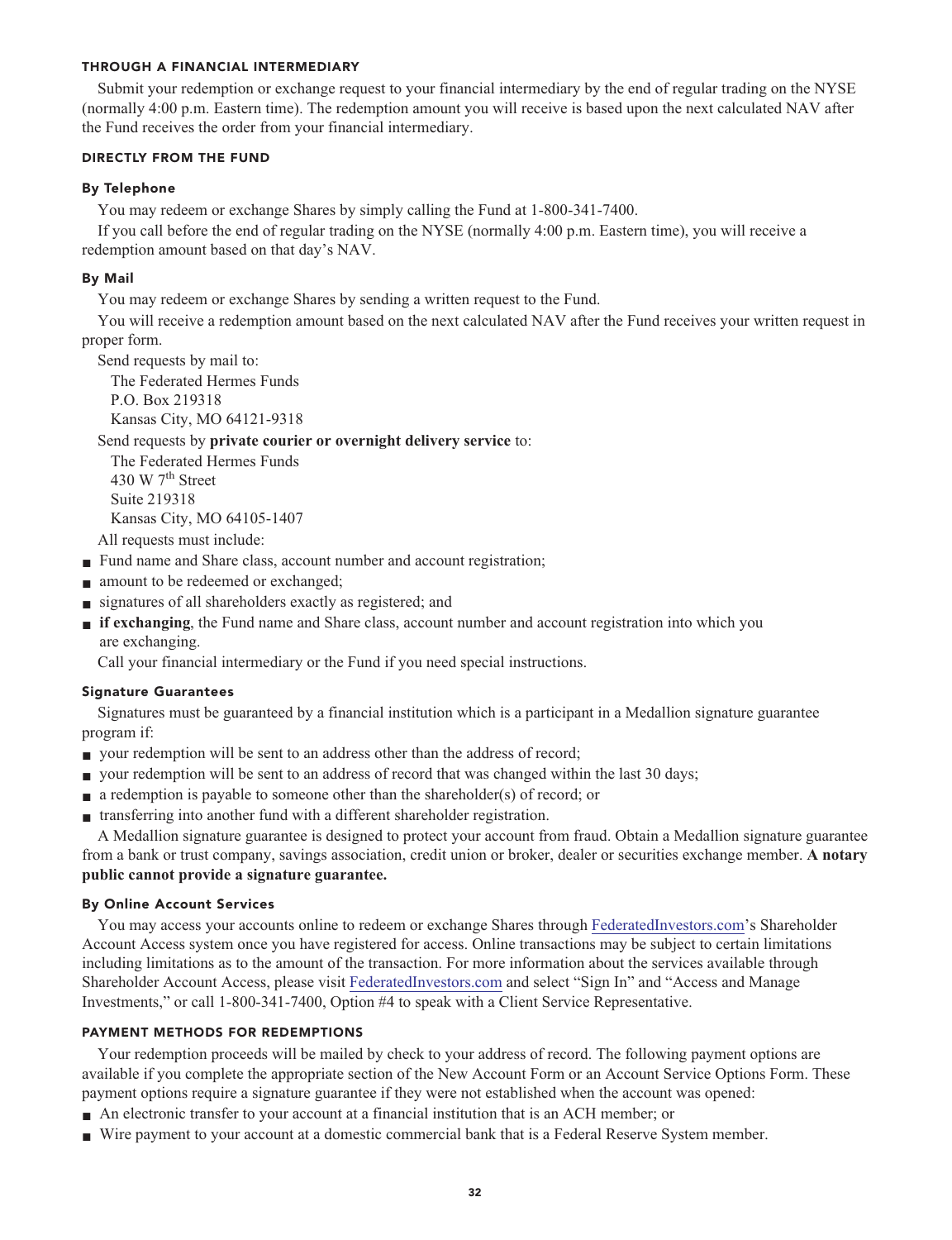# **METHODS THE FUND MAY USE TO MEET REDEMPTION REQUESTS**

**The Fund intends to pay Share redemptions in cash. To ensure that the Fund has cash to meet Share redemptions on any day, the Fund typically expects to hold a cash or cash equivalent reserve or sell portfolio securities.**

**In unusual or stressed circumstances, the Fund may generate cash in the following ways:**

- **■ Inter-fund Borrowing and Lending. The SEC has granted an exemption that permits the Fund and all other funds advised by subsidiaries of Federated Hermes ("Federated Hermes funds") to lend and borrow money for certain temporary purposes directly to and from other Federated Hermes funds. Inter-fund borrowing and lending is permitted only: (a) to meet shareholder redemption requests; (b) to meet commitments arising from "failed" trades; and (c) for other temporary purposes. All inter-fund loans must be repaid in seven days or less.**
- **Committed Line of Credit.** The Fund participates with certain other Federated Hermes funds, on a several basis, in an **up to \$500,000,000 unsecured, 364-day, committed, revolving line of credit (LOC) agreement. The LOC was made available to temporarily finance the repurchase or redemption of shares of the funds, failed trades, payment of dividends, settlement of trades and for other short-term, temporary or emergency general business purposes. The Fund cannot borrow under the LOC if an inter-fund loan is outstanding.**
- **Redemption in Kind.** Although the Fund intends to pay Share redemptions in cash, it reserves the right to pay the **redemption price in whole or in part by an "in-kind" distribution of the Fund's portfolio securities. Because the Fund has elected to be governed by Rule 18f-1 under the 1940 Act, the Fund is obligated to pay Share redemptions to any one shareholder in cash only up to the lesser of \$250,000 or 1% of the net assets represented by such Share class during any 90-day period. Redemptions in kind are made consistent with the procedures adopted by the Fund's Board, which generally include distributions of a pro rata share of the Fund's portfolio assets. Redemption in kind is not as liquid as a cash redemption. If redemption is made in kind, securities received may be subject to market risk and the shareholder could incur taxable gains and brokerage or other charges in converting the securities to cash.**

# **LIMITATIONS ON REDEMPTION PROCEEDS**

**Redemption proceeds normally are wired or mailed within one business day after receiving a request in proper form. Payment may be delayed for up to seven days:**

- **to allow your purchase to clear (as discussed below);**
- **■ during periods of market volatility;**
- **■ when a shareholder's trade activity or amount adversely impacts the Fund's ability to manage its assets; or**
- **■ during any period when the Federal Reserve wire or applicable Federal Reserve banks are closed, other than customary weekend and holiday closings.**

**If you request a redemption of Shares recently purchased by check (including a cashier's check or certified check), money order, bank draft or ACH, your redemption proceeds may not be made available for up to seven calendar days to allow the Fund to collect payment on the instrument used to purchase such Shares. If the purchase instrument does not clear, your purchase order will be canceled and you will be responsible for any losses incurred by the Fund as a result of your canceled order.**

**In addition, the right of redemption may be suspended, or the payment of proceeds may be delayed (including beyond seven days), during any period:**

- **■ when the NYSE is closed, other than customary weekend and holiday closings;**
- when trading on the NYSE is restricted, as determined by the SEC;
- **■ in which an emergency exists, as determined by the SEC, so that disposal of the Fund's investments or determination of its NAV is not reasonably practicable; or**
- **■ as the SEC may by order permit for the protection of Fund shareholders.**

**You will not accrue interest or dividends on uncashed redemption checks from the Fund when checks are undeliverable and returned to the Fund.**

#### **REDEMPTIONS FROM RETIREMENT ACCOUNTS**

# **A, B & C Classes**

**In the absence of your specific instructions, 10% of the value of your redemption from a retirement account in the Fund may be withheld for taxes. This withholding only applies to certain types of retirement accounts.**

# **EXCHANGE PRIVILEGE**

**You may exchange Shares of the Fund. To do this, you must:**

- **meet any applicable shareholder eligibility requirements;**
- **■ ensure that the account registrations are identical;**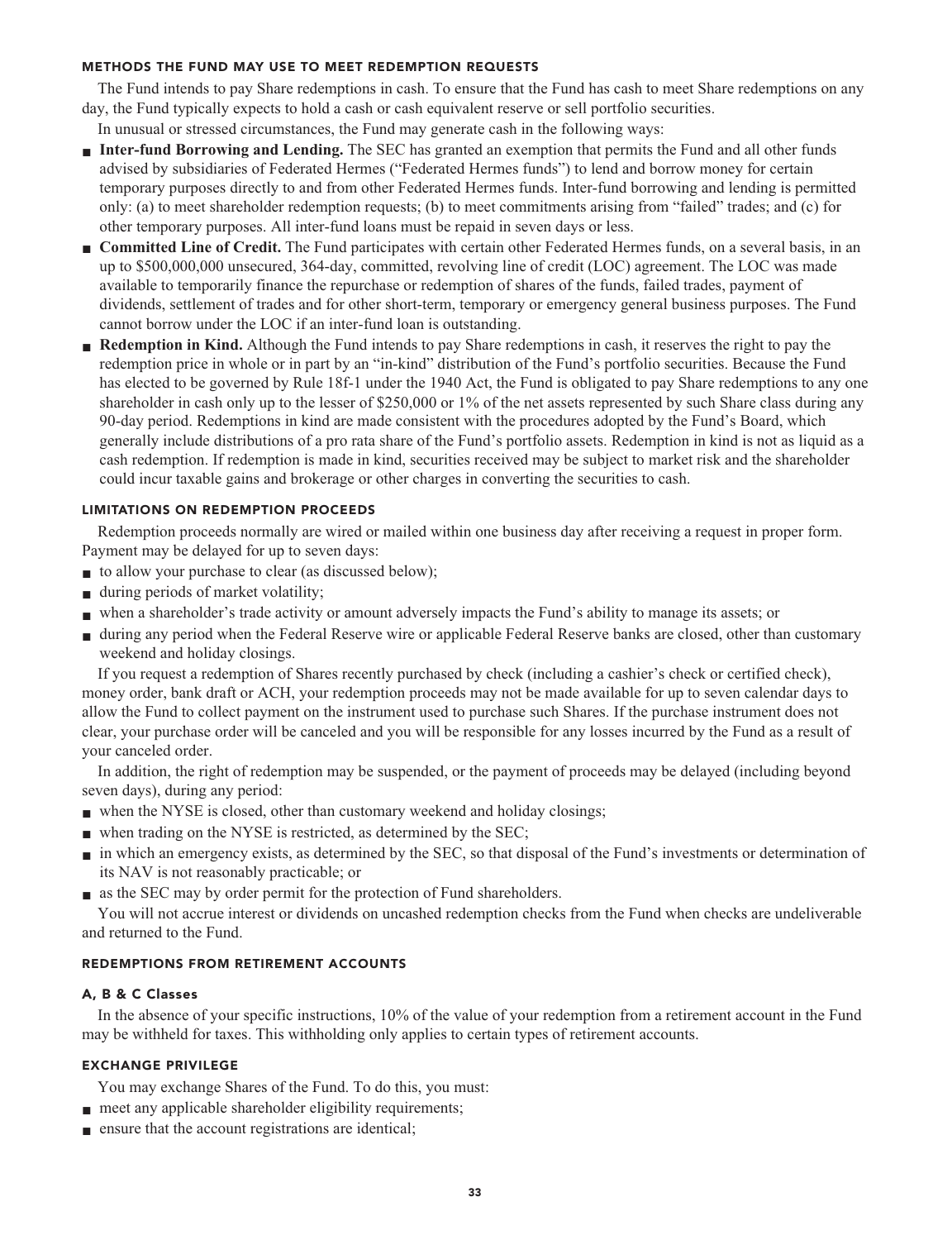- **meet any applicable minimum initial investment requirements; and**
- **receive a prospectus for the fund into which you wish to exchange.**

**An exchange is treated as a redemption and a subsequent purchase, and is a taxable transaction. The Fund reserves the right to reject any request to purchase or exchange Shares. The Fund may modify or terminate the exchange privilege at any time.**

**In addition, the Fund may terminate your exchange privilege if your exchange activity is found to be excessive under the Fund's frequent trading policies. See "Account and Share Information – Frequent Trading Policies."**

**Financial intermediaries may have different policies and procedures regarding the availability of intra-fund exchanges ("automatic exchanges"). These exchanges which are directed by the financial intermediary and not the Fund are discussed in Appendix B to this Prospectus.**

#### **A, B, C & R Classes**

**You may exchange Shares into shares of the same class of another Federated Hermes fund.**

#### **IS and R6 Classes**

**You may exchange Shares of the Fund for shares of any Federated Hermes fund or share class that does not have a stated sales charge or contingent deferred sales charge, except Shares of Federated Hermes Institutional Money Market Management, Federated Hermes Institutional Tax-Free Cash Trust, Federated Hermes Institutional Prime Obligations Fund, Federated Hermes Institutional Prime Value Obligations Fund, no-load Class A Shares and Class R Shares of any Fund.**

#### **SYSTEMATIC WITHDRAWAL/EXCHANGE PROGRAM**

**You may automatically redeem or exchange Shares. The minimum amount for all new or revised systematic redemptions or exchanges of Shares is \$50 per transaction per fund. Complete the appropriate section of the New Account Form or an Account Service Options Form or contact your financial intermediary or the Fund. Your account value must meet the minimum initial investment amount at the time the program is established. This program may reduce, and eventually deplete, your account. Payments should not be considered yield or income.**

**Generally, it is not advisable to continue to purchase Shares subject to a sales charge while redeeming Shares using this program.**

#### **Systematic Withdrawal Program (SWP) on B Class**

**You will not be charged a CDSC on SWP redemptions if:**

- **you redeem 12% or less of your account value in a single year;**
- **you reinvest all dividends and capital gains distributions;**
- **your account has at least a \$10,000 balance when you establish the SWP (You cannot aggregate multiple B class accounts to meet this minimum balance.); and**
- **■ for all B class accounts established on or after August 2, 2010, the minimum SWP redemption amount is \$50 per transaction, per fund, including transactions that qualify for a CDSC waiver as outlined in this Prospectus.**

**You will be subject to a CDSC on redemption amounts that exceed the 12% annual limit. In measuring the redemption percentage, your account is valued when you establish the SWP and then annually at calendar year-end. You can redeem monthly, quarterly or semi-annually.**

# **ADDITIONAL CONDITIONS**

#### **Telephone Transactions**

**The Fund will record your telephone instructions. If the Fund does not follow reasonable procedures, it may be liable for losses due to unauthorized or fraudulent telephone instructions.**

# **Share Certificates**

**The Fund does not issue share certificates.**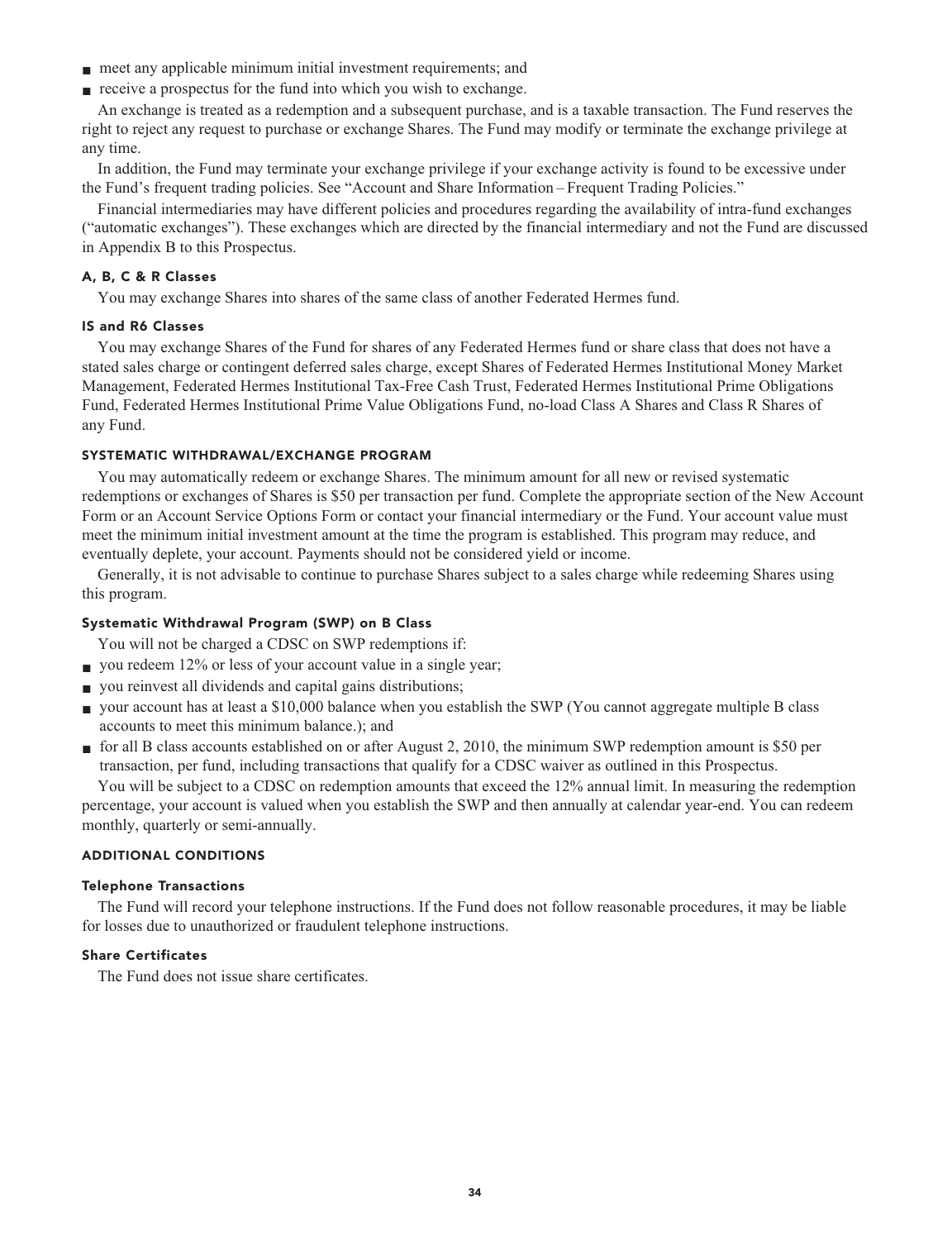# **Security and Privacy Protection**

# **ONLINE ACCOUNT AND TELEPHONE ACCESS SECURITY**

**Federated Hermes will not be responsible for losses that result from unauthorized transactions, unless Federated Hermes does not follow procedures designed to verify your identity. When initiating a transaction by telephone or online, shareholders should be aware that any person with access to your account and other personal information including PINs (Personal Identification Numbers) may be able to submit instructions by telephone or online. Shareholders are responsible for protecting their identity by using strong usernames and complex passwords which utilize combinations of mixed case letters, numbers and symbols, and change passwords and PINs frequently.**

**Using [FederatedInvestors.com'](https://www.federatedinvestors.com/home.do)s Account Access website means you are consenting to sending and receiving personal financial information over the Internet, so you should be sure you are comfortable with the risks. You will be required to accept the terms of an online agreement and to establish and utilize a password in order to access online account services. The Transfer Agent has adopted security procedures to confirm that Internet instructions are genuine. The Transfer Agent will also send you written confirmation of share transactions. The Transfer Agent, the Fund and any of its affiliates will not be liable for losses or expenses that occur from fraudulent Internet instructions reasonably believed to be genuine.**

**The Transfer Agent or the Fund will employ reasonable procedures to confirm that telephone transaction requests are genuine, which may include recording calls, asking the caller to provide certain personal identification information, sending you written confirmation, or requiring other confirmation security procedures. The Transfer Agent, the Fund and any of its affiliates will not be liable for relying on instructions submitted by telephone that the Fund reasonably believes to be genuine.**

#### **ANTI-MONEY LAUNDERING COMPLIANCE**

**To help the government fight the funding of terrorism and money laundering activities, federal law requires financial institutions to obtain, verify and record information that identifies each new customer who opens a Fund account and to determine whether such person's name appears on governmental lists of known or suspected terrorists or terrorist organizations. Pursuant to the requirements under the USA PATRIOT Act, the information obtained will be used for compliance with the USA PATRIOT Act or other applicable laws, regulations and rules in connection with money laundering, terrorism or other illicit activities.**

**Information required includes your name, residential or business address, date of birth (for an individual), and other information that identifies you, including your social security number, tax identification number or other identifying number. The Fund cannot waive these requirements. The Fund is required by law to reject your Account Application if the required information is not provided. If, after reasonable effort, the Fund is unable to verify your identity or that of any other person(s) authorized to act on your behalf, or believes it has identified potentially suspicious, fraudulent or criminal activity, the Fund reserves the right to close your account and redeem your shares at the next calculated NAV without your permission. Any applicable contingent deferred sales charge (CDSC) will be assessed upon redemption of your shares.**

**The Fund has a strict policy designed to protect the privacy of your personal information. A copy of Federated Hermes' privacy policy notice was given to you at the time you opened your account. The Fund sends a copy of the privacy notice to you annually. You may also obtain the privacy notice by calling the Fund, or through [FederatedInvestors.com.](https://www.federatedinvestors.com/home.do)**

# **Account and Share Information**

# **CONFIRMATIONS AND ACCOUNT STATEMENTS**

**You will receive confirmation of purchases, redemptions and exchanges (except for systematic transactions). In addition, you will receive periodic statements reporting all account activity, including systematic transactions, dividends and capital gains paid.**

#### **DIVIDENDS AND CAPITAL GAINS**

**The Fund declares and pays any dividends annually to shareholders. Dividends are paid to all shareholders invested in the Fund on the record date. The record date is the date on which a shareholder must officially own Shares in order to earn a dividend.**

**In addition, the Fund pays any capital gains at least annually and may make such special distributions of dividends and capital gains as may be necessary to meet applicable regulatory requirements. Your dividends and capital gains distributions will be automatically reinvested in additional Shares without a sales charge, unless you elect cash payments. Dividends may also be reinvested without sales charges in shares of any class of any other Federated Hermes fund of which you are already a shareholder.**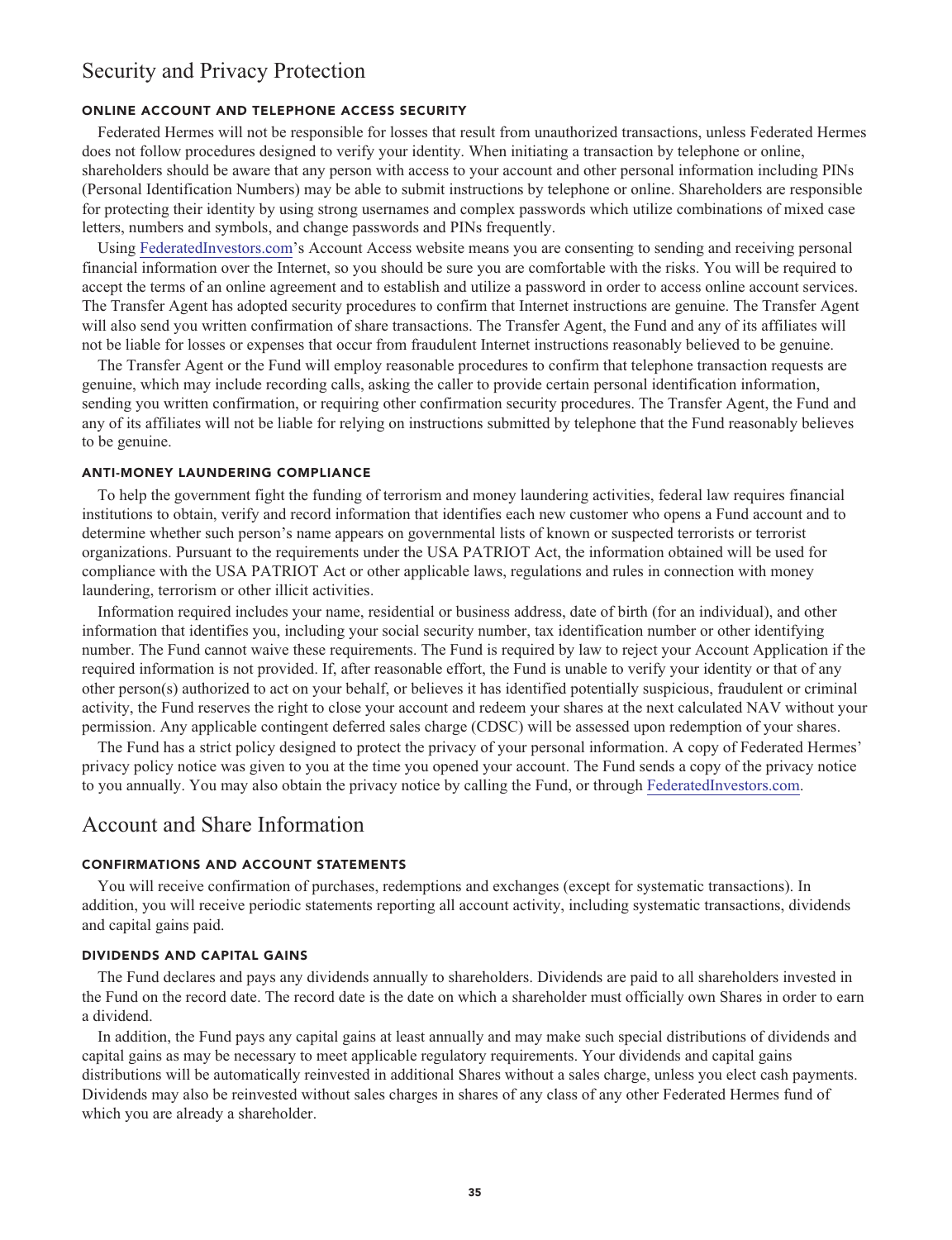**If you purchase Shares just before the record date for a dividend or capital gain distribution, you will pay the full price for the Shares and then receive a portion of the price back in the form of a taxable distribution, whether or not you reinvest the distribution in Shares. Therefore, you should consider the tax implications of purchasing Shares shortly before the record date for a dividend or capital gain. Contact your financial intermediary or the Fund for information concerning when dividends and capital gains will be paid.**

**Under the federal securities laws, the Fund is required to provide a notice to shareholders regarding the source of distributions made by the Fund if such distributions are from sources other than ordinary investment income. In addition, important information regarding the Fund's distributions, if applicable, is available via the link to the Fund and share class name at [FederatedInvestors.com/FundInformation.](https://www.federatedinvestors.com/product-info/prospectuses-and-regulatory-reports.do)**

### **SMALL DISTRIBUTIONS AND UNCASHED CHECKS**

**Generally, dividend and/or capital gain distributions payable by check in an amount of less than \$25 will be automatically reinvested in additional shares. This policy does not apply if you have elected to receive cash distributions that are directly deposited into your bank account via wire or ACH.**

**Additionally, if one or more dividend or capital gain distribution checks are returned as "undeliverable," or remain uncashed for 180 days, all subsequent dividend and capital gain distributions will be reinvested in additional shares. No interest will accrue on amounts represented by uncashed distribution checks. For questions on whether reinvestment applies to your distributions, please contact a Client Service Representative at 1-800-341-7400.**

**Certain states, including the State of Texas, have laws that allow shareholders to designate a representative to receive abandoned or unclaimed property ("escheatment") notifications by completing and submitting a designation form that generally can be found on the official state website. If a shareholder resides in an applicable state, and elects to designate a representative to receive escheatment notifications, escheatment notices generally will be delivered as required by such state laws, including, as applicable, to both the shareholder and the designated representative. A completed designation form may be mailed to the Fund (if Shares are held directly with the Fund) or to the shareholder's financial intermediary (if Shares are not held directly with the Fund). Shareholders should refer to relevant state law for the shareholder's specific rights and responsibilities under his or her state's escheatment law(s), which can generally be found on a state's official website.**

# **ACCOUNTS WITH LOW BALANCES**

**Federated Hermes reserves the right to close accounts if redemptions or exchanges cause the account balance to fall below:**

- \$1,500 for the A, B and C classes (or in the case of IRAs, \$250); and
- **■ \$250 for the R class.**

**Before an account is closed, you will be notified and allowed at least 30 days to purchase additional Shares to meet the minimum.**

#### **TAX INFORMATION**

**The Fund sends an IRS Form 1099 and an annual statement of your account activity to assist you in completing your federal, state and local tax returns. Fund distributions of dividends and capital gains are taxable to you whether paid in cash or reinvested in the Fund. Dividends are taxable at different rates depending on the source of dividend income. Distributions of net short-term capital gains are taxable to you as ordinary income. Distributions of net long-term capital gains are taxable to you as long-term capital gains regardless of how long you have owned your Shares.**

**Fund distributions are expected to be both dividends and capital gains. Redemptions and exchanges are taxable sales. Please consult your tax adviser regarding your federal, state and local tax liability.**

#### **FREQUENT TRADING POLICIES**

**Frequent or short-term trading into and out of the Fund can have adverse consequences for the Fund and shareholders who use the Fund as a long-term investment vehicle. Such trading in significant amounts can disrupt the Fund's investment strategies (e.g., by requiring it to sell investments at inopportune times or maintain excessive short-term or cash positions to support redemptions), increase brokerage and administrative costs and affect the timing and amount of taxable gains distributed by the Fund. Investors engaged in such trading may also seek to profit by anticipating changes in the Fund's NAV in advance of the time as of which NAV is calculated.**

**The Fund's Board has approved policies and procedures intended to discourage excessive frequent or short-term trading of the Fund's Shares. The Fund's fair valuation procedures are intended in part to discourage short-term trading strategies by reducing the potential for these strategies to succeed. See "What Do Shares Cost?" The Fund also monitors trading in Fund Shares in an effort to identify disruptive trading activity. The Fund monitors trades into and out of the Fund within a period of 30 days or less. The Fund may also monitor trades into and out of the Fund for potentially disruptive trading**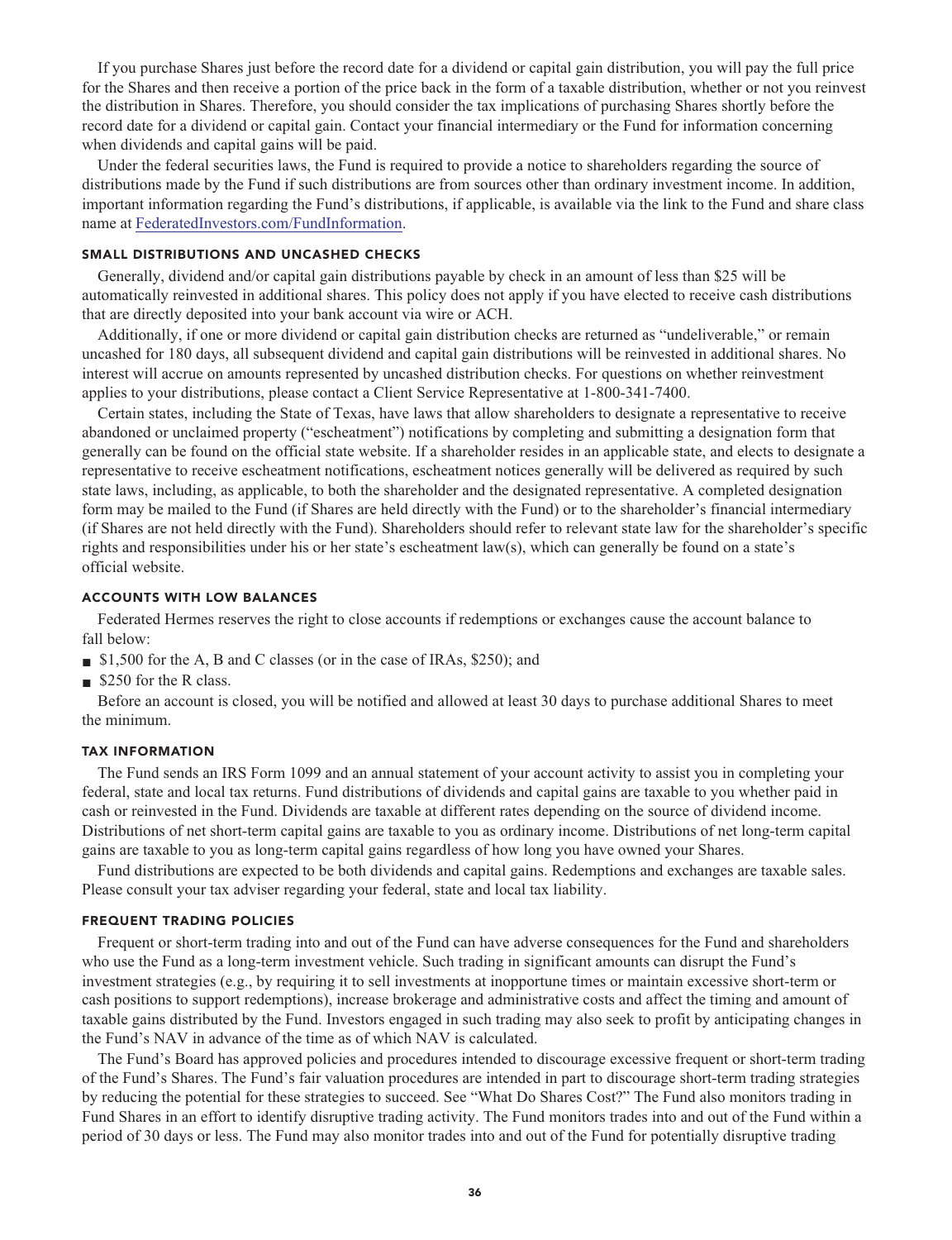**activity over periods longer than 30 days. The size of Share transactions subject to monitoring varies. Where it is determined that a shareholder has exceeded the detection amounts twice within a period of 12 months, the Fund will temporarily prohibit the shareholder from making further purchases or exchanges of Fund Shares. If the shareholder continues to exceed the detection amounts for specified periods, the Fund will impose lengthier trading restrictions on the shareholder, up to and including permanently prohibiting the shareholder from making any further purchases or exchanges of Fund Shares. Whether or not the specific monitoring limits are exceeded, the Fund's management or the Adviser may determine from the amount, frequency or pattern of purchases and redemptions or exchanges that a shareholder is engaged in excessive trading that is or could be detrimental to the Fund and other shareholders and may prohibit the shareholder from making further purchases or exchanges of Fund Shares. No matter how the Fund defines its limits on frequent trading of Fund Shares, other purchases and sales of Fund Shares may have adverse effects on the management of the Fund's portfolio and its performance.**

**The Fund's frequent trading restrictions do not apply to purchases and sales of Fund Shares by other Federated Hermes funds. These funds impose the same frequent trading restrictions as the Fund at their shareholder level. In addition, allocation changes of the investing Federated Hermes fund are monitored, and the managers of the recipient fund must determine that there is no disruption to their management activity. The intent of this exception is to allow investing fund managers to accommodate cash flows and other activity that result from non-abusive trading in the investing fund, without being stopped from such trading because the aggregate of such trades exceeds the monitoring limits. Nonetheless, as with any trading in Fund Shares, purchases and redemptions of Fund Shares by other Federated Hermes funds could adversely affect the management of the Fund's portfolio and its performance.**

**The Fund will not restrict transactions made on a non-discretionary basis by certain asset allocation programs, wrap programs, fund of funds, collective funds or other similar accounts that have been pre-approved by Federated Hermes ("Approved Accounts"). The Fund will continue to monitor transactions by the Approved Accounts and will seek to limit or restrict even non-discretionary transactions by Approved Accounts that are determined to be disruptive or harmful to the Fund.**

**The Fund's objective is that its restrictions on short-term trading should apply to all shareholders that are subject to the restrictions, regardless of the number or type of accounts in which Shares are held. However, the Fund anticipates that limitations on its ability to identify trading activity to specific shareholders, including where Shares are held through intermediaries in multiple or omnibus accounts, will mean that these restrictions may not be able to be applied uniformly in all cases.**

**Other funds in the Federated Hermes family of funds may impose different monitoring policies or in some cases, may not monitor for frequent or short-term trading. Under normal market conditions such monitoring policies are designed to protect the funds being monitored and their shareholders and the operation of such policies and shareholder investments under such monitoring are not expected to have materially adverse impact on the Federated Hermes funds or their shareholders. If you plan to exchange your fund shares for shares of another Federated Hermes fund, please read the prospectus of that other Federated Hermes fund for more information.**

#### **PORTFOLIO HOLDINGS INFORMATION**

**Information concerning the Fund's portfolio holdings is available via the link to the Fund and share class name at [FederatedInvestors.com/FundInformation.](https://www.federatedinvestors.com/product-info/prospectuses-and-regulatory-reports.do) A complete listing of the Fund's portfolio holdings as of the end of each calendar quarter is posted on the website 30 days (or the next business day) after the end of the quarter and remains posted for six months thereafter. Summary portfolio composition information as of the close of each month is posted on the website 15 days (or the next business day) after month-end and remains posted until replaced by the information for the succeeding month. The summary portfolio composition information may include identification of the Fund's top 10 holdings and a percentage breakdown of the portfolio by sector.**

**You may also access portfolio information as of the end of the Fund's fiscal quarters via the link to the Fund and share class name at [FederatedInvestors.com.](https://www.federatedinvestors.com/home.do) The Fund's Annual and Semi-Annual Shareholder Reports contain complete listings of the Fund's portfolio holdings as of the end of the Fund's second and fourth fiscal quarters. Fiscal quarter information is made available on the website within 70 days after the end of the fiscal quarter. This information is also available in reports filed with the SEC at the SEC's website at [sec.gov.](https://www.sec.gov/)**

**Each fiscal quarter, the Fund will file with the SEC a complete schedule of its monthly portfolio holdings on "Form N-PORT." The Fund's holdings as of the end of the third month of every fiscal quarter, as reported on Form N-PORT, will be publicly available on the SEC's website at [sec.gov](https://www.sec.gov/) within 60 days of the end of the fiscal quarter upon filing. You may also access this information via the link to the Fund and share class name at [FederatedInvestors.com.](https://www.federatedinvestors.com/home.do)**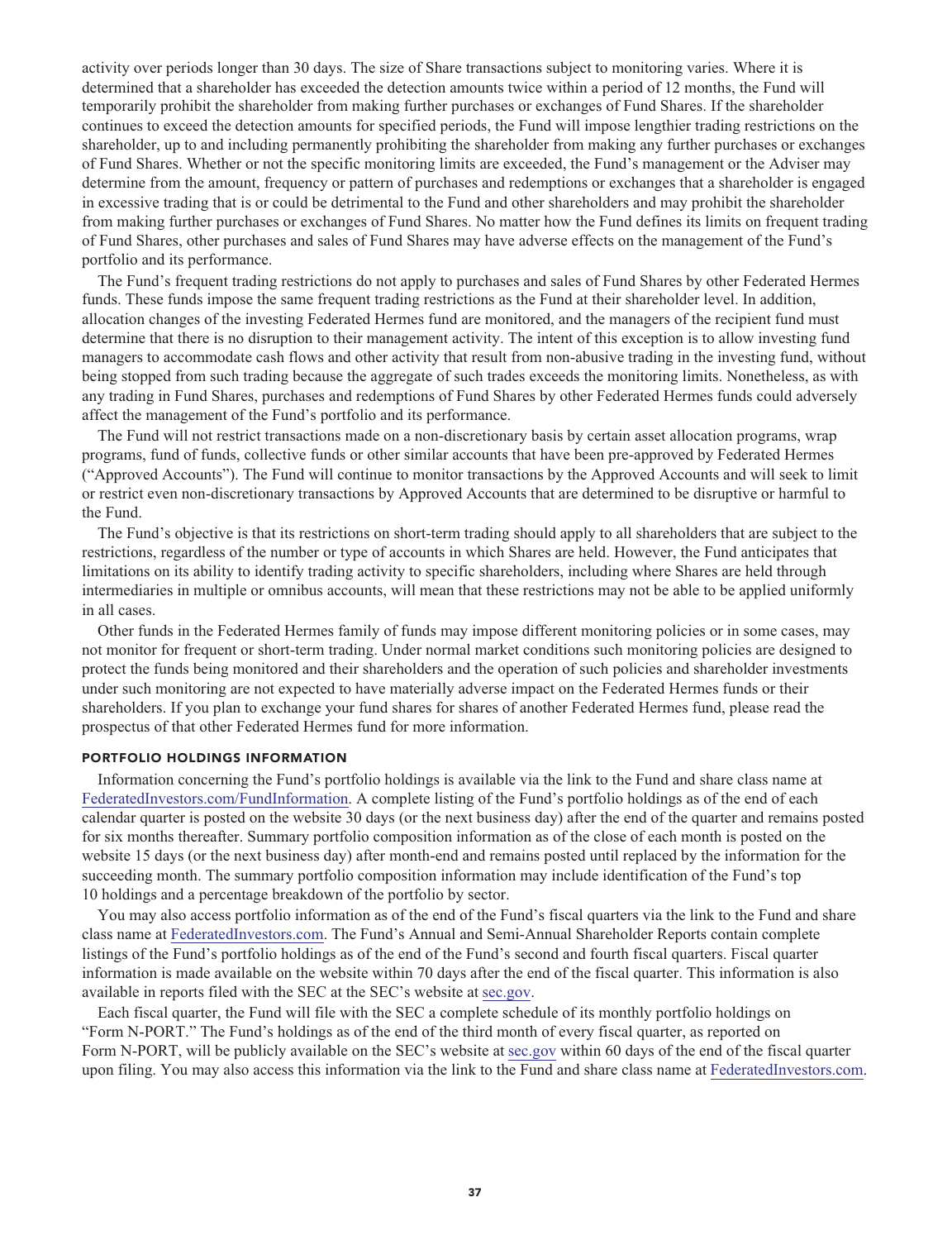**In addition, from time to time (for example, during periods of unusual market conditions), additional information regarding the Fund's portfolio holdings and/or composition may be posted to [FederatedInvestors.com.](https://www.federatedinvestors.com/home.do) If and when such information is posted, its availability will be noted on, and the information will be accessible from, the home page of the website.**

# **Who Manages the Fund?**

**The Board governs the Fund. The Board selects and oversees the Adviser, Federated Equity Management Company of Pennsylvania. The Adviser manages the Fund's assets, including buying and selling portfolio securities. Federated Advisory Services Company (FASC), an affiliate of the Adviser, provides research, quantitative analysis, equity trading and transaction settlement and certain other support services to the Adviser. The fee for these services is paid by the Adviser and not by the Fund.**

**The address of the Adviser and FASC is 1001 Liberty Avenue, Pittsburgh, PA 15222-3779.**

**The Adviser has delegated daily management of some or all of the Fund assets to the Sub-Adviser, Federated Global Investment Management Corp., who is paid by the Adviser and not by the Fund, based on the portion of securities the Sub-Adviser manages. The Sub-Adviser's address is 101 Park Avenue, 41st Floor, New York, NY 10178.**

**The Adviser, , Sub-Adviser and other advisory subsidiaries of Federated Hermes combined, advise approximately 102 registered investment companies spanning equity, fixed-income and money market mutual funds and also manage a variety of other pooled investment vehicles, private investment companies and customized separately managed accounts (including non-U.S./offshore funds). Federated Hermes' assets under management totaled approximately \$668.9 billion in assets as of December 31, 2021. Federated Hermes was established in 1955 as Federated Investors, Inc. and is one of the largest investment managers in the United States with nearly 2,000 employees. Federated Hermes provides investment products to more than 11,000 investment professionals and institutions.**

**The Adviser advises approximately 15 registered investment companies and also manages sub-advised funds. The Adviser's assets under management totaled approximately \$16.3 billion as of December 31, 2021.**

**The Sub-Adviser advises approximately 16 equity mutual funds (including sub-advised funds) as well as a variety of separately managed accounts, institutional separate accounts and private investment companies and other pooled investment vehicles (including non-U.S./offshore funds), which totaled approximately \$21.8 billion in assets as of December 31, 2021.**

# **PORTFOLIO MANAGEMENT INFORMATION**

**The Fund is managed by the Federated Hermes Kaufmann Growth Equity Team. Portfolio Managers and Investment Analysts are members of the Team and make investment decisions with respect to a portion of the Fund's portfolio, with the oversight of Hans P. Utsch and John Ettinger. The team members responsible for security selection make investment decisions or recommendations with respect to sectors or industries to which they are assigned.**

| <b>Investment Team Member</b> | <b>Business Experience</b>                                                                                                                                                                                                                                                                                                                                                                                                                                            | <b>Primary Role in Fund Management</b>                                                                 |
|-------------------------------|-----------------------------------------------------------------------------------------------------------------------------------------------------------------------------------------------------------------------------------------------------------------------------------------------------------------------------------------------------------------------------------------------------------------------------------------------------------------------|--------------------------------------------------------------------------------------------------------|
| Hans P. Utsch                 | Member of Fund's Investment Team since December 2002; Senior Portfolio<br>Manager and Co-Head of Kaufmann Growth Equity Team; has been with the<br>Adviser or an affiliate since 2001; formerly Chairman of the Board and<br>Secretary of Edgemont Asset Management Corp., and President and Portfolio<br>Manager to The Kaufmann Fund, Inc. (predecessor to the Kaufmann Fund)<br>from 1984-2001; B.A., Amherst College; M.B.A., Columbia University.                | Senior Portfolio Manager; sets<br>investment strategy; security selection; and<br>team oversight       |
| John Ettinger                 | Member of the Fund's Investment Team since December 2002; Senior<br>Portfolio Manager, Senior Investment Analyst and Co-Head of Kaufmann<br>Growth Equity Team; has been with the Adviser or an affiliate since 2001;<br>formerly Investment Analyst with Edgemont Asset Management Corp.,<br>Adviser to The Kaufmann Fund, Inc. (predecessor to the Kaufmann Fund) from<br>1996-2001; B.A., Duke University; received Chartered Financial<br>Analyst designation.    | Senior Portfolio Manager; sets investment<br>strategy; security selection; and team<br>oversight       |
| Stephen DeNichilo             | Member of the Fund's Investment team since February 2012; Portfolio<br>Manager and Senior Investment Analyst; has been with the Adviser or an<br>affiliate since 2012; formerly Senior Research Analyst with ACK Asset<br>Management, LLC from 2010 to 2012 and Equity Research Analyst with<br>Thomson, Horstmann & Bryant, Inc., from 2006 to 2010; B.S., Villanova<br>University; M.B.A., Fordham University; received Chartered Financial<br>Analyst designation. | Portfolio Manager; sets investment strategy;<br>security selection; research and<br>analytical support |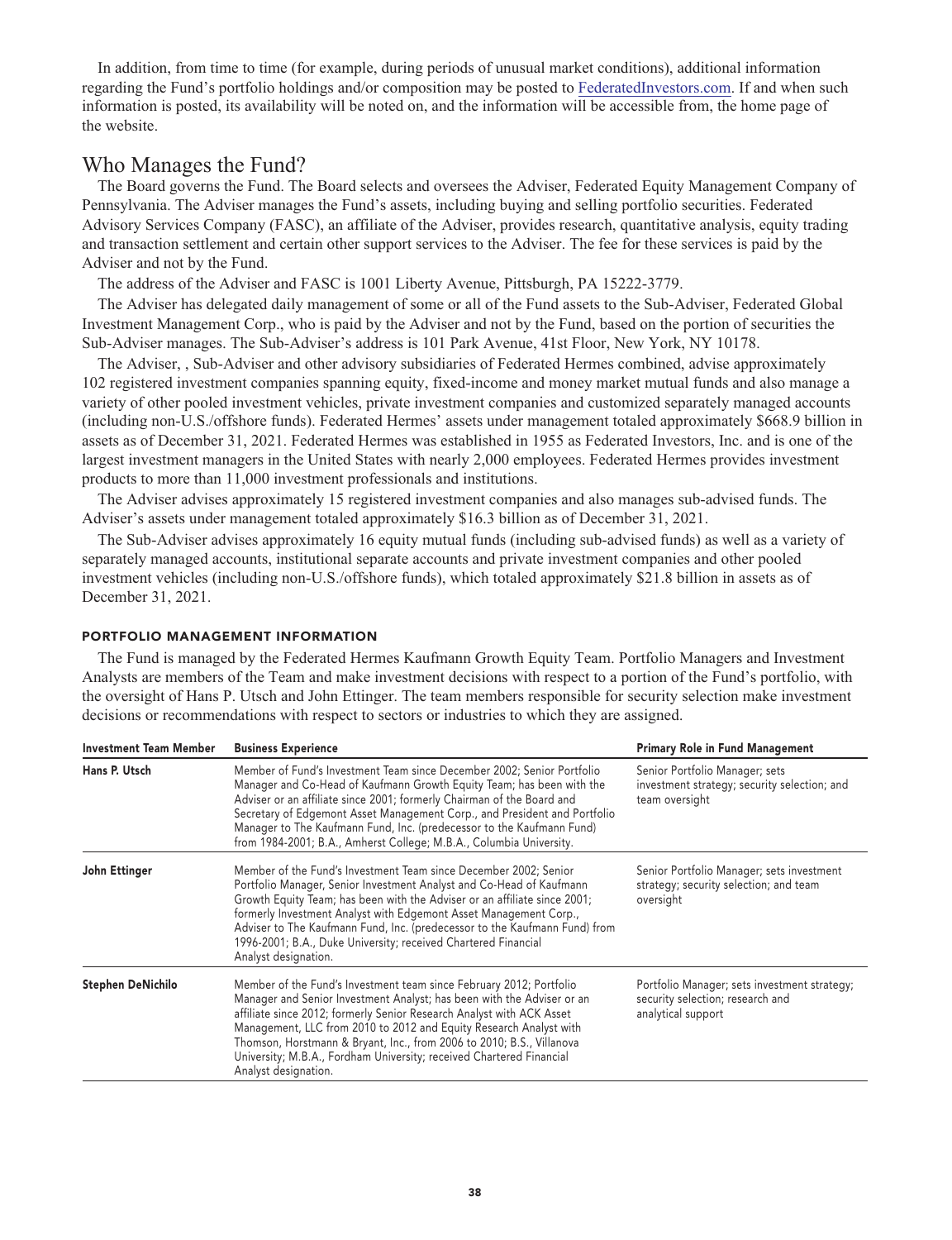| <b>Investment Team Member</b> | <b>Business Experience</b>                                                                                                                                                                                                                                                                                                                                                                                                                                             | <b>Primary Role in Fund Management</b>                                           |
|-------------------------------|------------------------------------------------------------------------------------------------------------------------------------------------------------------------------------------------------------------------------------------------------------------------------------------------------------------------------------------------------------------------------------------------------------------------------------------------------------------------|----------------------------------------------------------------------------------|
| <b>Barbara Miller</b>         | Member of the Fund's Investment Team since December 2002; Portfolio<br>Manager and Senior Investment Analyst; has been with the Adviser or an<br>affiliate since 2002; formerly Vice President and Equity Analyst with<br>Goldman Sachs from 1999-2001 and Principal/Equity Analyst with Alex Brown<br>& Sons from 1992-1999; B.A., Brown University; M.B.A., Harvard<br>Business School.                                                                              | Portfolio Manager; security selection; research<br>and analytical support        |
| Tom M. Brakel                 | Member of the Fund's Investment Team since October 2003; Senior Portfolio<br>Manager and Senior Investment Analyst; has been with the Adviser or an<br>affiliate since 2003; formerly Analyst with New Vernon Associates from 2002<br>to 2003, BioPharma Fund from 2000 to 2002 and Mehta Partners from 1998 to<br>1999; U.S. pharmaceutical experience includes six years at Organon Inc.;<br>M.D., Erasmus University, The Netherlands; M.B.A., Stanford University. | Senior Portfolio Manager; security selection;<br>research and analytical support |
| Mark Bauknight                | Member of the Fund's Investment Team since December 2002; Senior<br>Portfolio Manager and Senior Investment Analyst; has been with the Adviser<br>or an affiliate since 2001; formerly Investment Analyst with Edgemont Asset<br>Management Corp., Adviser to The Kaufmann Fund, Inc. (predecessor to the<br>Kaufmann Fund) from 1997-2001; Two B.A. degrees, University of<br>North Carolina at Chapel Hill; M.B.A., University of Oxford.                            | Senior Portfolio Manager; security selection;<br>research and analytical support |
| <b>Steven Abrahamson</b>      | Member of the Fund's Investment Team since December 2002; Portfolio<br>Manager and Senior Investment Analyst; has been with the Adviser or an<br>affiliate since 2001; formerly Investment Analyst with Edgemont Asset<br>Management Corp., Adviser to The Kaufmann Fund, Inc. (predecessor to the<br>Kaufmann Fund) since 2001; B.S., Bucknell University; M.B.A., Duke University.                                                                                   | Portfolio Manager; security selection; research<br>and analytical support        |

**The Fund's SAI provides additional information about the Portfolio Managers' compensation, management of other accounts and ownership of securities in the Fund.**

# **ADVISORY FEES**

**The Fund's investment advisory contract provides for payment to the Adviser of an annual investment advisory fee of 0.80% of the Fund's average daily net assets. The Adviser may voluntarily waive a portion of its fee or reimburse the Fund for certain operating expenses. The Adviser and its affiliates have also agreed to certain "Fee Limits" as described in the footnote to the "Risk/Return Summary: Fees and Expenses" table found in the "Fund Summary" section of the Prospectus.**

**A discussion of the Board's review of the Fund's investment advisory and sub-advisory contract is available in the Fund's annual and semi-annual shareholder reports for the periods ended October 31 and April 30, respectively.**

# **Financial Information**

#### **FINANCIAL HIGHLIGHTS**

**The Financial Highlights will help you understand the Fund's financial performance for its past five fiscal years, or since inception if the life of the Fund's Share class is shorter. Some of the information is presented on a per Share basis. Total returns represent the rate an investor would have earned (or lost) on an investment in the Fund, assuming reinvestment of any dividends and capital gains.**

**This information has been audited by Ernst & Young LLP, an independent registered public accounting firm, whose report, along with the Fund's audited financial statements, is included in the Annual Report.**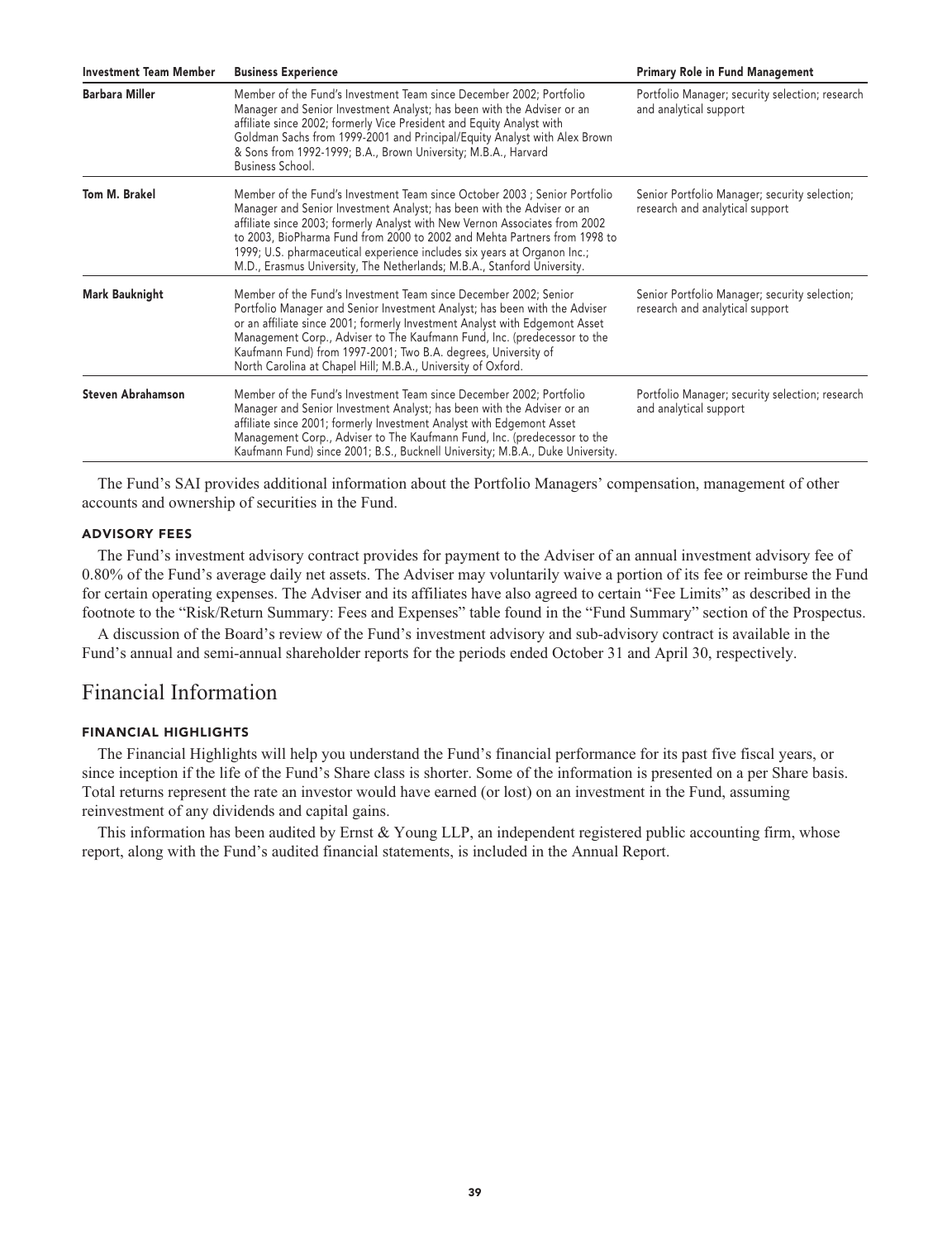# **Financial Highlights – Class A Shares**

**(For a Share Outstanding Throughout Each Period)**

|                                           |         | Year Ended October 31, |         |         |         |  |  |  |
|-------------------------------------------|---------|------------------------|---------|---------|---------|--|--|--|
|                                           | 2021    | 2020                   | 2019    | 2018    | 2017    |  |  |  |
| Net Asset Value, Beginning of Period      | \$49.86 | \$40.09                | \$36.01 | \$32.58 | \$23.94 |  |  |  |
| <b>Income From Investment Operations:</b> |         |                        |         |         |         |  |  |  |
| Net investment income (loss) <sup>1</sup> | (0.58)  | (0.29)                 | 0.01    | (0.13)  | (0.27)  |  |  |  |
| Net realized and unrealized gain (loss)   | 21.07   | 10.16                  | 6.14    | 5.65    | 9.10    |  |  |  |
| TOTAL FROM INVESTMENT OPERATIONS          | 20.49   | 9.87                   | 6.15    | 5.52    | 8.83    |  |  |  |
| <b>Less Distributions:</b>                |         |                        |         |         |         |  |  |  |
| Distributions from net investment income  |         | (0.02)                 |         |         |         |  |  |  |
| Distributions from net realized gain      | (0.08)  | (0.08)                 | (2.07)  | (2.09)  | (0.19)  |  |  |  |
| <b>TOTAL DISTRIBUTIONS</b>                | (0.08)  | (0.10)                 | (2.07)  | (2.09)  | (0.19)  |  |  |  |
| Net Asset Value, End of Period            | \$70.27 | \$49.86                | \$40.09 | \$36.01 | \$32.58 |  |  |  |
| Total Return <sup>2</sup>                 | 41.12%  | 24.64%                 | 17.96%  | 18.10%  | 37.12%  |  |  |  |
|                                           |         |                        |         |         |         |  |  |  |

#### **Ratios to Average Net Assets:**

| Net expenses <sup>3</sup>                 | $1.35\%$    | .35%        | 1.36%     | .35%      | 1.85%      |
|-------------------------------------------|-------------|-------------|-----------|-----------|------------|
| Net investment income (loss)              | (0.89%      | (0.64)%     | 0.03%     | (0.37)%   | $(0.95)\%$ |
| Expense waiver/reimbursement <sup>4</sup> | 0.12%       | 0.15%       | 0.16%     | 0.17%     | 0.13%      |
| Supplemental Data:                        |             |             |           |           |            |
| Net assets, end of period (000 omitted)   | \$1,452,855 | \$1,068,689 | \$826,240 | \$580,003 | \$401.920  |
| Portfolio turnover <sup>5</sup>           | 34%         | 20%         | 33%       | 39%       | 46%        |

**1 Per share numbers have been calculated using the average shares method.**

**2 Based on net asset value, which does not reflect the sales charge, redemption fee or contingent deferred sales charge, if applicable.**

**3 Amount does not reflect net expenses incurred by investment companies in which the Fund may invest.**

**4 This expense decrease is reflected in both the net expense and the net investment income (loss) ratios shown above. Amount does not reflect expense waiver/ reimbursement recorded by investment companies in which the Fund may invest.**

**5 Securities that mature are considered sales for purposes of this calculation.**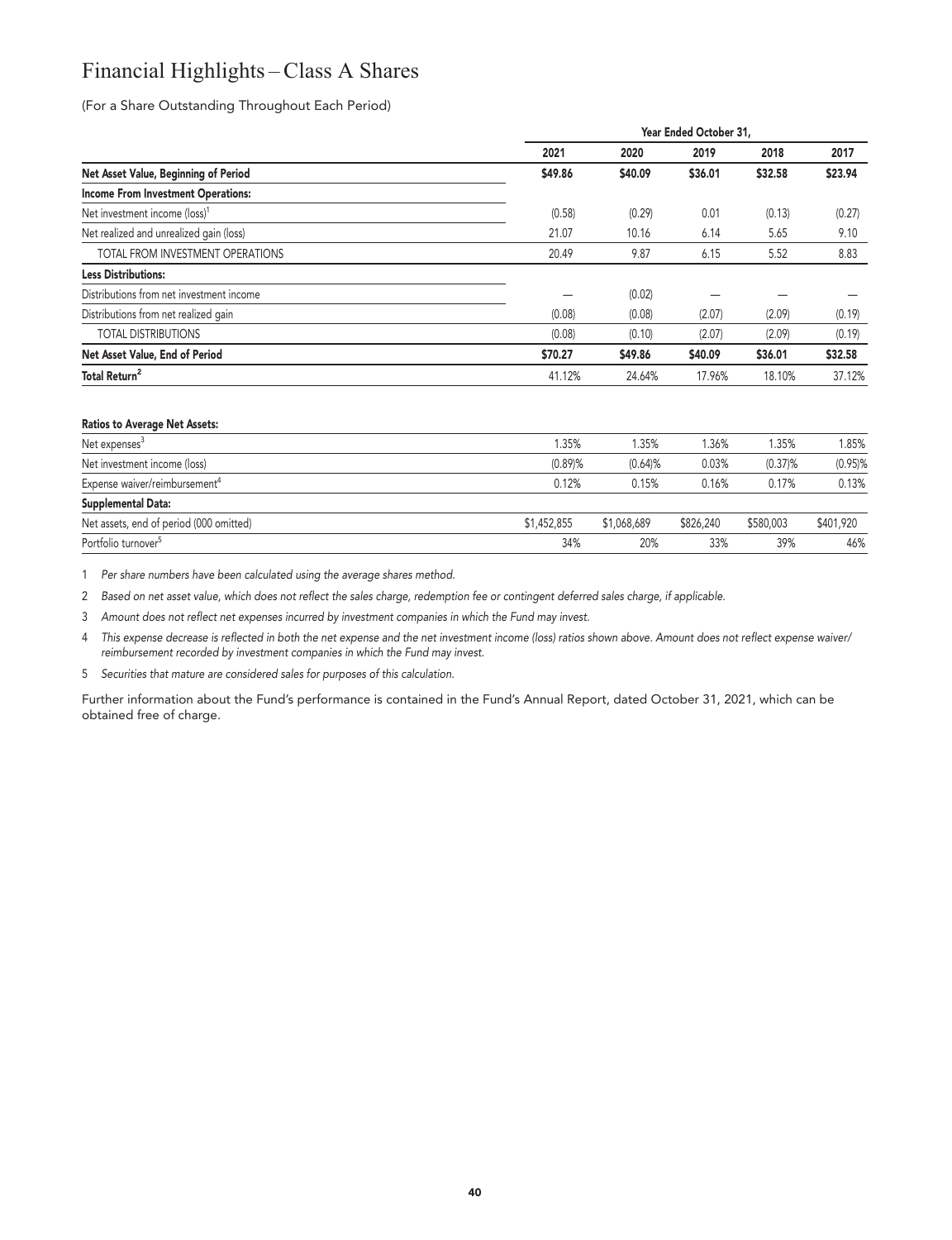# **Financial Highlights – Class B Shares**

**(For a Share Outstanding Throughout Each Period)**

| 2021<br>2020<br>Net Asset Value, Beginning of Period<br>\$42.02<br>\$33.99<br><b>Income From Investment Operations:</b><br>Net investment income (loss) <sup>1</sup><br>(0.81)<br>(0.47)<br>Net realized and unrealized gain (loss)<br>17.72<br>8.58<br>TOTAL FROM INVESTMENT OPERATIONS<br>16.91<br>8.11<br><b>Less Distributions:</b> | 2019<br>2018<br>2017<br>\$21.10<br>\$28.52<br>\$31.02<br>(0.37)<br>(0.31)<br>(0.21) |
|-----------------------------------------------------------------------------------------------------------------------------------------------------------------------------------------------------------------------------------------------------------------------------------------------------------------------------------------|-------------------------------------------------------------------------------------|
|                                                                                                                                                                                                                                                                                                                                         |                                                                                     |
|                                                                                                                                                                                                                                                                                                                                         |                                                                                     |
|                                                                                                                                                                                                                                                                                                                                         |                                                                                     |
|                                                                                                                                                                                                                                                                                                                                         |                                                                                     |
|                                                                                                                                                                                                                                                                                                                                         | 5.25<br>7.98<br>4.90                                                                |
|                                                                                                                                                                                                                                                                                                                                         | 5.04<br>7.61<br>4.59                                                                |
|                                                                                                                                                                                                                                                                                                                                         |                                                                                     |
| Distributions from net realized gain<br>(0.08)<br>(0.08)                                                                                                                                                                                                                                                                                | (2.07)<br>(2.09)<br>(0.19)                                                          |
| Net Asset Value, End of Period<br>\$58.85<br>\$42.02                                                                                                                                                                                                                                                                                    | \$33.99<br>\$31.02<br>\$28.52                                                       |
| Total Return <sup>2</sup><br>40.27%<br>23.89%                                                                                                                                                                                                                                                                                           | 36.33%<br>17.23%<br>17.36%                                                          |

# **Ratios to Average Net Assets:**

| Net expenses <sup>3</sup>                 | 1.96%    | 1.98%      | 1.98%    | .99%       | 2.42%    |
|-------------------------------------------|----------|------------|----------|------------|----------|
| Net investment income (loss)              | (1.49%   | $(1.25)\%$ | (0.62)%  | $(1.01)$ % | (1.52)%  |
| Expense waiver/reimbursement <sup>4</sup> | 0.02%    | 0.04%      | 0.04%    | 0.07%      | 0.12%    |
| Supplemental Data:                        |          |            |          |            |          |
| Net assets, end of period (000 omitted)   | \$14,501 | \$14,313   | \$15,488 | \$16,445   | \$17,420 |
| Portfolio turnover <sup>5</sup>           | 34%      | 20%        | 33%      | 39%        | 46%      |

**1 Per share numbers have been calculated using the average shares method.**

**2 Based on net asset value, which does not reflect the sales charge, redemption fee or contingent deferred sales charge, if applicable.**

**3 Amount does not reflect net expenses incurred by investment companies in which the Fund may invest.**

**4 This expense decrease is reflected in both the net expense and the net investment income (loss) ratios shown above. Amount does not reflect expense waiver/ reimbursement recorded by investment companies in which the Fund may invest.**

**5 Securities that mature are considered sales for purposes of this calculation.**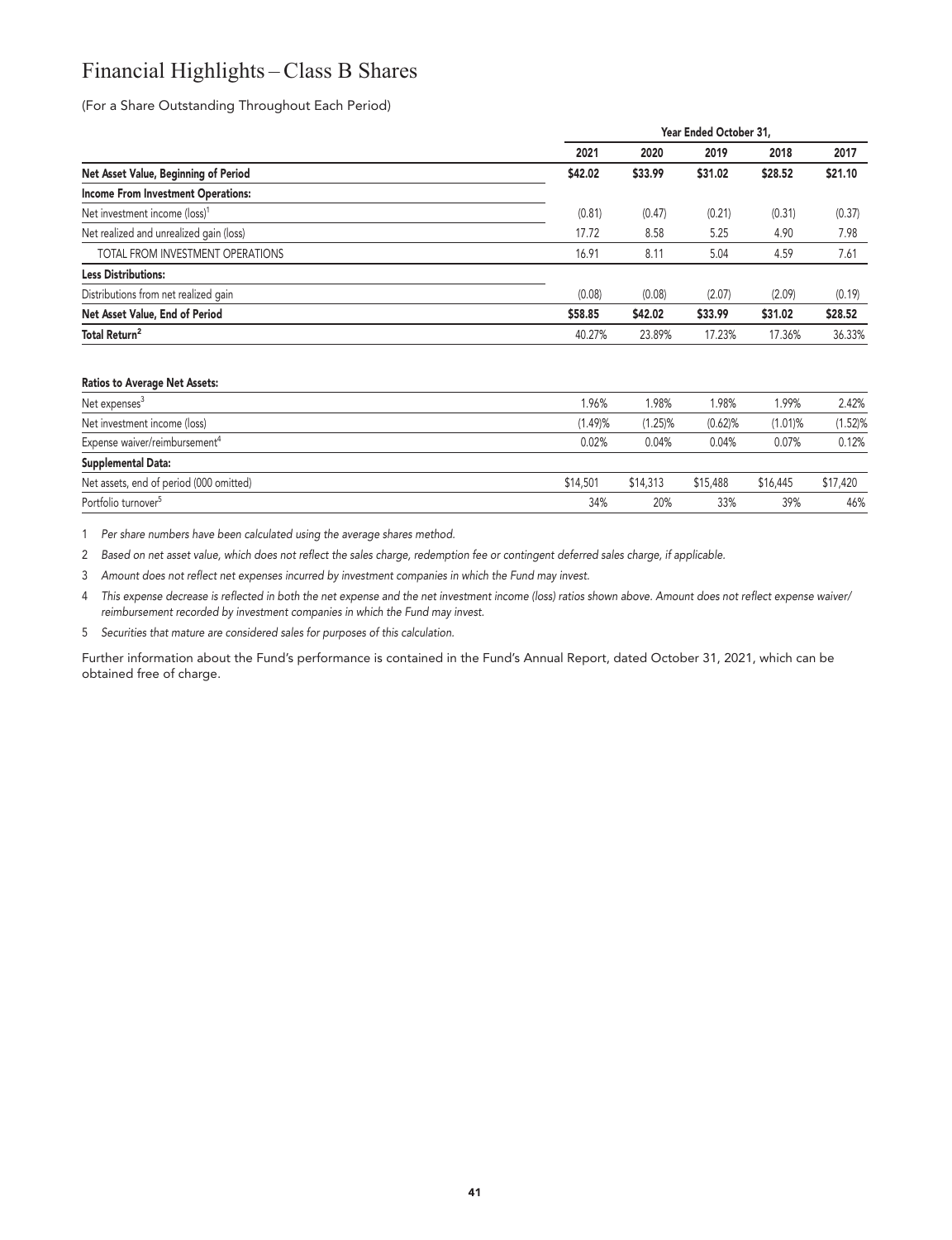# **Financial Highlights – Class C Shares**

**(For a Share Outstanding Throughout Each Period)**

|                                           | Year Ended October 31, |         |         |         |         |  |
|-------------------------------------------|------------------------|---------|---------|---------|---------|--|
|                                           | 2021                   | 2020    | 2019    | 2018    | 2017    |  |
| Net Asset Value, Beginning of Period      | \$42.03                | \$34.01 | \$31.03 | \$28.53 | \$21.10 |  |
| <b>Income From Investment Operations:</b> |                        |         |         |         |         |  |
| Net investment income (loss) <sup>1</sup> | (0.83)                 | (0.49)  | (0.19)  | (0.31)  | (0.37)  |  |
| Net realized and unrealized gain (loss)   | 17.75                  | 8.59    | 5.24    | 4.90    | 7.99    |  |
| TOTAL FROM INVESTMENT OPERATIONS          | 16.92                  | 8.10    | 5.05    | 4.59    | 7.62    |  |
| <b>Less Distributions:</b>                |                        |         |         |         |         |  |
| Distributions from net realized gain      | (0.08)                 | (0.08)  | (2.07)  | (2.09)  | (0.19)  |  |
| Net Asset Value, End of Period            | \$58.87                | \$42.03 | \$34.01 | \$31.03 | \$28.53 |  |
| Total Return <sup>2</sup>                 | 40.28%                 | 23.84%  | 17.25%  | 17.36%  | 36.38%  |  |

# **Ratios to Average Net Assets: Net expenses<sup>3</sup> 1.97% 1.98% 1.97% 1.97% 2.41% Net investment income (loss) (1.51)% (1.28)% (0.57)% (1.00)% (1.50)% Expense waiver/reimbursement<sup>4</sup> 0.02% 0.04% 0.05% 0.07% 0.08% Supplemental Data: Net assets, end of period (000 omitted) \$410,961 \$289,794 \$204,247 \$117,888 \$151,959**

**1 Per share numbers have been calculated using the average shares method.**

**2 Based on net asset value, which does not reflect the sales charge, redemption fee or contingent deferred sales charge, if applicable.**

**3 Amount does not reflect net expenses incurred by investment companies in which the Fund may invest.**

**4 This expense decrease is reflected in both the net expense and the net investment income (loss) ratios shown above. Amount does not reflect expense waiver/ reimbursement recorded by investment companies in which the Fund may invest.**

**Portfolio turnover<sup>5</sup> 34% 20% 33% 39% 46%**

**5 Securities that mature are considered sales for purposes of this calculation.**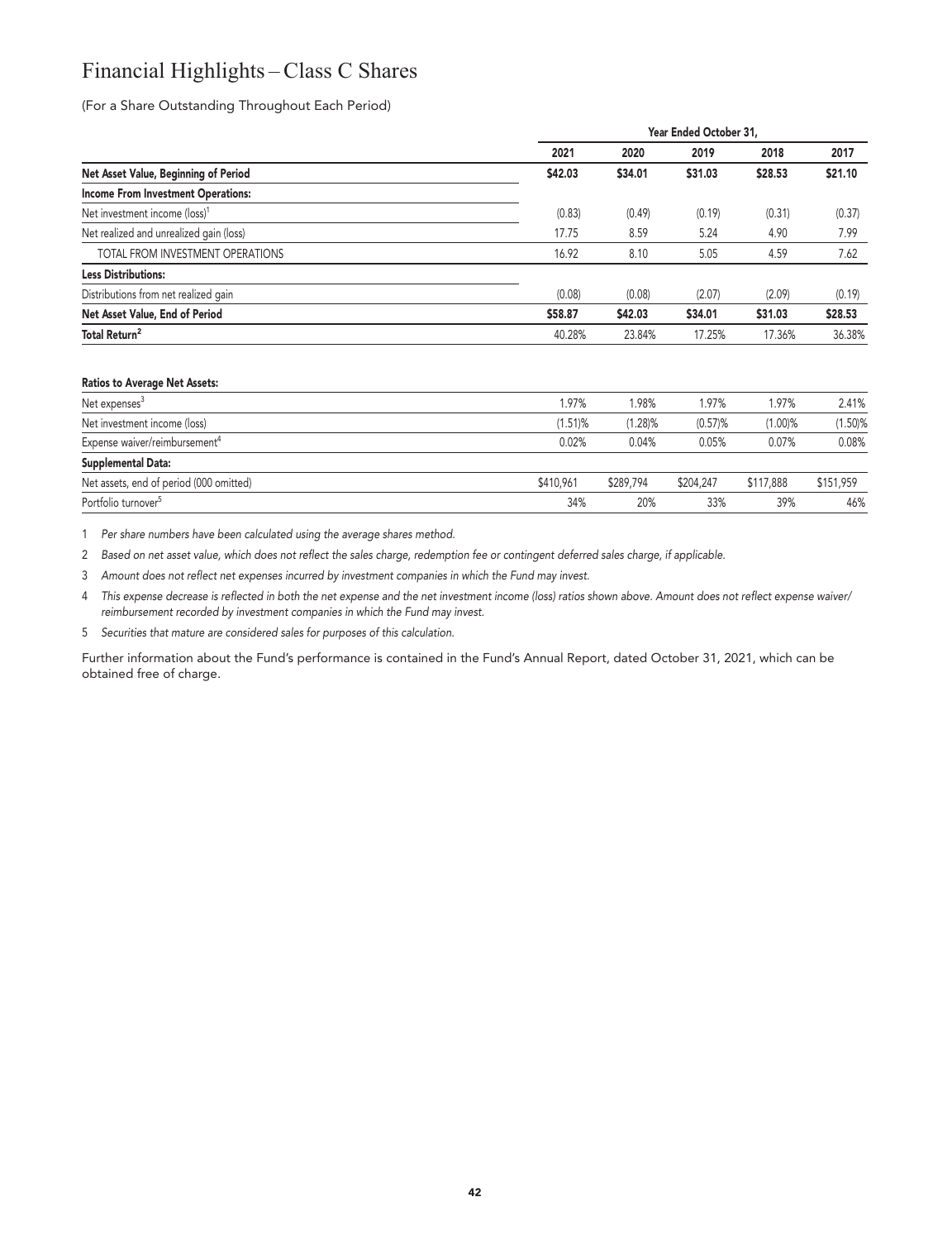# **Financial Highlights – Class R Shares**

**(For a Share Outstanding Throughout Each Period)**

|                                           |         |         | Year Ended October 31, |         |         |
|-------------------------------------------|---------|---------|------------------------|---------|---------|
|                                           | 2021    | 2020    | 2019                   | 2018    | 2017    |
| Net Asset Value, Beginning of Period      | \$50.12 | \$40.29 | \$36.17                | \$32.70 | \$24.02 |
| <b>Income From Investment Operations:</b> |         |         |                        |         |         |
| Net investment income (loss) <sup>1</sup> | (0.57)  | (0.28)  | 0.03                   | (0.12)  | (0.25)  |
| Net realized and unrealized gain (loss)   | 21.18   | 10.22   | 6.16                   | 5.68    | 9.12    |
| TOTAL FROM INVESTMENT OPERATIONS          | 20.61   | 9.94    | 6.19                   | 5.56    | 8.87    |
| <b>Less Distributions:</b>                |         |         |                        |         |         |
| Distributions from net investment income  |         | (0.03)  |                        |         |         |
| Distributions from net realized gain      | (0.08)  | (0.08)  | (2.07)                 | (2.09)  | (0.19)  |
| <b>TOTAL DISTRIBUTIONS</b>                | (0.08)  | (0.11)  | (2.07)                 | (2.09)  | (0.19)  |
| Net Asset Value, End of Period            | \$70.65 | \$50.12 | \$40.29                | \$36.17 | \$32.70 |
| Total Return <sup>2</sup>                 | 41.14%  | 24.71%  | 17.99%                 | 18.15%  | 37.17%  |
|                                           |         |         |                        |         |         |

#### **Ratios to Average Net Assets:**

| Net expenses <sup>3</sup>                 | 1.34%     | .31%       | 1.31%     | 1.32%      | .80%       |
|-------------------------------------------|-----------|------------|-----------|------------|------------|
| Net investment income (loss)              | (0.87)%   | $(0.61)$ % | 0.08%     | $(0.33)$ % | $(0.91)\%$ |
| Expense waiver/reimbursement <sup>4</sup> | 0.32%     | 0.34%      | 0.34%     | 0.37%      | 0.32%      |
| Supplemental Data:                        |           |            |           |            |            |
| Net assets, end of period (000 omitted)   | \$263.675 | \$188,549  | \$120,487 | \$78,387   | \$47,497   |
| Portfolio turnover <sup>5</sup>           | 34%       | 20%        | 33%       | 39%        | 46%        |

**1 Per share numbers have been calculated using the average shares method.**

**2 Based on net asset value.**

**3 Amount does not reflect net expenses incurred by investment companies in which the Fund may invest.**

**4 This expense decrease is reflected in both the net expense and the net investment income (loss) ratios shown above. Amount does not reflect expense waiver/ reimbursement recorded by investment companies in which the Fund may invest.**

**5 Securities that mature are considered sales for purposes of this calculation.**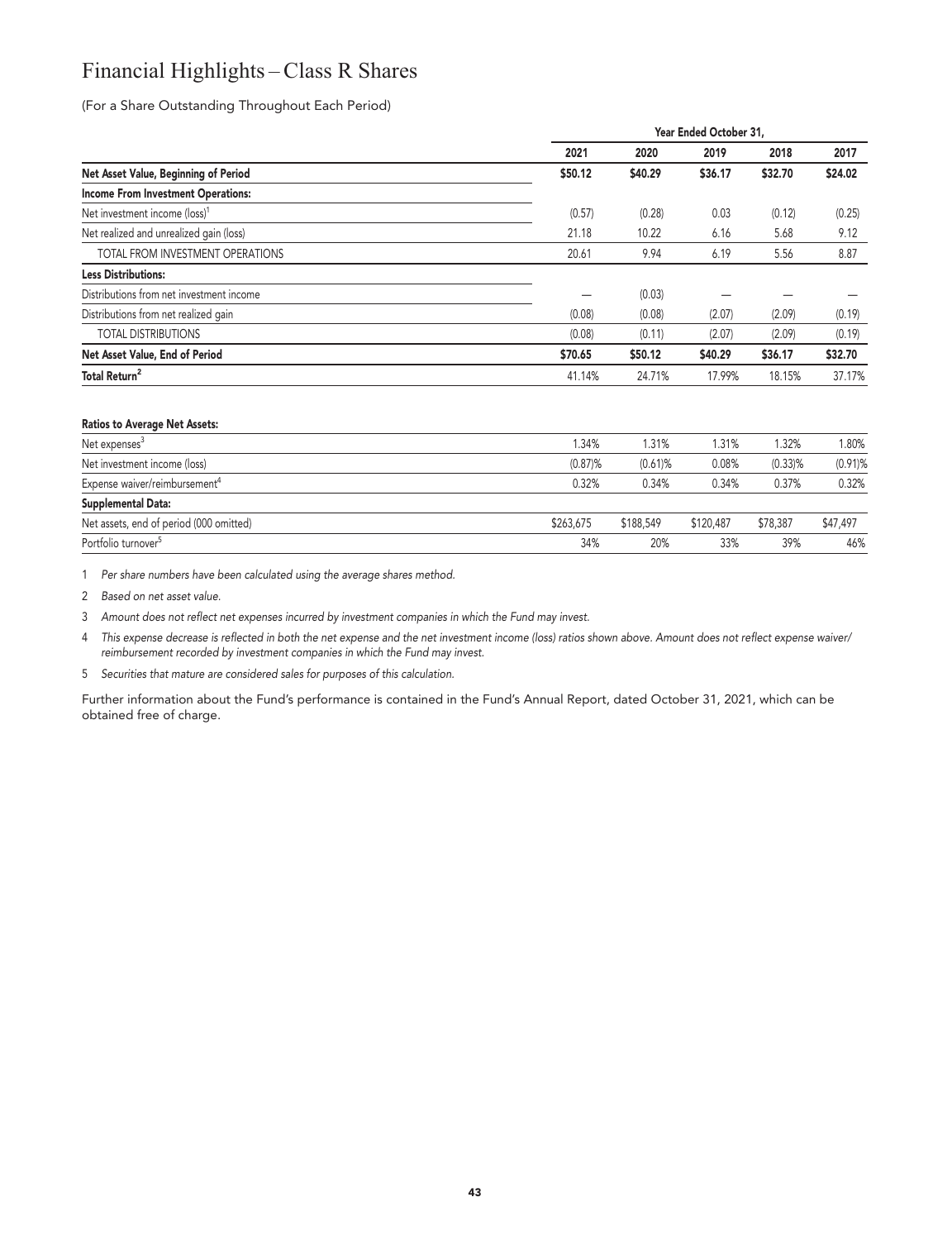# **Financial Highlights – Institutional Shares**

**(For a Share Outstanding Throughout Each Period)**

| Year Ended October 31, |         |         |         |         |  |  |
|------------------------|---------|---------|---------|---------|--|--|
| 2021                   | 2020    | 2019    | 2018    | 2017    |  |  |
| \$50.90                | \$40.86 | \$36.50 | \$32.85 | \$24.03 |  |  |
|                        |         |         |         |         |  |  |
| (0.29)                 | (0.10)  | 0.22    | 0.04    | (0.14)  |  |  |
| 21.54                  | 10.37   | 6.21    | 5.70    | 9.15    |  |  |
| 21.25                  | 10.27   | 6.43    | 5.74    | 9.01    |  |  |
|                        |         |         |         |         |  |  |
|                        | (0.15)  |         |         |         |  |  |
| (0.08)                 | (0.08)  | (2.07)  | (2.09)  | (0.19)  |  |  |
| (0.08)                 | (0.23)  | (2.07)  | (2.09)  | (0.19)  |  |  |
| \$72.07                | \$50.90 | \$40.86 | \$36.50 | \$32.85 |  |  |
| 41.77%                 | 25.20%  | 18.51%  | 18.65%  | 37.74%  |  |  |
|                        |         |         |         |         |  |  |

#### **Ratios to Average Net Assets:**

| Net expenses <sup>3</sup>                 | 0.89%       | 0.89%       | 0.90%       | 0.89%     | .35%       |
|-------------------------------------------|-------------|-------------|-------------|-----------|------------|
| Net investment income (loss)              | $(0.43)$ %  | $(0.21)\%$  | 0.56%       | 0.11%     | $(0.50)$ % |
| Expense waiver/reimbursement <sup>4</sup> | 0.10%       | 0.12%       | 0.12%       | 0.12%     | 0.10%      |
| Supplemental Data:                        |             |             |             |           |            |
| Net assets, end of period (000 omitted)   | \$6,454,097 | \$5,114,974 | \$2,339,131 | \$735.235 | \$215,907  |
| Portfolio turnover <sup>5</sup>           | 34%         | 20%         | 33%         | 39%       | 46%        |

**1 Per share numbers have been calculated using the average shares method.**

**2 Based on net asset value.**

**3 Amount does not reflect net expenses incurred by investment companies in which the Fund may invest.**

**4 This expense decrease is reflected in both the net expense and the net investment income (loss) ratios shown above. Amount does not reflect expense waiver/ reimbursement recorded by investment companies in which the Fund may invest.**

**5 Securities that mature are considered sales for purposes of this calculation.**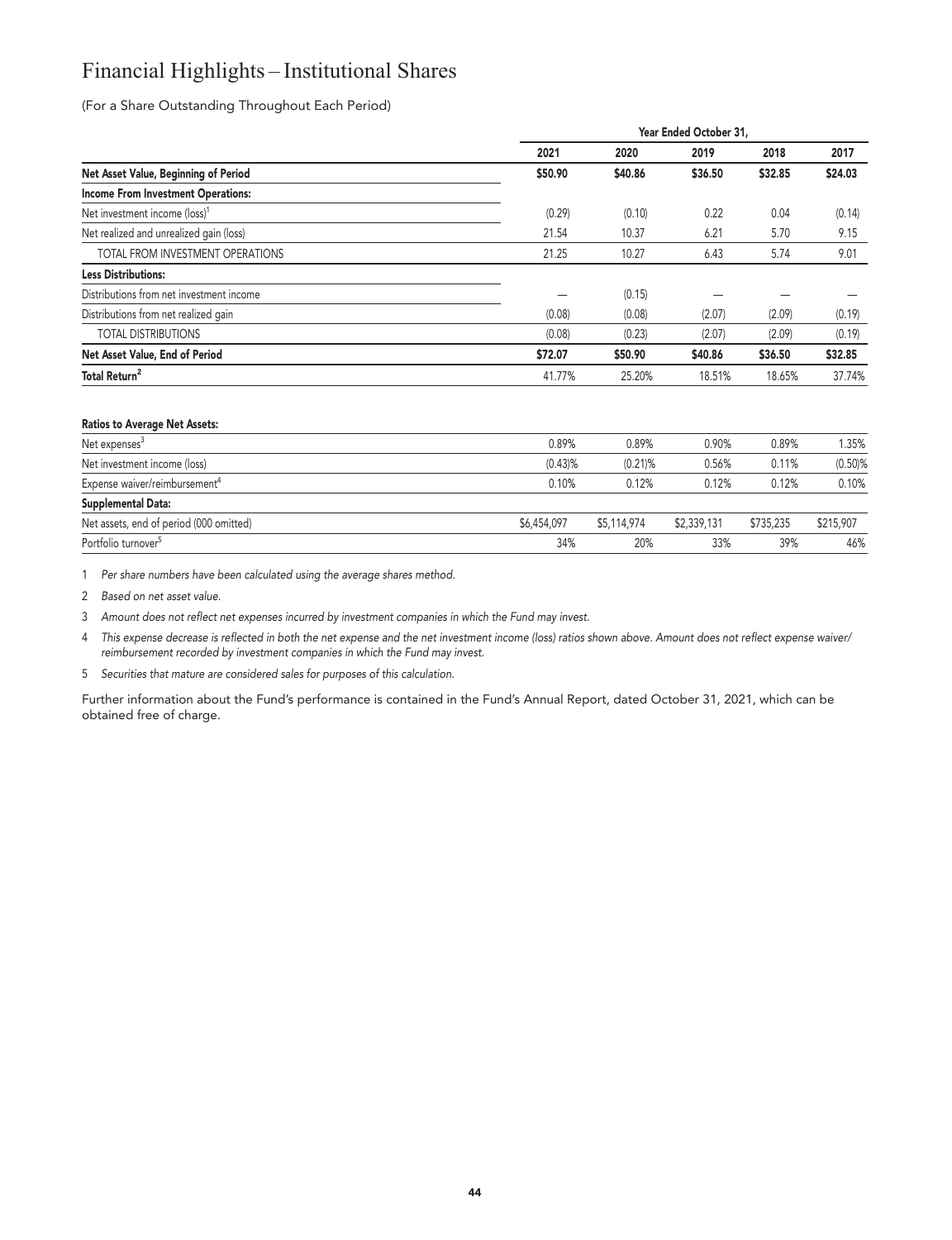# **Financial Highlights – Class R6 Shares**

**(For a Share Outstanding Throughout Each Period)**

| Year Ended October 31, |         |         |         |             |
|------------------------|---------|---------|---------|-------------|
| 2021                   | 2020    | 2019    | 2018    | 10/31/20171 |
| \$50.51                | \$40.51 | \$36.20 | \$32.60 | \$30.50     |
|                        |         |         |         |             |
| (0.29)                 | (0.10)  | 0.25    | 0.06    | (0.01)      |
| 21.38                  | 10.30   | 6.13    | 5.63    | 2.11        |
| 21.09                  | 10.20   | 6.38    | 5.69    | 2.10        |
|                        |         |         |         |             |
|                        | (0.12)  |         |         |             |
| (0.08)                 | (0.08)  | (2.07)  | (2.09)  |             |
| (0.08)                 | (0.20)  | (2.07)  | (2.09)  |             |
| \$71.52                | \$50.51 | \$40.51 | \$36.20 | \$32.60     |
| 41.78%                 | 25.24%  | 18.53%  | 18.64%  | 6.89%       |
|                        |         |         |         |             |

#### **Ratios to Average Net Assets:**

| Net expenses <sup>4</sup>                 | 0.88%       | 0.88%      | 0.88%     | 0.88%    | 0.88%                   |
|-------------------------------------------|-------------|------------|-----------|----------|-------------------------|
| Net investment income (loss)              | (0.43)%     | $(0.21)\%$ | 0.63%     | 0.16%    | $(0.11)\%$ <sup>5</sup> |
| Expense waiver/reimbursement <sup>6</sup> | 0.02%       | 0.04%      | 0.04%     | 0.07%    | $0.12\%$ <sup>5</sup>   |
| Supplemental Data:                        |             |            |           |          |                         |
| Net assets, end of period (000 omitted)   | \$1,195,120 | \$651,978  | \$195,775 | \$29,623 | \$58                    |
| Portfolio turnover <sup>7</sup>           | 34%         | 20%        | 33%       | 39%      | $46\%$ <sup>8</sup>     |

**1 Reflects operations for the period from September 1, 2017 (start of performance) to October 31, 2017.**

**2 Per share numbers have been calculated using the average shares method.**

**3 Based on net asset value. Total returns for periods of less than one year are not annualized.**

**4 Amount does not reflect net expenses incurred by investment companies in which the Fund may invest.**

**5 Computed on an annualized basis.**

**6 This expense decrease is reflected in both the net expense and the net investment income (loss) ratios shown above. Amount does not reflect expense waiver/ reimbursement recorded by investment companies in which the Fund may invest.**

**7 Securities that mature are considered sales for purposes of this calculation.**

**8 Portfolio turnover is calculated at the Fund level. Percentage indicated was calculated for the year ended October 31, 2017.**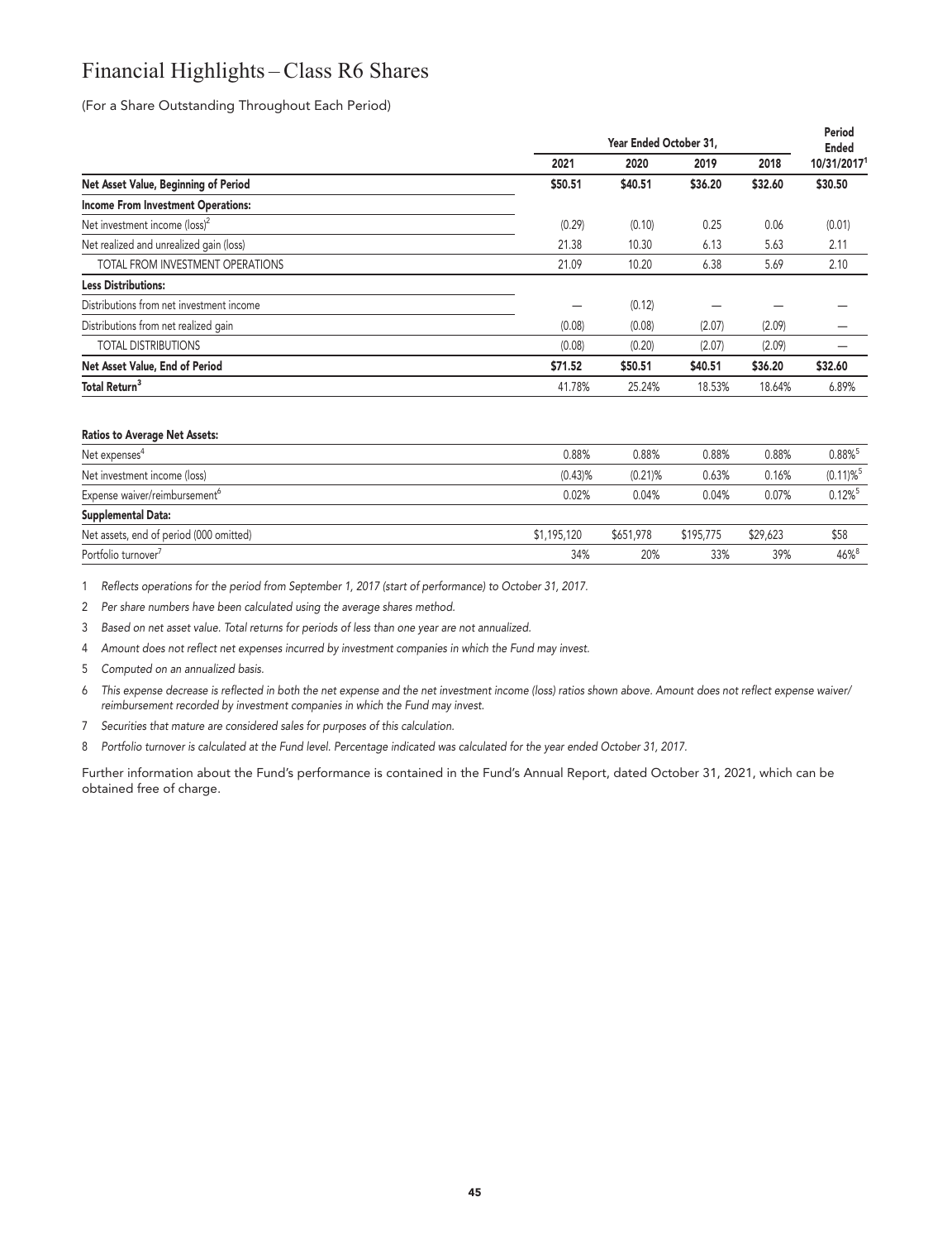# **Appendix A: Hypothetical Investment and Expense Information**

**The following charts provide additional hypothetical information about the effect of the Fund's expenses, including investment advisory fees and other Fund costs, on the Fund's assumed returns over a 10-year period. Each chart shows the estimated expenses that would be incurred in respect of a hypothetical investment of \$10,000, assuming a 5% return each year, and no redemption of Shares. Each chart also assumes that the Fund's annual expense ratio stays the same throughout the 10-year period (except for the B and C classes, which convert to the A class after you have held them for eight years) and that all dividends and distributions are reinvested. The annual expense ratios used in each chart are the same as stated in the "Fees and Expenses" table of this Prospectus (and thus may not reflect any fee waiver or expense reimbursement currently in effect). The maximum amount of any sales charge that might be imposed on the purchase of Shares (and deducted from the hypothetical initial investment of \$10,000; the "Front-End Sales Charge") is reflected in the "Hypothetical Expenses" column. The hypothetical investment information does not reflect the effect of charges (if any) normally applicable to redemptions of Shares (e.g., deferred sales charges, redemption fees). Mutual fund returns, as well as fees and expenses, may fluctuate over time, and your actual investment returns and total expenses may be higher or lower than those shown below.**

# **FEDERATED HERMES KAUFMANN SMALL CAP FUND - A CLASS ANNUAL EXPENSE RATIO: 1.48% MAXIMUM FRONT-END SALES CHARGE: 5.50%**

| Year       | Hypothetical<br><b>Beginning</b><br>Investment | Hypothetical<br>Performance<br><b>Earnings</b> | Investment<br>After<br>Returns | Hypothetical<br><b>Expenses</b> | Hypothetical<br>Ending<br>Investment |
|------------|------------------------------------------------|------------------------------------------------|--------------------------------|---------------------------------|--------------------------------------|
|            | \$10,000.00                                    | \$472.50                                       | \$9,922.50                     | \$692.32                        | \$9,782.64                           |
| 2          | \$9,782.64                                     | \$489.13                                       | \$10,271.77                    | \$147.33                        | \$10,126.99                          |
| 3          | \$10,126.99                                    | \$506.35                                       | \$10,633.34                    | \$152.52                        | \$10,483.46                          |
| 4          | \$10,483.46                                    | \$524.17                                       | \$11,007.63                    | \$157.89                        | \$10,852.48                          |
| 5          | \$10,852.48                                    | \$542.62                                       | \$11,395.10                    | \$163.44                        | \$11,234.49                          |
| 6          | \$11,234.49                                    | \$561.72                                       | \$11,796.21                    | \$169.20                        | \$11,629.94                          |
| 7          | \$11,629.94                                    | \$581.50                                       | \$12,211.44                    | \$175.15                        | \$12,039.31                          |
| 8          | \$12,039.31                                    | \$601.97                                       | \$12,641.28                    | \$181.32                        | \$12,463.09                          |
| 9          | \$12,463.09                                    | \$623.15                                       | \$13,086.24                    | \$187.70                        | \$12,901.79                          |
| 10         | \$12,901.79                                    | \$645.09                                       | \$13,546.88                    | \$194.31                        | \$13,355.93                          |
| Cumulative |                                                | \$5,548.20                                     |                                | \$2,221.18                      |                                      |

# **FEDERATED HERMES KAUFMANN SMALL CAP FUND - B CLASS ANNUAL EXPENSE RATIO: 1.99% MAXIMUM FRONT-END SALES CHARGE: NONE**

|                                         | Hypothetical<br><b>Beginning</b> | Hypothetical<br>Performance | Investment<br>After | Hypothetical    | Hypothetical<br>Ending      |
|-----------------------------------------|----------------------------------|-----------------------------|---------------------|-----------------|-----------------------------|
| Year                                    | Investment                       | <b>Earnings</b>             | Returns             | <b>Expenses</b> | Investment                  |
|                                         | \$10,000.00                      | \$500.00                    | \$10,500.00         | \$201.99        | \$10,301.00                 |
| 2                                       | \$10,301.00                      | \$515.05                    | \$10,816.05         | \$208.07        | \$10,611.06                 |
| 3                                       | \$10,611.06                      | \$530.55                    | \$11,141.61         | \$214.34        | \$10,930.45                 |
| 4                                       | \$10,930.45                      | \$546.52                    | \$11,476.97         | \$220.79        | \$11,259.46                 |
| 5                                       | \$11,259.46                      | \$562.97                    | \$11,822.43         | \$227.44        | \$11,598.37                 |
| 6                                       | \$11,598.37                      | \$579.92                    | \$12,178.29         | \$234.28        | \$11,947.48                 |
|                                         | \$11,947.48                      | \$597.37                    | \$12,544.85         | \$241.33        | \$12,307.10                 |
| 8                                       | \$12,307.10                      | \$615.36                    | \$12,922.46         | \$248.60        | \$12,677.54                 |
| <b>Converts from Class B to Class A</b> |                                  |                             |                     |                 | Annual Expense Ratio: 1.48% |
| 9                                       | \$12,677.54                      | \$633.88                    | \$13,311.42         | \$190.93        | \$13,123.79                 |
| 10                                      | \$13,123.79                      | \$656.19                    | \$13,779.98         | \$197.65        | \$13,585.75                 |
| Cumulative                              |                                  | \$5,737.81                  |                     | \$2,185.42      |                             |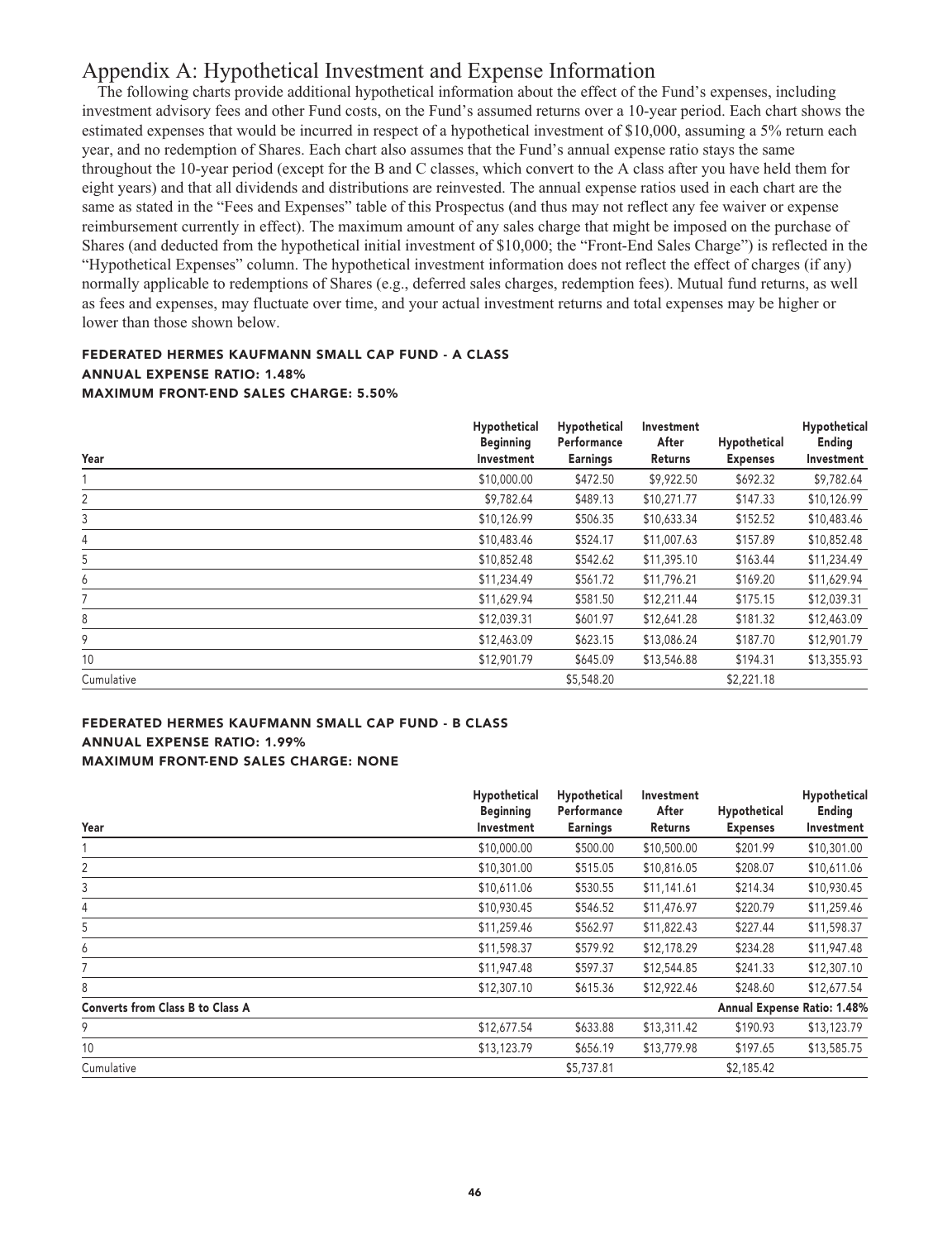# **FEDERATED HERMES KAUFMANN SMALL CAP FUND - C CLASS ANNUAL EXPENSE RATIO: 2.00% MAXIMUM FRONT-END SALES CHARGE: NONE**

|                                         | Hypothetical     | Hypothetical    | Investment<br>After | Hypothetical    | Hypothetical<br>Ending      |
|-----------------------------------------|------------------|-----------------|---------------------|-----------------|-----------------------------|
|                                         | <b>Beginning</b> | Performance     |                     |                 |                             |
| Year                                    | Investment       | <b>Earnings</b> | Returns             | <b>Expenses</b> | Investment                  |
|                                         | \$10,000.00      | \$500.00        | \$10,500.00         | \$203.00        | \$10,300.00                 |
| 2                                       | \$10,300.00      | \$515.00        | \$10,815.00         | \$209.09        | \$10,609.00                 |
| 3                                       | \$10,609.00      | \$530.45        | \$11,139.45         | \$215.36        | \$10,927.27                 |
| 4                                       | \$10,927.27      | \$546.36        | \$11,473.63         | \$221.82        | \$11,255.09                 |
| 5                                       | \$11,255.09      | \$562.75        | \$11,817.84         | \$228.48        | \$11,592.74                 |
| 6                                       | \$11,592.74      | \$579.64        | \$12,172.38         | \$235.33        | \$11,940.52                 |
|                                         | \$11,940.52      | \$597.03        | \$12,537.55         | \$242.39        | \$12,298.74                 |
| 8                                       | \$12,298.74      | \$614.94        | \$12,913.68         | \$249.66        | \$12,667.70                 |
| <b>Converts from Class C to Class A</b> |                  |                 |                     |                 | Annual Expense Ratio: 1.48% |
| 9                                       | \$12,667.70      | \$633.39        | \$13,301.09         | \$190.78        | \$13,113.60                 |
| 10                                      | \$13,113.60      | \$655.68        | \$13,769.28         | \$197.50        | \$13,575.20                 |
| Cumulative                              |                  | \$5,735.24      |                     | \$2,193.41      |                             |

# **FEDERATED HERMES KAUFMANN SMALL CAP FUND - R CLASS ANNUAL EXPENSE RATIO: 1.66% MAXIMUM FRONT-END SALES CHARGE: NONE**

| Year       | Hypothetical                   | Hypothetical                   | Investment<br>After<br>Returns | Hypothetical<br><b>Expenses</b> | Hypothetical         |  |
|------------|--------------------------------|--------------------------------|--------------------------------|---------------------------------|----------------------|--|
|            | <b>Beginning</b><br>Investment | Performance<br><b>Earnings</b> |                                |                                 | Ending<br>Investment |  |
|            | \$10,000.00                    | \$500.00                       | \$10,500.00                    | \$168.77                        | \$10,334.00          |  |
| 2          | \$10,334.00                    | \$516.70                       | \$10,850.70                    | \$174.41                        | \$10,679.16          |  |
| 3          | \$10,679.16                    | \$533.96                       | \$11,213.12                    | \$180.23                        | \$11,035.84          |  |
| 4          | \$11,035.84                    | \$551.79                       | \$11,587.63                    | \$186.25                        | \$11,404.44          |  |
| 5          | \$11,404.44                    | \$570.22                       | \$11,974.66                    | \$192.48                        | \$11,785.35          |  |
| 6          | \$11,785.35                    | \$589.27                       | \$12,374.62                    | \$198.90                        | \$12,178.98          |  |
|            | \$12,178.98                    | \$608.95                       | \$12,787.93                    | \$205.55                        | \$12,585.76          |  |
| 8          | \$12,585.76                    | \$629.29                       | \$13,215.05                    | \$212.41                        | \$13,006.12          |  |
| 9          | \$13,006.12                    | \$650.31                       | \$13,656.43                    | \$219.51                        | \$13,440.52          |  |
| 10         | \$13,440.52                    | \$672.03                       | \$14,112.55                    | \$226.84                        | \$13,889.43          |  |
| Cumulative |                                | \$5,822.52                     |                                | \$1,965.35                      |                      |  |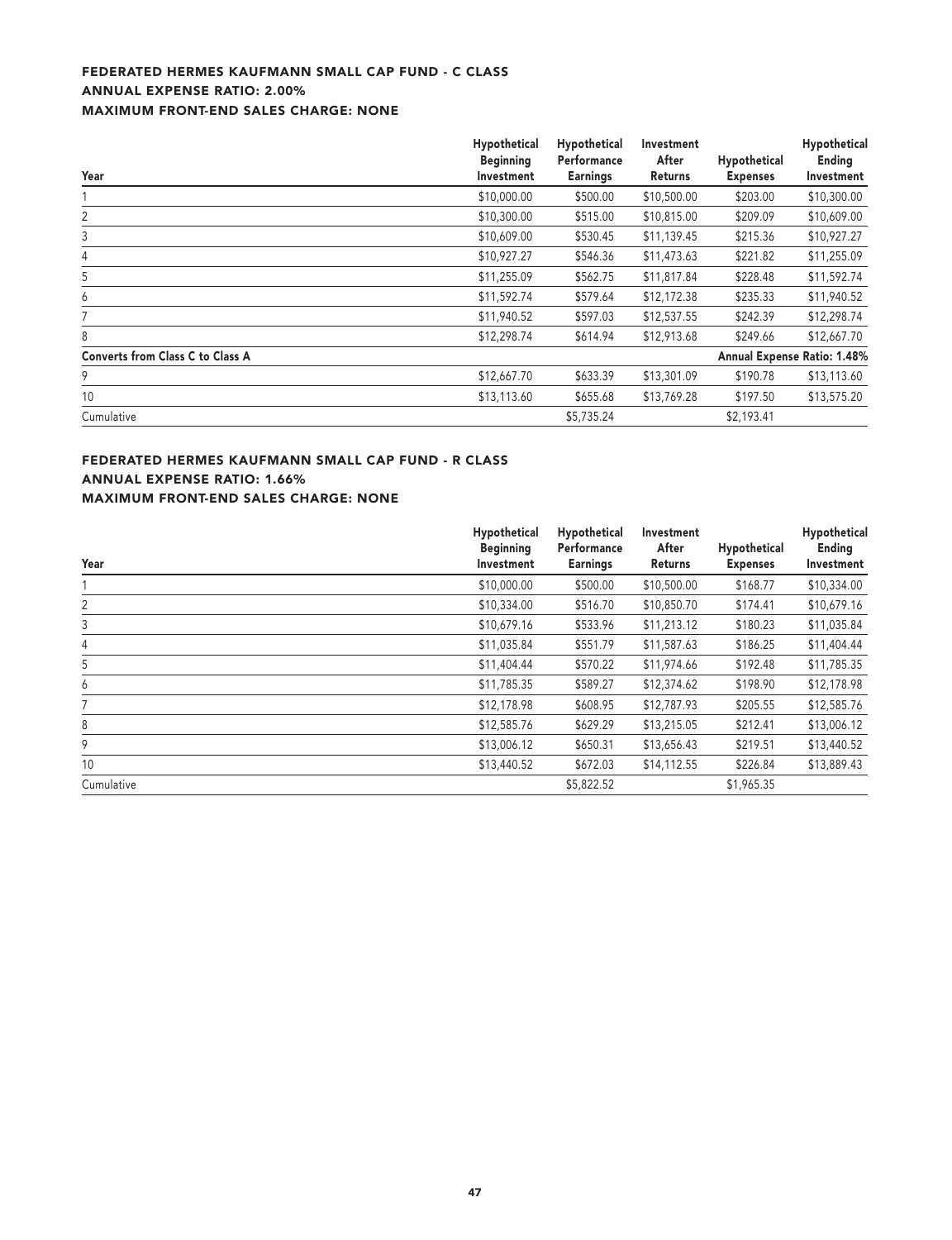# **FEDERATED HERMES KAUFMANN SMALL CAP FUND - IS CLASS ANNUAL EXPENSE RATIO: 1.00% MAXIMUM FRONT-END SALES CHARGE: NONE**

| Year       | Hypothetical<br><b>Beginning</b><br>Investment | Hypothetical<br>Performance<br><b>Earnings</b> | Investment<br>After<br>Returns | Hypothetical    | Hypothetical<br>Ending<br>Investment |
|------------|------------------------------------------------|------------------------------------------------|--------------------------------|-----------------|--------------------------------------|
|            |                                                |                                                |                                | <b>Expenses</b> |                                      |
|            | \$10,000.00                                    | \$500.00                                       | \$10,500.00                    | \$102.00        | \$10,400.00                          |
| 2          | \$10,400.00                                    | \$520.00                                       | \$10,920.00                    | \$106.08        | \$10,816.00                          |
| 3          | \$10,816.00                                    | \$540.80                                       | \$11,356.80                    | \$110.32        | \$11,248.64                          |
| 4          | \$11,248.64                                    | \$562.43                                       | \$11,811.07                    | \$114.74        | \$11,698.59                          |
| 5          | \$11,698.59                                    | \$584.93                                       | \$12,283.52                    | \$119.33        | \$12,166.53                          |
| 6          | \$12,166.53                                    | \$608.33                                       | \$12,774.86                    | \$124.10        | \$12,653.19                          |
|            | \$12,653.19                                    | \$632.66                                       | \$13,285.85                    | \$129.06        | \$13,159.32                          |
| 8          | \$13,159.32                                    | \$657.97                                       | \$13,817.29                    | \$134.23        | \$13,685.69                          |
| 9          | \$13,685.69                                    | \$684.28                                       | \$14,369.97                    | \$139.59        | \$14,233.12                          |
| 10         | \$14,233.12                                    | \$711.66                                       | \$14,944.78                    | \$145.18        | \$14,802.44                          |
| Cumulative |                                                | \$6,003.06                                     |                                | \$1,224.63      |                                      |

# **FEDERATED HERMES KAUFMANN SMALL CAP FUND - R6 CLASS ANNUAL EXPENSE RATIO: 0.91% MAXIMUM FRONT-END SALES CHARGE: NONE**

| Year       | Hypothetical<br><b>Beginning</b><br>Investment | Hypothetical<br>Performance<br><b>Earnings</b> | Investment<br>After<br>Returns | Hypothetical<br><b>Expenses</b> | Hypothetical<br>Ending<br>Investment |
|------------|------------------------------------------------|------------------------------------------------|--------------------------------|---------------------------------|--------------------------------------|
|            | \$10,000.00                                    | \$500.00                                       | \$10,500.00                    | \$92.86                         | \$10,409.00                          |
| 2          | \$10,409.00                                    | \$520.45                                       | \$10,929.45                    | \$96.66                         | \$10,834.73                          |
| 3          | \$10,834.73                                    | \$541.74                                       | \$11,376.47                    | \$100.61                        | \$11,277.87                          |
| 4          | \$11,277.87                                    | \$563.89                                       | \$11,841.76                    | \$104.73                        | \$11,739.13                          |
| 5          | \$11,739.13                                    | \$586.96                                       | \$12,326.09                    | \$109.01                        | \$12,219.26                          |
| 6          | \$12,219.26                                    | \$610.96                                       | \$12,830.22                    | \$113.47                        | \$12,719.03                          |
| 7          | \$12,719.03                                    | \$635.95                                       | \$13,354.98                    | \$118.11                        | \$13,239.24                          |
| 8          | \$13,239.24                                    | \$661.96                                       | \$13,901.20                    | \$122.94                        | \$13,780.72                          |
| 9          | \$13,780.72                                    | \$689.04                                       | \$14,469.76                    | \$127.97                        | \$14,344.35                          |
| 10         | \$14,344.35                                    | \$717.22                                       | \$15,061.57                    | \$133.20                        | \$14,931.03                          |
| Cumulative |                                                | \$6,028.17                                     |                                | \$1,119.56                      |                                      |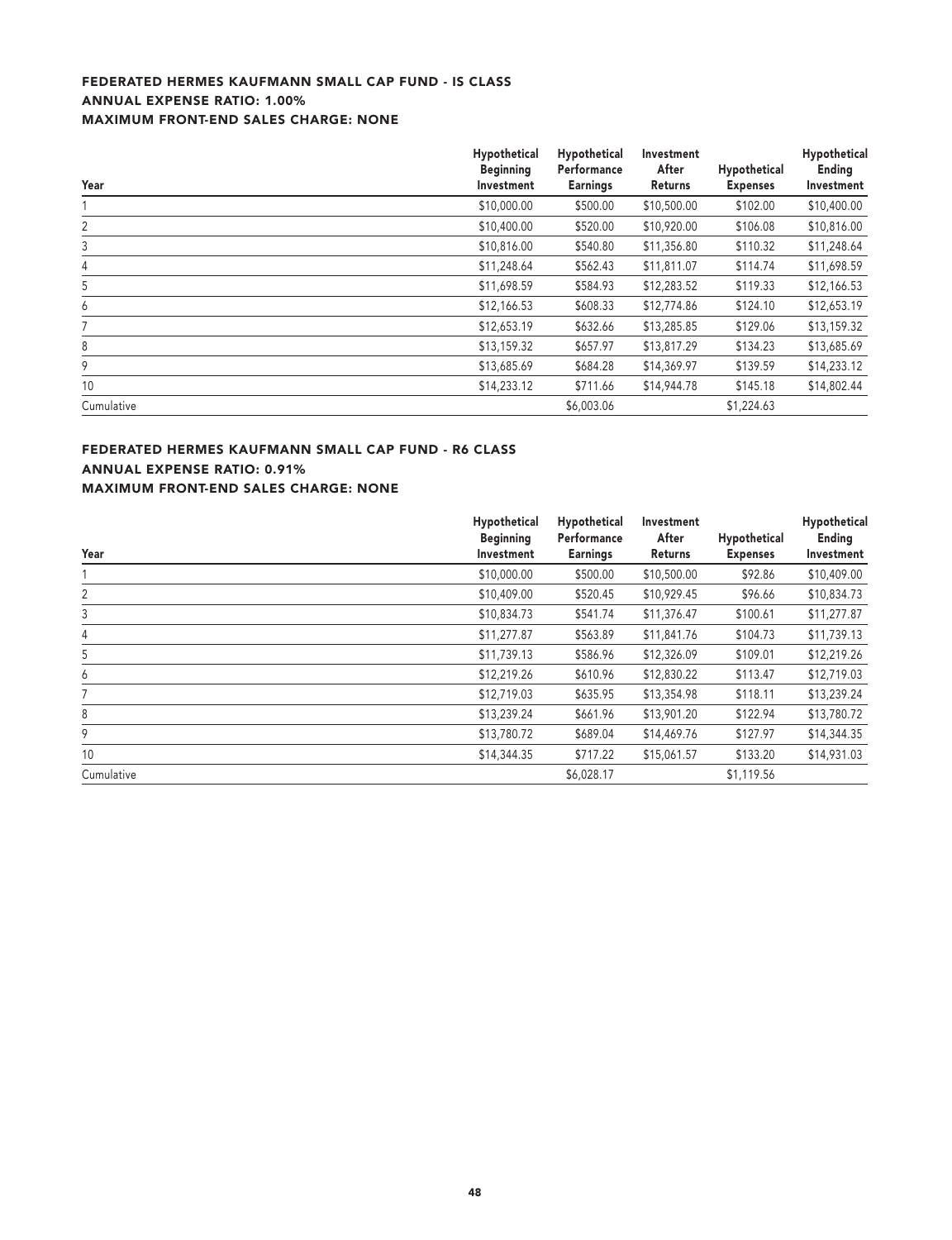# **Appendix B: Sales Charge Waivers and Exchange Features for Shareholders Purchasing Through Certain Financial Intermediaries**

**The term "fund family," used herein, shall refer to the Federated Hermes mutual funds.**

**The following Appendix applies to certain share classes offered by the Fund.**

# **AMERIPRISE FINANCIAL**

# **CLASS A SHARES FRONT-END SALES CHARGE WAIVERS AVAILABLE AT AMERIPRISE FINANCIAL:**

# **The following information applies to Class A shares purchases if you have an account with or otherwise purchase Fund shares through Ameriprise Financial:**

**Effective January 15, 2021, shareholders purchasing Fund shares through an Ameriprise Financial retail brokerage account are eligible for the following front-end sales charge waivers, which may differ from those disclosed elsewhere in this Fund's prospectus or SAI:**

- **Employer-sponsored retirement plans (e.g., 401(k) plans, 457 plans, employer-sponsored 403(b) plans, profit sharing and money purchase pension plans and defined benefit plans). For purposes of this provision, employer-sponsored retirement plans do not include SEP IRAs, Simple IRAs or SAR-SEPs.**
- **■ Shares purchased through reinvestment of capital gains distributions and dividend reinvestment when purchasing shares of the same Fund (but not any other fund within the same fund family).**
- **■ Shares exchanged from Class C shares of the same fund in the month of or following the 7-year anniversary of the purchase date. To the extent that this prospectus elsewhere provides for a waiver with respect to exchanges of Class C shares or conversion of Class C shares following a shorter holding period, that waiver will apply.**
- **■ Employees and registered representatives of Ameriprise Financial or its affiliates and their immediate family members.**
- **■ Shares purchased by or through qualified accounts (including IRAs, Coverdell Education Savings Accounts, 401(k)s, 403(b) TSCAs subject to ERISA and defined benefit plans) that are held by a covered family member, defined as an Ameriprise financial advisor and/or the advisor's spouse, advisor's lineal ascendant (mother, father, grandmother, grandfather, great grandmother, great grandfather), advisor's lineal descendant (son, step-son, daughter, step-daughter, grandson, granddaughter, great grandson, great granddaughter) or any spouse of a covered family member who is a lineal descendant.**
- **■ Shares purchased from the proceeds of redemptions within the same fund family, provided (1) the repurchase occurs within 90 days following the redemption, (2) the redemption and purchase occur in the same account, and (3) redeemed shares were subject to a front-end or deferred sales load (i.e., Rights of Reinstatement).**

# **ROBERT W. BAIRD & CO., INC.**

**Effective June 15, 2020, shareholders purchasing Fund shares through a Baird platform or account will only be eligible for the following sales charge waivers (front-end sales charge waivers and CDSC waivers) and discounts, which may differ from those disclosed elsewhere in this prospectus or the SAI.**

# **Front-End Sales Charge Waivers on Investors A-shares Available at Baird**

- **■ Shares purchased through reinvestment of capital gains distributions and dividend reinvestment when purchasing share of the same fund;**
- **■ Share purchase by employees and registered representatives of Baird or its affiliate and their family members as designated by Baird;**
- **■ Shares purchase from the proceeds of redemptions within the same fund family, provided: (1) the repurchase occurs within 90 days following the redemption; (2) the redemption and purchase occur in the same accounts; and (3) redeemed shares were subject to a front-end or deferred sales charge (known as rights of reinstatement);**
- **■ Class C (i.e., level-load) shares that are no longer subject to a CDSC and are exchanged to Class A shares (or the appropriate share class) of the same fund pursuant to Baird's intra-fund share class policies and procedures;**
- **Employer-sponsored retirement plans or charitable accounts in a transactional brokerage account at Baird, including 401(k) plans, 457 plans, employer-sponsored 403(b) plans, profit sharing and money purchase pension plans and defined benefit plans. For purposes of this provision, employer-sponsored retirement plans do not include SEP IRAs, Simple IRAs or SAR-SEPs.**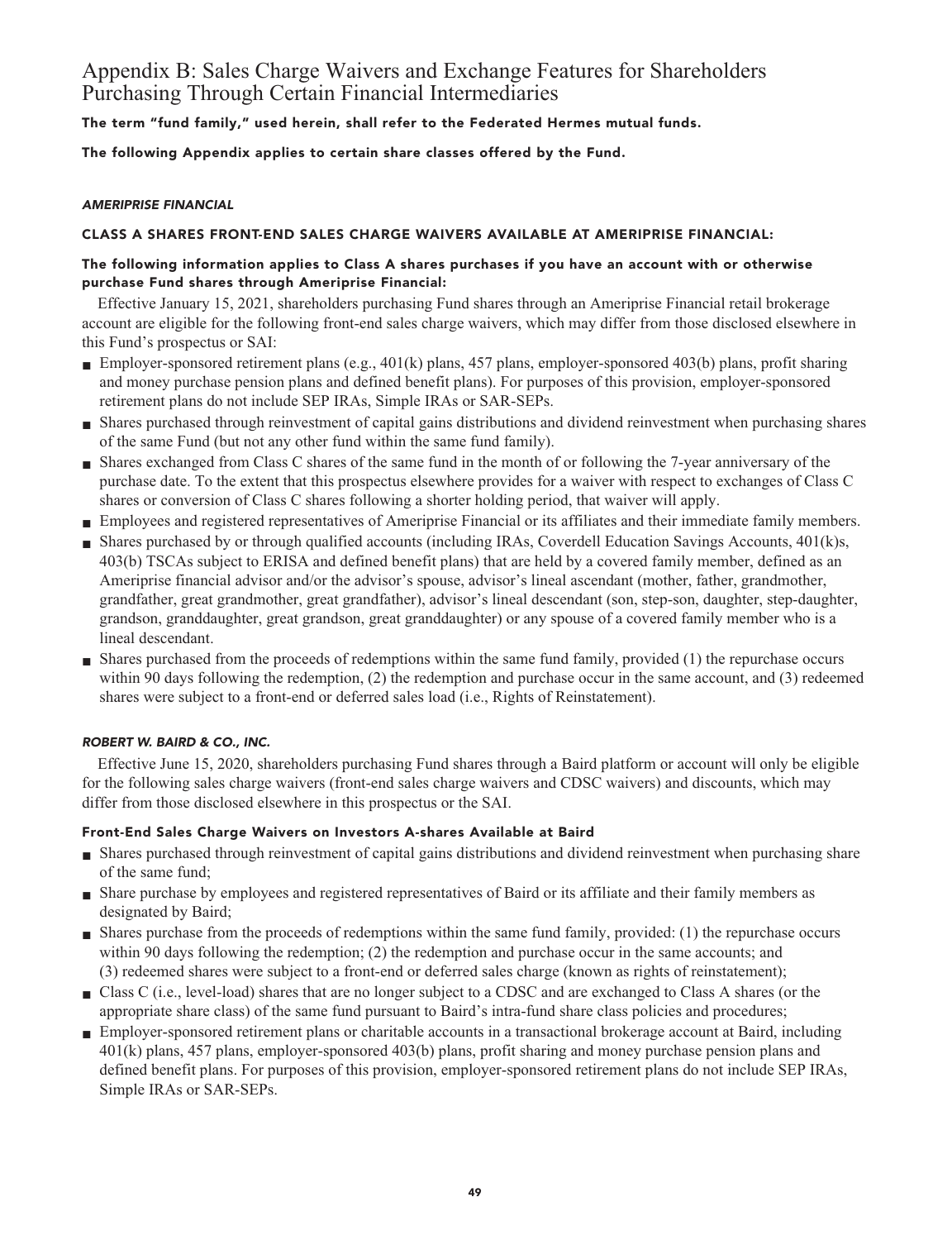# **CDSC Waivers on Investor A and C Shares Available at Baird**

- **■ Shares sold upon the death or disability of the shareholder;**
- **■ Shares sold as part of a systematic withdrawal plan as described in the Fund's Prospectus;**
- **Shares bought due to returns of excess contributions from an IRA Account;**
- **■ Shares sold as part of a required minimum distribution for IRA and retirement accounts pursuant to the Internal Revenue Code;**
- **Shares sold to pay Baird fees but only if the transaction is initiated by Baird;**
- **■ Shares acquired through a right of reinstatement.**

# **Front-End Sales Charge Discounts Available at Baird: Breakpoints and/or Rights of Accumulations**

- **Breakpoints as described in this prospectus;**
- **Rights of accumulations which entitles shareholders to breakpoint discounts will be automatically calculated based on the aggregated holding of fund family assets held by accounts within the purchaser's household at Baird. Eligible fund family assets not held at Baird may be included in the rights of accumulations calculation only if the shareholder notifies his or her financial advisor about such assets;**
- Letters of Intent (LOI) allow for breakpoint discounts based on anticipated purchases within a fund family through **Baird, over a 13-month period of time.**

# **EDWARD D. JONES & CO., L.P. (EDWARD JONES)**

# **Policies Regarding Transactions Through Edward Jones**

# **The following information has been provided by Edward Jones**

**Effective on or after March 1, 2021, the following information supersedes prior information with respect to transactions and positions held in fund shares through an Edward Jones system. Shareholders purchasing Fund shares on the Edward Jones commission and fee-based platforms are eligible only for the following sales charge waivers (front-end sales charge waivers and contingent deferred sales charge (CDSC), or back-end sales charge, waivers) and discounts, which may differ from those disclosed elsewhere in this Fund's prospectus or statement of additional information (SAI). In all instances, it is the shareholder's responsibility to inform Edward Jones at the time of purchase of any relationship, holdings of fund family, or other facts qualifying the purchaser for waivers or discounts. Edward Jones can ask for documentation of such circumstance. Shareholders should contact Edward Jones if they have questions regarding their eligibility for these discounts and waivers.**

# **Front-End Sales Load Waivers on Class A and F Shares Available at Edward Jones**

**Sales charges are waived for the following shareholders and in the following situations:**

- **■ Associates of Edward Jones and its affiliates and their family members who are in the same pricing group (as determined by Edward Jones under its policies and procedures) as the associate. This waiver will continue for the remainder of the associate's life if the associate retires from Edward Jones in good-standing and remains in good standing pursuant to Edward Jones' policies and procedures.**
- **■ Shares purchased in an Edward Jones fee-based program.**
- **■ Shares purchased through reinvestment of capital gains distributions and dividend reinvestment.**
- **■ Shares purchased from the proceeds of redeemed shares of the same fund family so long as the following conditions are met: 1) the proceeds are from the sale of shares within 60 days of the purchase, and 2) the sale and purchase are made in the same share class and the same account or the purchase is made in an individual retirement account with proceeds from liquidations in a non-retirement account.**
- **■ Shares exchanged into Class A shares from another share Class so long as the exchange is into the same fund and was initiated at the discretion of Edward Jones. Edward Jones is responsible for any remaining CDSC due to the fund company, if applicable. Any future purchases are subject to the applicable sales charge as disclosed in the prospectus.**
- **Exchanges from Class C shares to Class A shares of the same fund, generally, in the 84th month following the anniversary of the purchase date or earlier at the discretion of Edward Jones. Edward Jones will be responsible for any remaining CDSC due to the fund company, if applicable.**

# **CDSC Waivers on A, B, C and F Shares Available at Edward Jones**

**If the shareholder purchases shares that are subject to a CDSC and those shares are redeemed before the CDSC is expired, the shareholder will be responsible to pay the CDSC except in the following conditions:**

- **■ Shares sold upon the death or disability of the shareholder.**
- **■ Shares sold as part of a systematic withdrawal plan (limited to up to 10% per year of the account value).**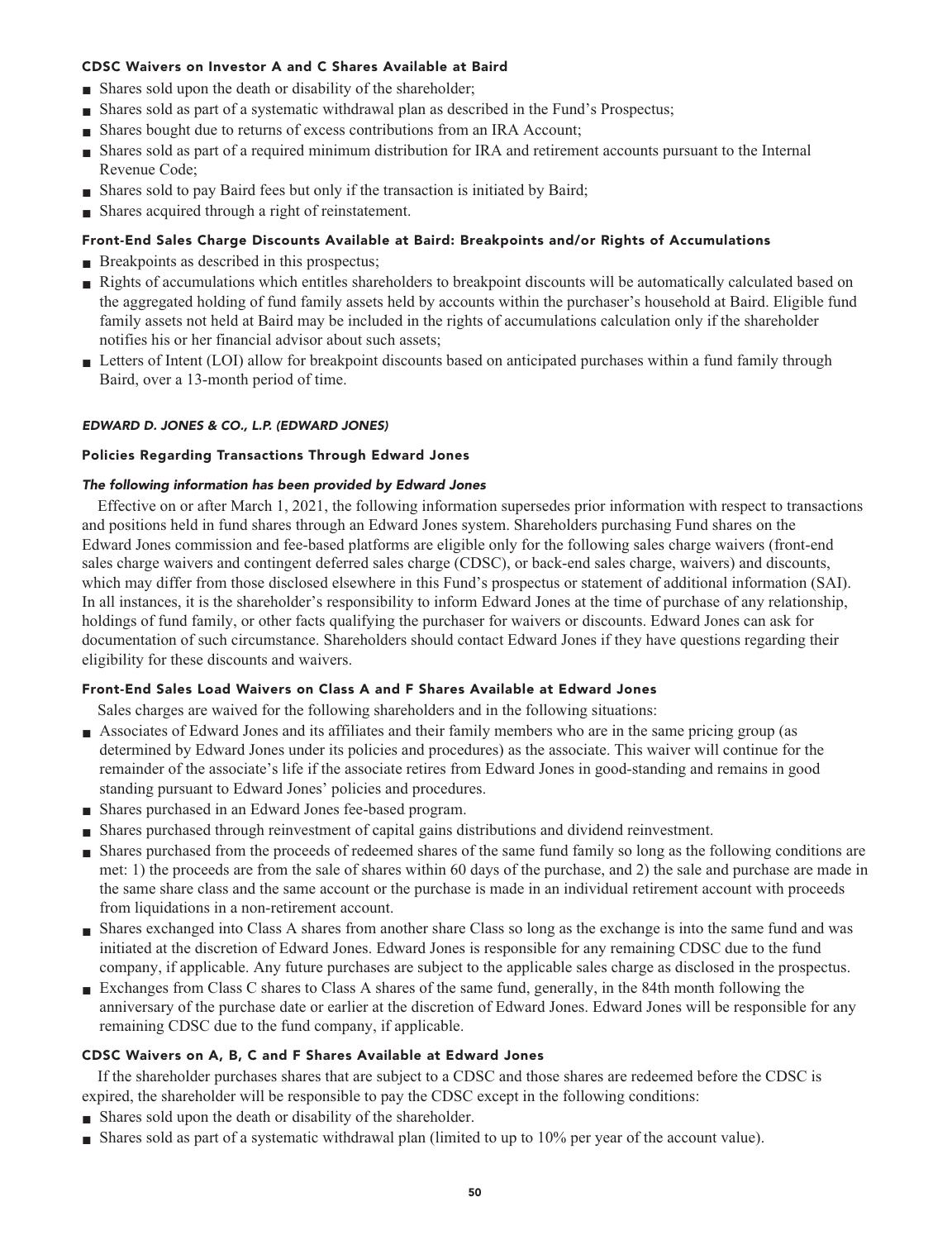- **Return of excess contributions from an Individual Retirement Account (IRA).**
- **■ Shares sold as part of a required minimum distribution for IRA and retirement accounts if the redemption is taken in or after the year the shareholder reaches qualified age based on applicable IRS regulations.**
- **■ Shares sold to pay Edward Jones fees or costs in such cases where the transaction is initiated by Edward Jones.**
- **■ Shares exchanged in an Edward Jones fee-based program. Edward Jones is responsible for any remaining CDSC due to the fund company, if applicable.**
- **Shares acquired through a right of reinstatement.**
- **■ Shares redeemed at the discretion of Edward Jones for Minimum Balances, as described below.**

# **FRONT-END LOAD DISCOUNTS AVAILABLE AT EDWARD JONES:**

# **Rights of Accumulation (ROA)**

- **■ The applicable sales charge on a purchase of Class A shares is determined by taking into account all share classes (except certain money market funds and any assets held in group retirement plans) of the fund family held by the shareholder or in an account grouped by Edward Jones with other accounts for the purpose of providing certain pricing considerations ("pricing groups"). If grouping assets as a shareholder, this includes all share classes held on the Edward Jones platform and/or held on another platform. The inclusion of eligible fund family assets in the ROA calculation is dependent on the shareholder notifying Edward Jones of such assets at the time of calculation. Money market funds are included only if such shares were sold with a sales charge at the time of purchase or acquired in exchange for shares purchased with a sales charge.**
- **■ The employer maintaining a SEP IRA plan and/or SIMPLE IRA plan may elect to establish or change ROA for the IRA accounts associated with the plan to a plan-level grouping as opposed to including all share classes at a shareholder or pricing group level.**
- **ROA** is determined by calculating the higher of cost minus redemptions or market value (current shares x NAV).

# **Letter of Intent (LOI)**

- **■ Through a LOI, shareholders can receive the sales charge and breakpoint discounts for purchases shareholders intend to make over a 13-month period from the date Edward Jones receives the LOI. The LOI is determined by calculating the higher of cost or market value of qualifying holdings at LOI initiation in combination with the value that the shareholder intends to buy over a 13-month period to calculate the front-end sales charge and any breakpoint discounts. Each purchase the shareholder makes during that 13-month period will receive the sales charge and breakpoint discount that applies to the total amount. The inclusion of eligible fund family assets in the LOI calculation is dependent on the shareholder notifying Edward Jones of such assets at the time of calculation. Purchases made before the LOI is received by Edward Jones are not adjusted under the LOI and will not reduce the sales charge previously paid. Sales charges will be adjusted if LOI is not met.**
- **■ If the employer maintaining a SEP IRA plan and/or SIMPLE IRA plan has elected to establish or change ROA for the IRA accounts associated with the plan to a plan-level grouping, LOIs will also be at the plan-level and may only be established by the employer.**

# **OTHER IMPORTANT INFORMATION REGARDING TRANSACTIONS THROUGH EDWARD JONES**

# **Minimum Purchase Amounts**

- **■ Initial purchase minimum: \$250**
- **■ Subsequent purchase minimum: none**

# **Minimum Balances**

- **■ Edward Jones has the right to redeem at its discretion fund holdings with a balance of \$250 or less. The following are examples of accounts that are not included in this policy:**
- **■ A fee-based account held on an Edward Jones platform**
- **■ A 529 account held on an Edward Jones platform**
- **■ An account with an active systematic investment plan or LOI**

# **Exchanging Share Classes**

**■ At any time it deems necessary, Edward Jones has the authority to exchange at NAV a shareholder's holdings in a fund to Class A shares of the same fund.**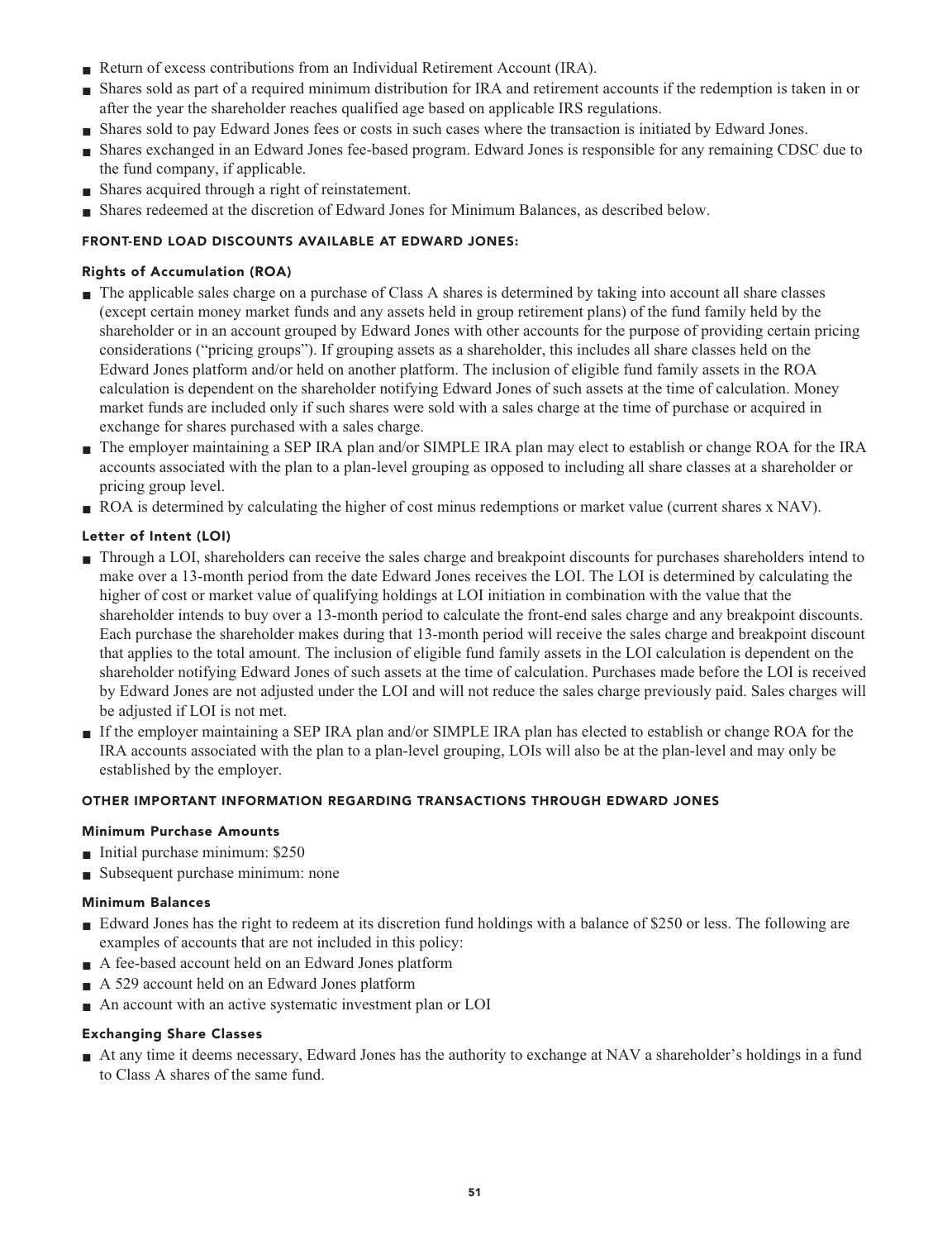# **JANNEY MONTGOMERY SCOTT LLC**

**Effective May 1, 2020, if you purchase or redeem Fund shares through a Janney Montgomery Scott LLC ("Janney") brokerage account, you will be eligible for the following load waivers (front-end sales charge waivers and contingent deferred sales charge (CDSC), or back-end sales charge, waivers) and discounts, which may differ from those disclosed elsewhere in this Fund's Prospectus or SAI.**

# **Front-end sales charge waivers on Class A Shares available at Janney**

- **■ Shares purchased through reinvestment of capital gains distributions and dividend reinvestment when purchasing shares of the same fund (but not any other fund within the fund family).**
- **■ Shares purchased by employees and registered representatives of Janney or its affiliates and their family members as designated by Janney.**
- **■ Shares purchased from the proceeds of redemptions within the same fund family, provided: (1) the repurchase occurs within ninety (90) days following the redemption; (2) the redemption and purchase occur in the same account; and (3) redeemed shares were subject to a front-end or deferred sales load (i.e., right of reinstatement).**
- **Employer-sponsored retirement plans (e.g., 401(k) plans, 457 plans, employer-sponsored 403(b) plans, profit sharing and money purchase pension plans and defined benefit plans). For purposes of this provision, employer-sponsored retirement plans do not include SEP IRAs, Simple IRAs, SAR-SEPs or Keogh plans.**
- **■ Shares acquired through a right of reinstatement.**
- **■ Class C shares that are no longer subject to a contingent deferred sales charge and are exchanged to Class A shares (or the appropriate share class) of the same fund pursuant to Janney's intra-fund share class policies and procedures.**

# **CDSC Waivers on Class A and C Shares available at Janney**

- **■ Shares sold upon the death or disability of the shareholder.**
- **■ Shares sold as part of a systematic withdrawal plan as described in the fund's Prospectus.**
- **■ Shares purchased in connection with a return of excess contributions from an IRA account.**
- **■ Shares sold as part of a required minimum distribution for IRA and retirement accounts if the redemption is taken in or after the year the shareholder reaches qualified age based on applicable IRS regulations.**
- **■ Shares sold to pay Janney fees but only if the transaction is initiated by Janney.**
- **■ Shares acquired through a right of reinstatement.**
- **■ Shares exchanged into the same share class of a different Federated Hermes fund, if the shares were held for the applicable CDSC holding period (the holding period on the shares purchased in the exchange will include the holding period of the shares sold in the exchange).**

# **Front-end sales charge discounts available at Janney: Breakpoints, Rights of Accumulation, and/or Letters of Intent**

- **■ Breakpoints as described in the fund's Prospectus.**
- **■ Rights of accumulation ("ROA"), which entitle shareholders to breakpoint discounts, will be automatically calculated based on the aggregated holding of fund family assets held by accounts within the purchaser's household at Janney. Eligible fund family assets not held at Janney may be included in the ROA calculation only if the shareholder notifies his or her financial advisor about such assets.**
- **■ Letters of intent which allow for breakpoint discounts based on anticipated purchases within a fund family, over a 13-month time period. Eligible fund family assets not held at Janney may be included in the calculation of letters of intent only if the shareholder notifies his or her financial advisor about such assets.**

# **MERRILL LYNCH**

**Shareholders purchasing Fund shares through a Merrill Lynch platform or account will be eligible only for the following load waivers (front-end sales charge waivers and contingent deferred, or back-end, sales charge waivers) and discounts, which may differ from those disclosed elsewhere in this Fund's prospectus or SAI.**

# **Front-end Sales Load Waivers on Class A Shares available at Merrill Lynch**

- **■ Employer-sponsored retirement, deferred compensation and employee benefit plans (including health savings accounts) and trusts used to fund those plans, provided that the shares are not held in a commission-based brokerage account and shares are held for the benefit of the plan;**
- **Shares purchased by a 529 Plan (does not include 529 Plan units or 529-specific share classes or equivalents);**
- **■ Shares purchased through a Merrill Lynch affiliated investment advisory program or exchanged due to the holdings moving from the program;**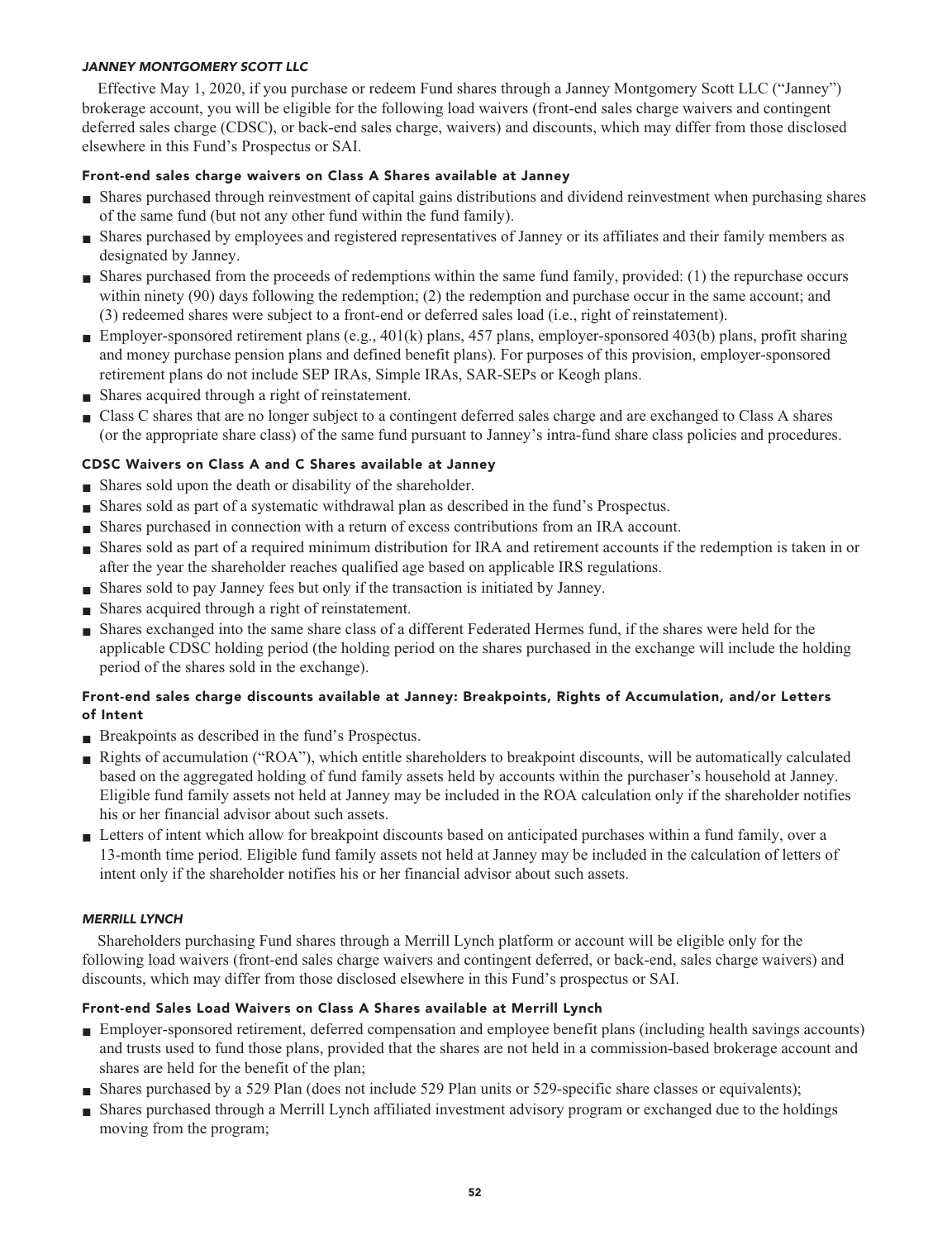- **■ Shares exchanged due to the holdings moving from a Merrill Lynch affiliated investment advisory program to a Merrill Lynch brokerage (non-advisory) account pursuant to Merrill Lynch's policies relating to sales load discounts and waivers;**
- **■ Shares purchased by third party investment advisors on behalf of their advisory clients through Merrill Lynch's platform;**
- **Shares of funds purchased through the Merrill Edge Self-Directed platform (if applicable);**
- **■ Shares purchased through reinvestment of capital gains distributions and dividend reinvestment when purchasing shares of the same fund (but not any other fund within the fund family);**
- **■ Shares exchanged from Class C (i.e., level-load) shares of the same fund pursuant to Merrill Lynch's policies relating to sales load discounts and waivers;**
- **■ Employees and registered representatives of Merrill Lynch or its affiliates and their family members;**
- **■ Directors or Trustees of the Fund, and employees of the Fund's investment adviser or any of its affiliates, as described in the prospectus;**
- **■ Eligible shares purchased from the proceeds of redemptions within the same fund family, provided: (1) the repurchase occurs within 90 days following the redemption; (2) the redemption and purchase occur in the same account; and (3) redeemed shares were subject to a front-end or deferred sales load (known as Rights of Reinstatement). Automated transactions (i.e., systematic purchases and withdrawals) and purchases made after shares are automatically sold to pay Merrill Lynch's account maintenance fees are not eligible for reinstatement.**

# **CDSC Waivers on A, B and C Shares available at Merrill Lynch**

- **Death or disability of the shareholder;**
- **■ Shares sold as part of a systematic withdrawal plan as described in the Fund's prospectus;**
- **Return of excess contributions from an IRA Account;**
- **■ Shares sold as part of a required minimum distribution for IRA and retirement accounts pursuant to the Internal Revenue Code;**
- **■ Shares sold to pay Merrill Lynch fees but only if the transaction is initiated by Merrill Lynch;**
- **■ Shares acquired through a right of reinstatement;**
- **Shares held in retirement brokerage accounts, that are exchanged for a lower cost share class due to transfer to certain fee based accounts or platforms (applicable to A and C shares only);**
- **■ Class A Shares received through an exchange due to the holdings moving from a Merrill Lynch affiliated investment advisory program to a Merrill Lynch brokerage (non-advisory) account pursuant to Merrill Lynch's policies relating to sales load discounts and waivers.**

# **Front-end load Discounts Available at Merrill Lynch: Breakpoints, Rights of Accumulation & Letters of Intent**

- **■ Breakpoints as described in this prospectus;**
- **■ Rights of Accumulation (ROA) which entitle shareholders to breakpoint discounts as described in the Fund's prospectus will be automatically calculated based on the aggregated holding of fund family assets held by accounts (including 529 program holdings, where applicable) within the purchaser's household at Merrill Lynch. Eligible fund family assets not held at Merrill Lynch may be included in the ROA calculation only if the shareholder notifies his or her financial advisor about such assets;**
- Letters of Intent (LOI) which allow for breakpoint discounts based on anticipated purchases within a fund family, **through Merrill Lynch, over a 13-month period of time (if applicable).**

# **MORGAN STANLEY SMITH BARNEY**

**Shareholders purchasing Fund shares through a Morgan Stanley Wealth Management transactional brokerage account will be eligible only for the following front-end sales charge waivers with respect to Class A shares, which may differ from and may be more limited than those disclosed elsewhere in this Fund's Prospectus or SAI.**

# **Front-End Sales Charge Waivers on Class A Shares Available at Morgan Stanley Wealth Management**

- **Employer-sponsored retirement plans (e.g., 401(k) plans, 457 plans, employer-sponsored 403(b) plans, profit sharing and money purchase pension plans and defined benefit plans). For purposes of this provision, employer-sponsored retirement plans do not include SEP IRAs, Simple IRAs, SAR-SEPs or Keogh plans;**
- **■ Morgan Stanley employee and employee-related accounts according to Morgan Stanley's account linking rules;**
- **■ Shares purchased through reinvestment of dividends and capital gains distributions when purchasing shares of the same fund;**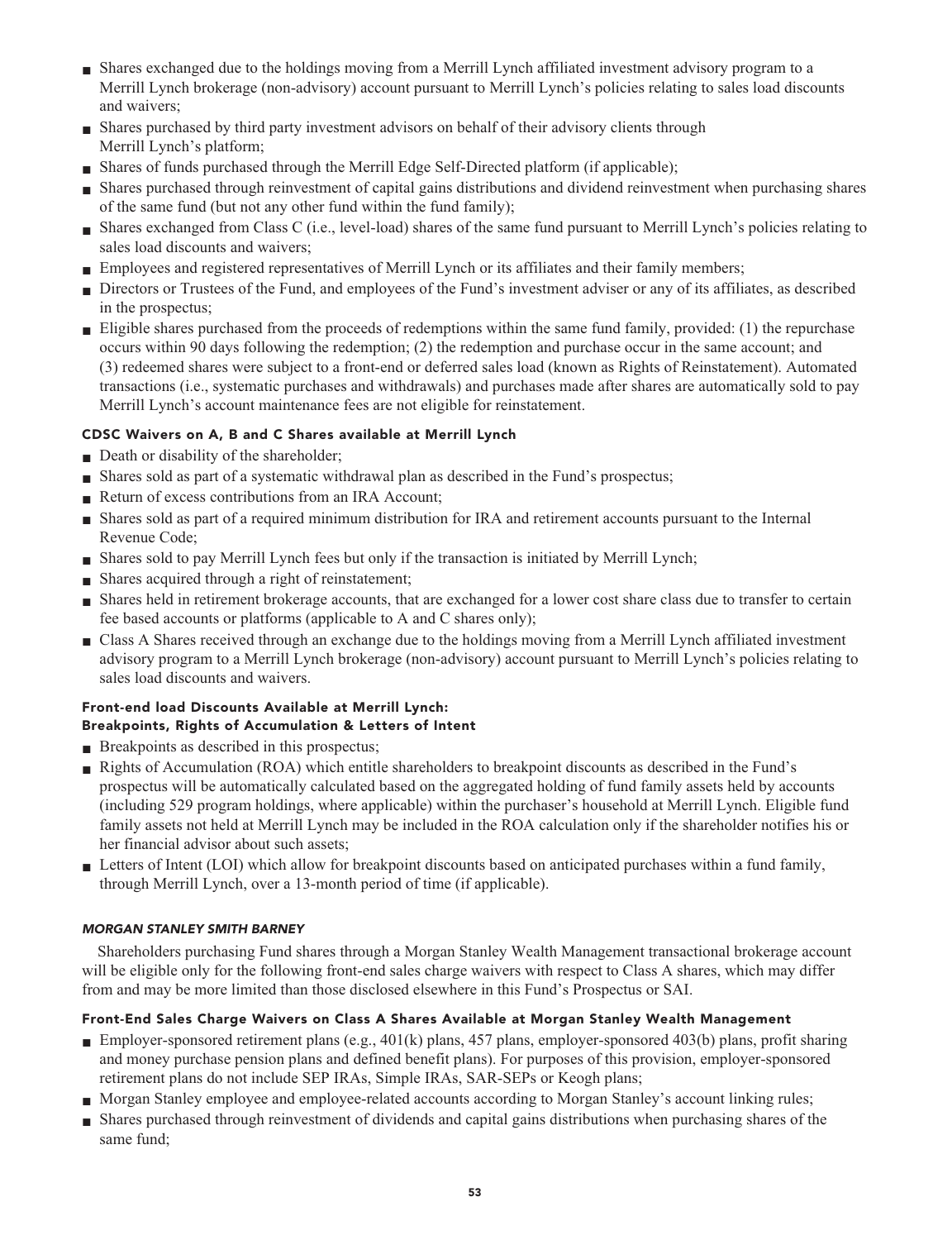- **■ Shares purchased through a Morgan Stanley self-directed brokerage account;**
- **■ Class C (i.e., level-load) shares that are no longer subject to a contingent deferred sales charge and are exchanged to Class A shares of the same fund pursuant to Morgan Stanley Wealth Management's intra-fund share class exchange program;**
- **■ Shares purchased from the proceeds of redemptions within the same fund family, provided (i) the repurchase occurs within 90 days following the redemption, (ii) the redemption and purchase occur in the same account, and (iii) redeemed shares were subject to a front-end or deferred sales charge.**

# **OPPENHEIMER & CO., INC.**

**Effective May 1, 2020, shareholders purchasing Fund shares through an Oppenheimer & Co., Inc. (OPCO) platform or account are eligible only for the following load waivers (front-end sales charge waivers and contingent deferred, or backend, sales charge waivers) and discounts, which may differ from those disclosed elsewhere in this Fund's prospectus or SAI.**

# **Front-end Sales Load Waivers on Class A Shares available at OPCO**

- **■ Employer-sponsored retirement, deferred compensation and employee benefit plans (including health savings accounts) and trusts used to fund those plans, provided that the shares are not held in a commission-based brokerage account and shares are held for the benefit of the plan**
- **■ Shares purchased by or through a 529 Plan**
- **■ Shares purchased through an OPCO affiliated investment advisory program**
- **■ Shares purchased through reinvestment of dividends and capital gains distributions when purchasing shares of the same fund (but not any other fund within the fund family)**
- **■ Shares purchased from the proceeds of redemptions within the same fund family, provided: (1) the repurchase occurs within 90 days following the redemption; (2) the redemption and purchase occur in the same account; and (3) redeemed shares were subject to a front-end or deferred sales load (known as Rights of Reinstatement).**
- **■ A shareholder in the Fund's Class C shares will have their shares automatically exchanged at net asset value to Class A shares (or the appropriate share class) of the Fund if the shares are no longer subject to a CDSC and the automatic exchange is in line with the policies and procedures of OPCO**
- **■ Employees and registered representatives of OPCO or its affiliates and their family members**
- **■ Directors or Trustees of the Fund, and employees of the Fund's investment adviser or any of its affiliates, as described in this prospectus**

# **CDSC Waivers on A, B and C Shares available at OPCO**

- **Death or disability of the shareholder**
- **■ Shares sold as part of a systematic withdrawal plan as described in the Fund's prospectus**
- **Return of excess contributions from an IRA Account**
- **■ Shares sold as part of a required minimum distribution for IRA and retirement accounts pursuant to the Internal Revenue Code**
- **■ Shares sold to pay OPCO fees but only if the transaction is initiated by OPCO**
- **Shares acquired through a right of reinstatement**

# **Front-end load Discounts Available at OPCO: Breakpoints, Rights of Accumulation & Letters of Intent**

- **Breakpoints as described in this prospectus.**
- **Rights of Accumulation (ROA), which entitle shareholders to breakpoint discounts, will be automatically calculated based on the aggregated holding of fund family assets held by accounts within the purchaser's household at OPCO. Eligible fund family assets not held at OPCO may be included in the ROA calculation only if the shareholder notifies his or her financial advisor about such assets**

# **RAYMOND JAMES & ASSOCIATES, INC., RAYMOND JAMES FINANCIAL SERVICES, INC. AND EACH ENTITY'S AFFILIATES ("RAYMOND JAMES")**

**Effective March 1, 2019, shareholders purchasing and redeeming Fund shares through a Raymond James platform or account, or through an introducing broker-dealer or independent registered investment adviser for which Raymond James provides trade execution, clearance, and/or custody services, will be eligible only for the following load waivers (front-end sales charge waivers and contingent deferred, or back-end, sales charge waivers) and discounts, which may differ from those disclosed elsewhere in this Fund's prospectus or SAI.**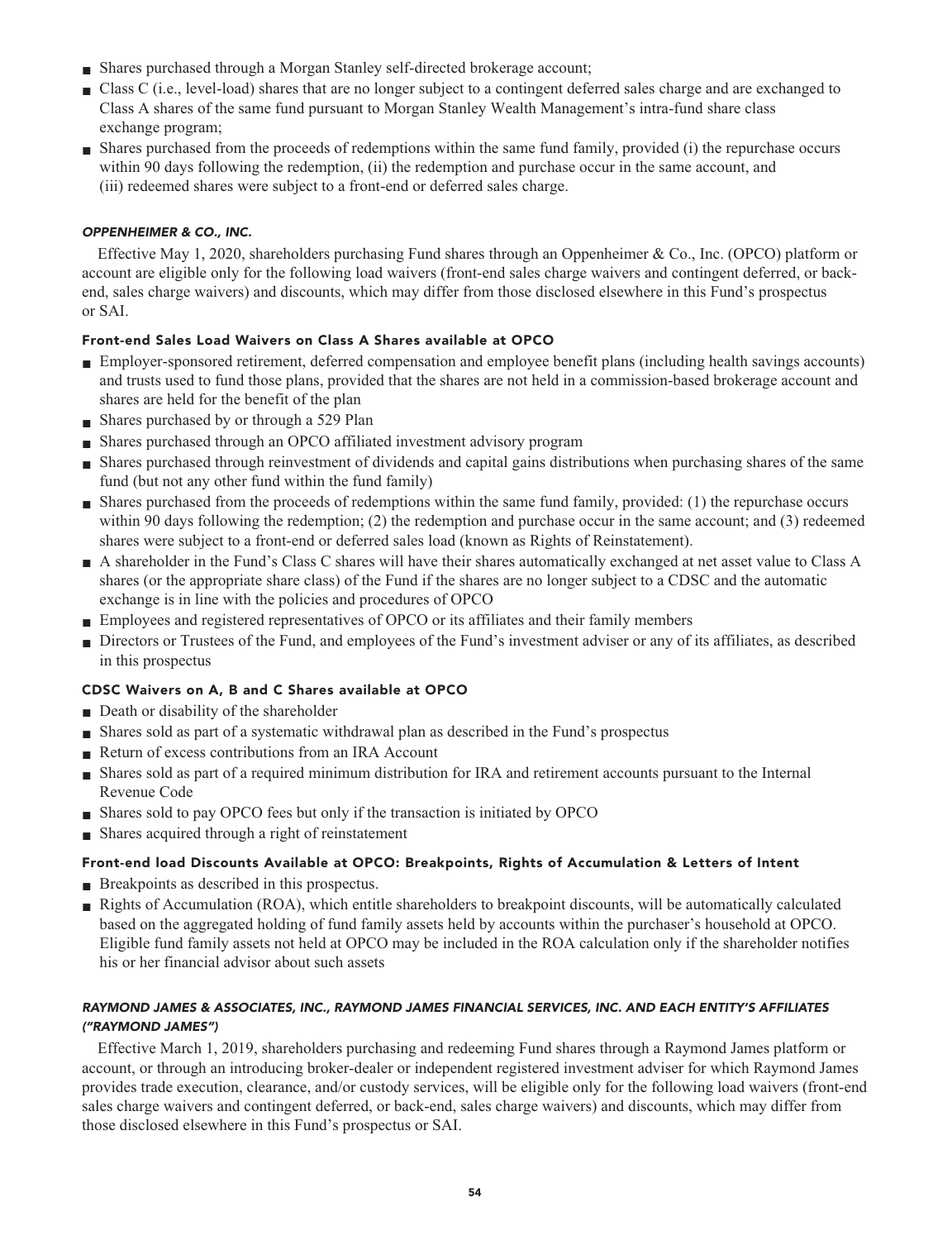# **Front-End Sales Load Waivers on Class A Shares Available at Raymond James**

- **■ Shares purchased in an investment advisory program.**
- **■ Shares purchased within the same fund family through a systematic reinvestment of capital gains and dividend distributions.**
- **■ Employees and registered representatives of Raymond James or its affiliates and their family members as designated by Raymond James.**
- **■ Shares purchased from the proceeds of redemptions within the same fund family, provided: (1) the repurchase occurs within 90 days following the redemption; (2) the redemption and purchase occur in the same account; and (3) redeemed shares were subject to a front-end or deferred sales load (known as Rights of Reinstatement).**
- **■ A shareholder in the Fund's Class C shares will have their shares automatically exchanged at net asset value to Class A shares (or the appropriate share class) of the Fund if the shares are no longer subject to a CDSC and the automatic exchange is in line with the policies and procedures of Raymond James.**

# **CDSC Waivers on A, B and C Shares Available at Raymond James**

- **Death or disability of the shareholder.**
- **■ Shares sold as part of a systematic withdrawal plan as described in the fund's prospectus.**
- **■ Return of excess contributions from an IRA Account.**
- **■ Shares sold as part of a required minimum distribution for IRA and retirement accounts due to the shareholder reaching the qualified age based on applicable IRS regulations as described in the fund's prospectus.**
- **■ Shares sold to pay Raymond James fees but only if the transaction is initiated by Raymond James.**
- **■ Shares acquired through a right of reinstatement.**

# **Front-End Load Discounts Available at Raymond James: Breakpoints, Rights of Accumulation, and/or Letters of Intent**

- **Breakpoints as described in this prospectus;**
- **■ Rights of accumulation which entitle shareholders to breakpoint discounts will be automatically calculated based on the aggregated holding of fund family assets held by accounts within the purchaser's household at Raymond James. Eligible fund family assets not held at Raymond James may be included in the calculation of rights of accumulation only if the shareholder notifies his or her financial advisor about such assets.**
- **■ Letters of Intent which allow for breakpoint discounts based on anticipated purchases within a fund family, over a 13-month time period. Eligible fund family assets not held at Raymond James may be included in the calculation of letters of intent only if the shareholder notifies his or her financial advisor about such assets.**

# **STIFEL, NICOLAUS & COMPANY, INCORPORATED**

**Effective July 1, 2020, shareholders purchasing Fund shares through a Stifel, Nicolaus & Company, Incorporated ("Stifel") platform or account or who own shares for which Stifel or an affiliate is the broker-dealer of record are eligible for the following additional sales charge waiver.**

# **Front-End Sales Load Waiver on Class A Shares**

- **■ Class C shares that have been held for more than seven (7) years will be converted to Class A shares of the same Fund pursuant to Stifel's policies and procedures**
	- **All other sales charge waivers and reductions described elsewhere in the Fund's Prospectus or SAI still apply.**

# **U.S. BANCORP INVESTMENTS, INC.**

**Effective November 1, 2021, shareholders purchasing Fund shares through a U.S. Bancorp Investments, Inc. ("USBI") platform or who own shares for which USBI is the broker-dealer, where the shares are held in an omnibus account, will be eligible for the following front-end sales charge waivers and discounts, which may differ from those disclosed elsewhere in the Funds' Prospectus or SAI. All other sales charge waivers and reductions described elsewhere in the Fund's Prospectus or SAI still apply.**

# **USBI Conversion of Class C Shares**

**Class C (i.e., level-load) shares that are no longer subject to a contingent deferred sales charge are systematically converted to the Class A shares of the same fund pursuant to USBI's intra-fund share class policy. No front-end sales charge will apply to such conversions.**